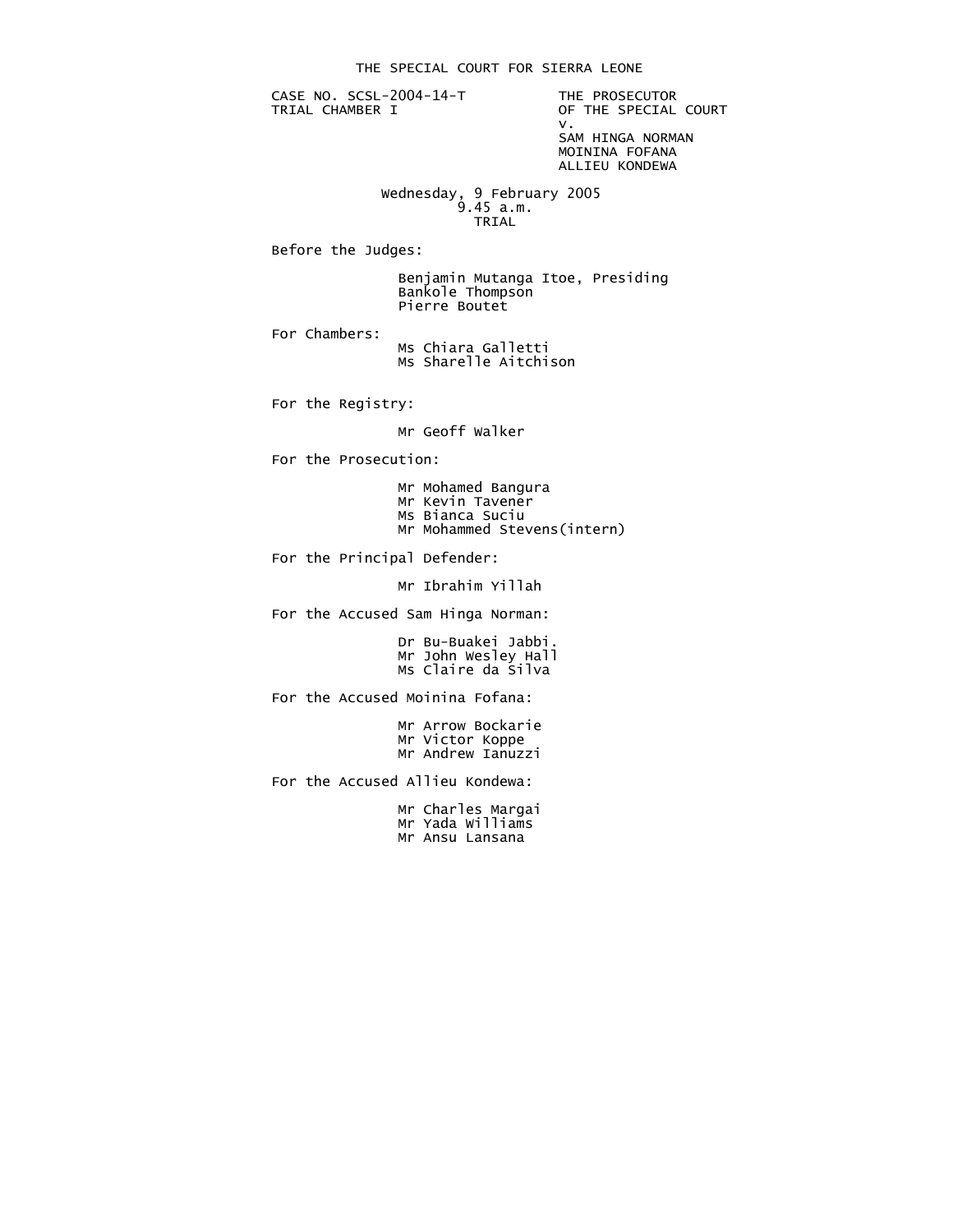1 [HN090205A - SGH] 2 Wednesday, 9th February 2005 3 [Open session] 4 [Accused not present] 5 [Upon commencing at 9.45 a.m.] 6 MR WALKER: This is Wednesday, the 9th of February 2005, case 7 number SCSL-2004-14-T, The Prosecutor verses Sam Hinga 8 Norman, Moinina Fofana and Allieu Kondewa which is listed 9 for trial. 10 PRESIDING JUDGE: Good morning learned counsel. It is a 11 pleasure to resume this trial session, the fourth that we 12 are having, I suppose. It is more of a pleasure to 13 welcome learned members of the Bar to this session after 14 a relatively long break. You have had the privilege of 15 having the break, we have not, but I suppose that is how 16 it is supposed to be. I hope you had very restful 17 moments during the break and that we are resuming to make 18 better progress than we did last time. Indeed, I just 19 want to say that the Bench -- the Chamber 20 congratulates -- wants to acknowledge the contribution of 21 the Bar because we took a record number of 20 witnesses 22 during the last session. Why not take the same number 23 this time? I think it is a challenge for all of us and 24 we are looking forward to the best again. You are 25 welcome. 26 This said, I think we will be proceeding with a 27 trial and we do not know if any -- 28 JUDGE BOUTET: Mr Prosecutor, are you ready to proceed with 29 your first witness this morning?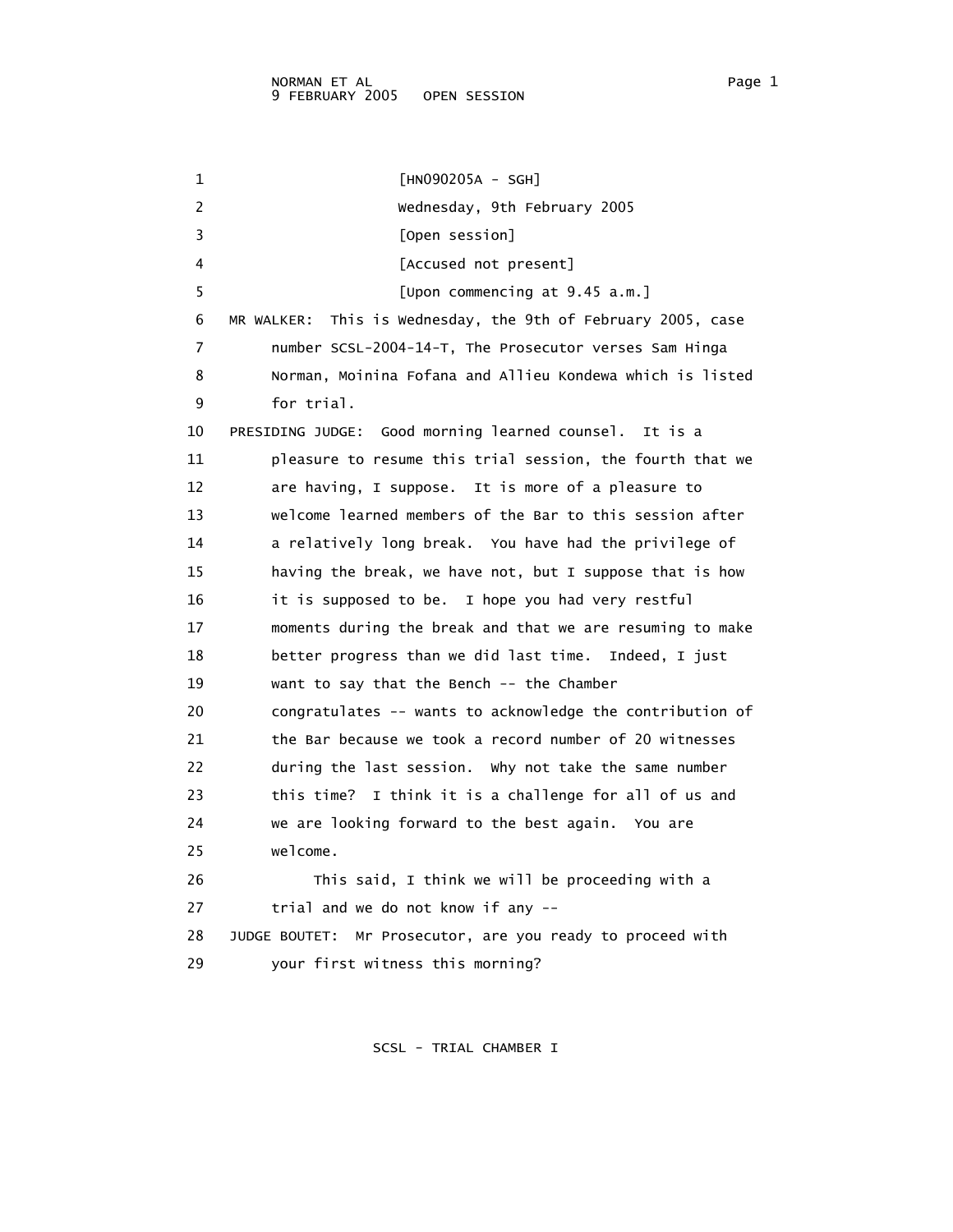NORMAN ET AL Page 2 9 FEBRUARY 2005 OPEN SESSION

 1 MR BANGURA: Yes, Your Honour. 2 JUDGE BOUTET: And the witness will testify in which language? 3 MR BANGURA: In Limba, Your Honour. 4 JUDGE BOUTET: Has the witness been sworn? 5 MR BANGURA: Not yet, Your Honour. 6 PRESIDING JUDGE: And this will be your 38th? 7 MR BANGURA: 39th. 8 PRESIDING JUDGE: 39th witness. 9 WITNESS TF2-006 sworn 10 PRESIDING JUDGE: The witness will be testifying in what 11 language? 12 MR BANGURA: In Limba. 13 PRESIDING JUDGE: Limba. 14 MR MARGAI: Sorry, My Lords, just by way of information, are 15 we going to follow the same trend as we did the last 16 session, that is Wednesday half days and Fridays for 17 motions? 18 PRESIDING JUDGE: Yes, Mr Margai, so we are not sitting this 19 afternoon. 20 MR MARGAI: Thank you. 21 PRESIDING JUDGE: Right. 22 JUDGE BOUTET: Please proceed. 23 MR BANGURA: Thank you, Your Honour. 24 EXAMINED BY MR BANGURA: 25 Q. Good morning, Mr Witness. 26 PRESIDING JUDGE: And that is witness number TF? 27 MR BANGURA: Your Honour, TF2-006. 28 PRESIDING JUDGE: TF2-00? 29 MR BANGURA: Six.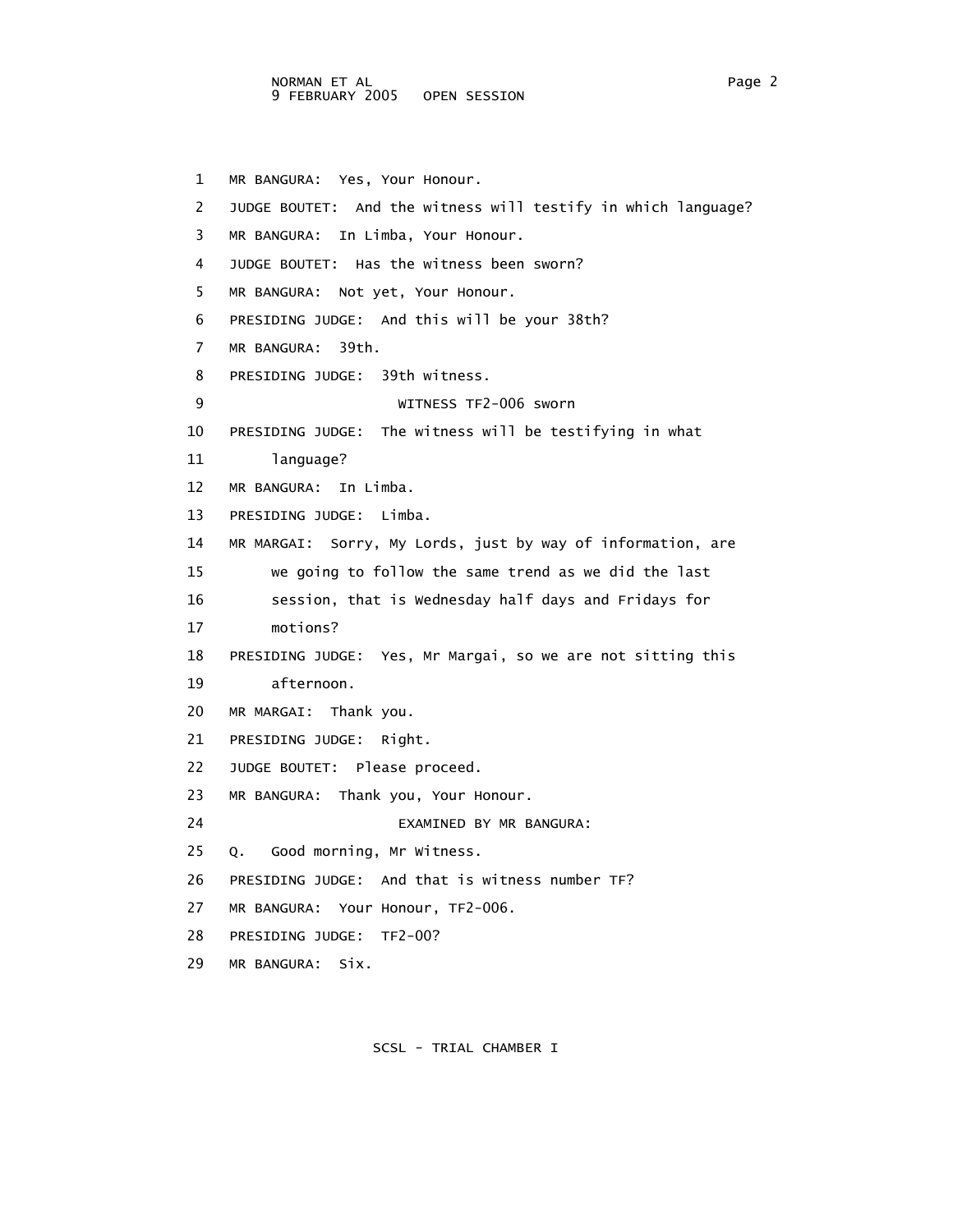4 Q. I implore you not to speak too fast?

2 to which you will give answers.

- 5 A. All right. I like that.
- 6 Q. You should endeavour to speak very loud as well.
- 7 A. I should speak louder?

3 A. It doesn't matter.

- 8 Q. This is okay. Mr Witness, how old are you?
- 9 A. I cannot tell the number of years I have taken.
- 10 Q. Mr Witness, can you help us to calculate your age? Can
- 11 you tell us something about yourself which might help us
- 12 to tell your age?
- 13 A. I will tell you that.
- 14 Q. Please do.
- 15 A. You know during the time of independence we were building 16 a school at Rober Road [phon] on Savage Square. Savage 17 Square. During independence we built a school at Savage 18 Square. During that time I was able to carry mortar. 19 That is all I can tell you.
- 20 Q. Mr Witness, at that time were you married yet?
- 21 A. I was not married by then.
- 22 Q. Did you have children then?
- 23 A. During that time I didn't have any child.
- 24 Q. Your Honours, if the Defence will agree with me at
- 25 independence -- from independence to now is 43 years ago.
- 26 We reckon that at independence he may have been about 15.
- 27 So our reckoning is that he is presently about 60.
- 28 MR MARGAI: My Lords, I do not think that age is an issue
- 29 here. I mean --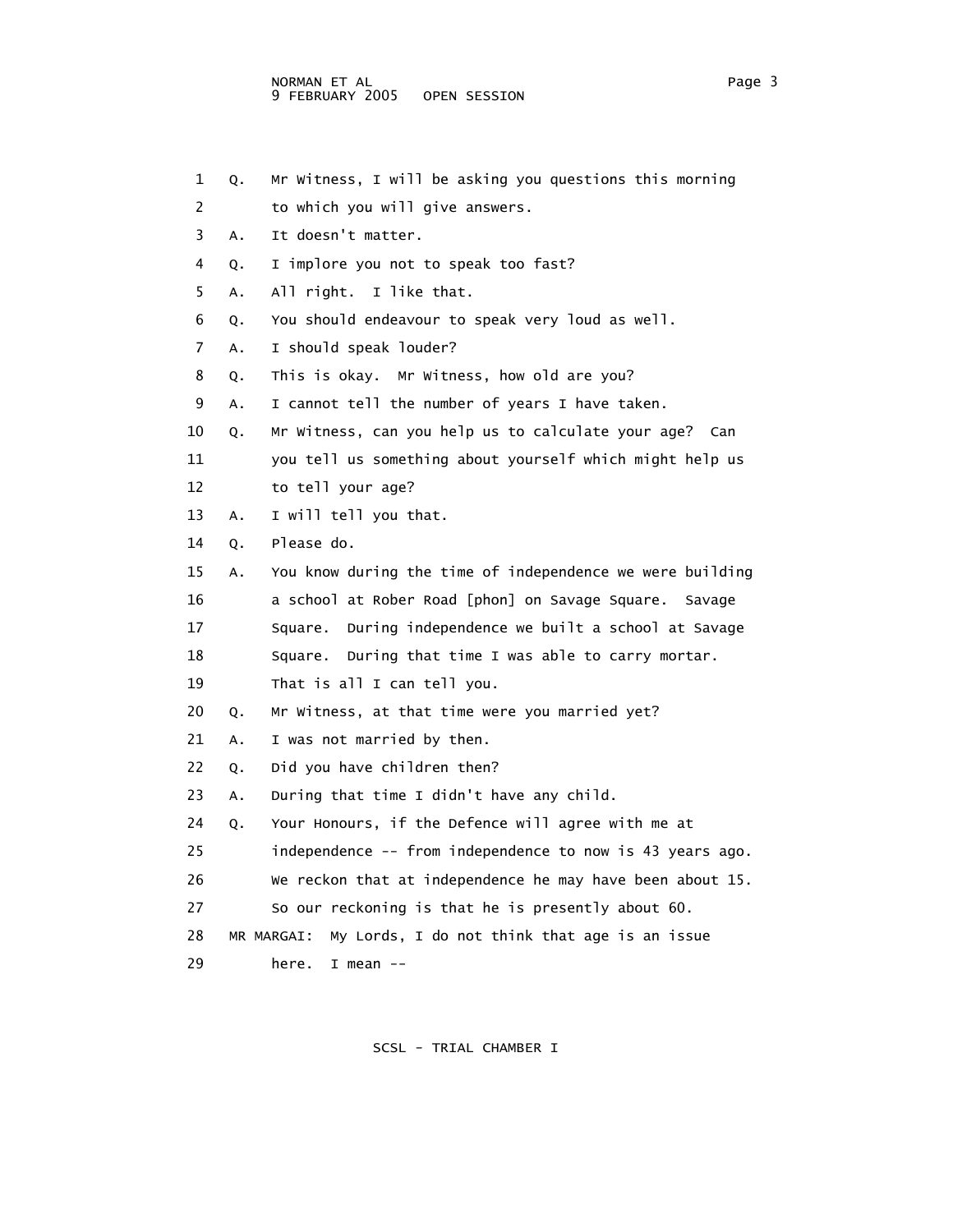1 JUDGE BOUTET: I would say that we can certainly take judicial 2 notice of the time of independence in this context. 3 MR BANGURA: As Your Honour pleases. Our reckoning is that he 4 is 60 years old. I don't know, I thought I heard 5 somebody saying something from the Defence. I didn't get 6 that very clearly, Your Honour. 7 JUDGE BOUTET: I heard that they were not challenging the age 8 of the witness, but I don't think they have agreed to the 9 age you have described. 10 MR MARGAI: As My Lord pleases. 11 JUDGE BOUTET: Am I right, Mr Margai? 12 MR MARGAI: You are quite right, My Lord. 13 JUDGE BOUTET: So if we go from independence to now, so it 14 gives the witness at least 40 years plus. 15 MR BANGURA: And our reckoning is that he was at least 15 16 years at that time. 17 MR MARGAI: My Lords, we are prepared to concede that he is 50 18 years plus. 19 MR BANGURA: That is okay. It is just to help the Court to 20 get at -- 21 JUDGE BOUTET: That's fine. Let's move on, please. 22 MR BANGURA: -- from his age. 23 Q. Mr Witness, where were you born? 24 A. I was born at Kamabai. 25 Q. Where is that? 26 A. Kamabai. 27 Q. Is that in Bombali District? 28 A. Yes, in the Bombali District. 29 Q. Where do you presently reside?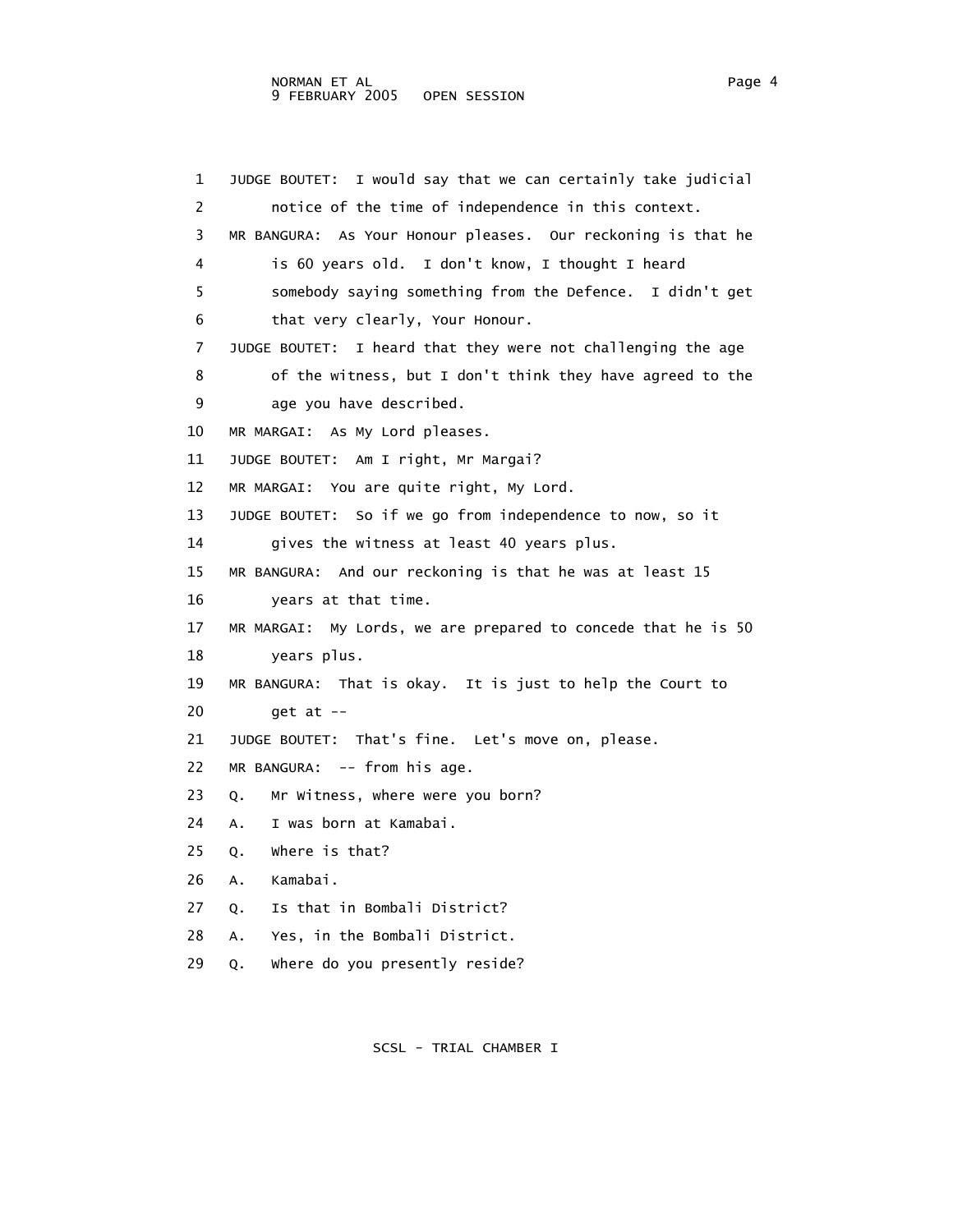1 A. I am stationed at Bo. 2 Q. Mr Witness, how long have you been residing in Bo? 3 A. I have been there for eight years. 4 Q. Before you came to Bo, where did you last live? 5 A. I came from Tonko Limba and then I came to Bo. 6 MR BANGURA: If I may, Your Honour, I would ask the question 7 again. I believe the witness has not said Tonko Limba. 8 Q. Mr Witness, where did you last reside before you came to 9 Bo? 10 A. I came from Tonko, I came to Bo. 11 Q. Are you married? 12 A. Yes. 13 Q. Do you have children? 14 A. I have four children. 15 Q. Mr Witness, what do you do for a living? 16 A. Now I cannot work because I have been amputated. 17 Q. Since when did you stop working -- were you amputated? 18 A. During the war. 19 Q. What did you used to do before the war; what was your 20 occupation? 21 A. I was a farmer because I was planting and getting what to 22 eat. 23 Q. Mr Witness, what languages do you speak apart from Limba? 24 A. Limba and Krio is what I speak. 25 Q. Mr Witness, I want us to focus our attention on events 26 that occurred in this country not so long ago. Do you 27 remember that there was a war in this country recently, 28 Mr Witness? 29 A. Yes, I know that.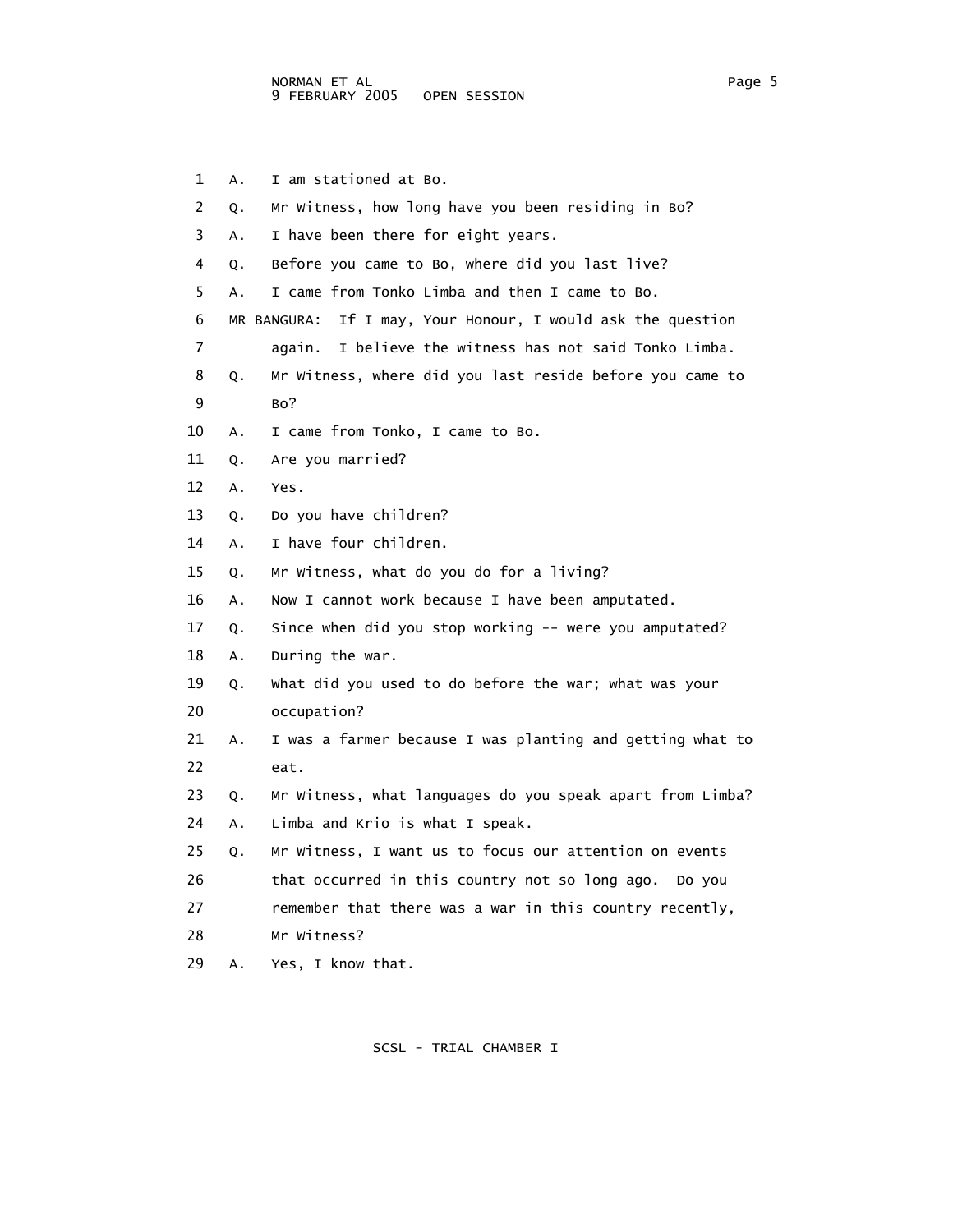1 Q. Do you know when that war started? 2 A. No, I cannot tell you that. 3 Q. Do you know when the war ended? 4 A. No, I cannot tell you because I am not educated. 5 Q. Where were you living when the war started? 6 A. I was in Koindu when the war started in Liberia. We were 7 in Koindu when the war crossed over to Sierra Leone. We 8 ran away and I came to Kenema. I was in Kenema. I left 9 Kenema, I went to Tongo. We had to run away again from 10 Tongo and then -- 11 PRESIDING JUDGE: No, no, no. Please control your witness. 12 MR BANGURA: 13 Q. Mr Witness, you will have to speak not too fast? 14 A. I should not talk fast? 15 Q. Yes. 16 A. I should not talk fast? I should speak one-one; not so? 17 Q. That's right, Mr Witness. 18 A. Right, okay, I will try. 19 Q. Please continue. 20 A. I was stationed in Koindu. Did you hear that? Did you 21 hear that? 22 Q. Yes, Mr Witness, go on? 23 A. I went to Kenema. I was in Kenema. 24 Q. Where did you go from Kenema? 25 A. I went to Tongo. 26 Q. Did you go anywhere from Tongo? 27 A. From Tongo I came to Bo. 28 Q. Mr Witness, at the time you came to Bo, was the war 29 continuing?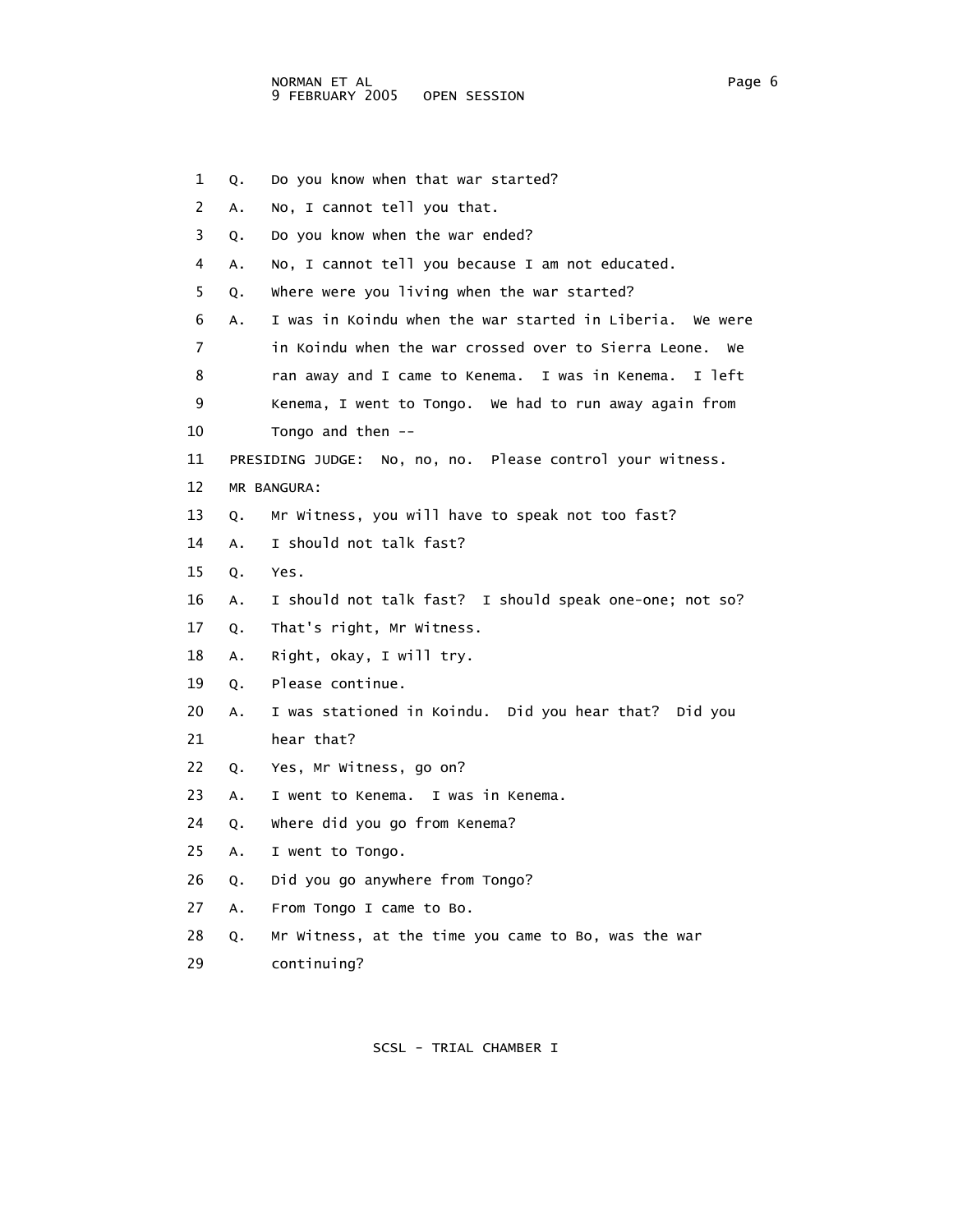- 1 A. Yes, the war was on.
- 2 Q. Do you remember which factions were fighting in this war?
- 3 A. Soldiers and rebels.
- 4 Q. Were they the only ones?
- 5 A. The latter part the Kamajors came.
- 6 Q. Mr Witness, do you recall the time when the government of 7 President Kabbah was overthrown?
- 8 A. No, I do not remember that.
- 9 Q. Mr Witness, I am not asking you about the date. Do you
- 10 simply remember that there was such an incident in this
- 11 country?
- 12 A. Yes.
- 13 Q. Where were you at this time?
- 14 A. At that time I was now in Bo.
- 15 Q. And do you know what people took control of the country
- 16 after the government of Tejan Kabbah was overthrown?
- 17 A. It was soldiers. I saw soldiers.
- 18 Q. Mr Witness, did these soldiers stay in control for long?
- 19 A. They did not rule for too long.
- 20 Q. Did anything happen which brought their rule to an end?
- 21 A. Yes.
- 22 Q. What was it?
- 23 A. We saw the Kamajors came and they said they are going to 24 stay there.
- 25 Q. Now, Mr Witness, when all this was happening you were in 26 Bo; am I right?
- 27 A. Yes, I was in Bo.
- 28 Q. Do you recall this period when the Kamajors removed the 29 soldiers as you have said?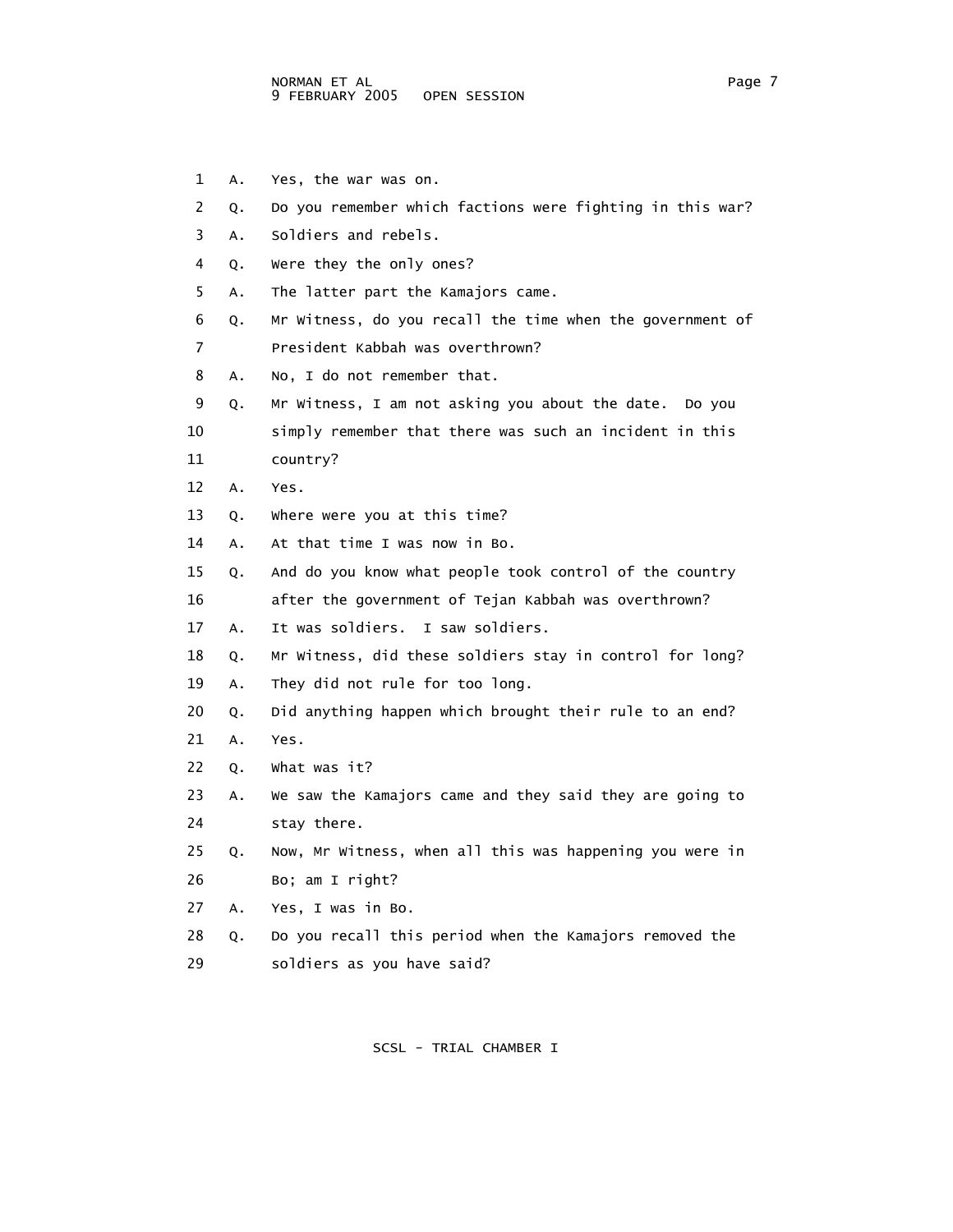1 A. I cannot tell you the date because I am not educated. 2 Q. I agree you may not remember the date, but you remember 3 the day on which this incident occurred or when it 4 started? 5 A. The date -- the date it happened? 6 Q. The day. 7 A. Yes. 8 Q. Mr Witness, where were you on this day? 9 A. I was in my house. 10 Q. And did anything happen which you observed on this day? 11 A. Yes. 12 Q. Please tell the Court. 13 A. When people started running -- I saw people running. 14 Q. Mr Witness, where were these people running from? 15 A. They were coming from the town running towards the bush. 16 Q. Do you know why they were running? 17 A. Yes. 18 Q. Why? 19 A. I saw them chopping people. 20 Q. The question, Mr Witness, is: Do you know why they were 21 running? 22 A. The civilians? 23 Q. You said you saw people; were they civilians? 24 A. Yes, they were civilians. 25 Q. Yes, then, Mr Witness, do you know why these civilians 26 were running? 27 A. Because they were chopping people, so that is why they 28 were running. 29 Q. Who was chopping people?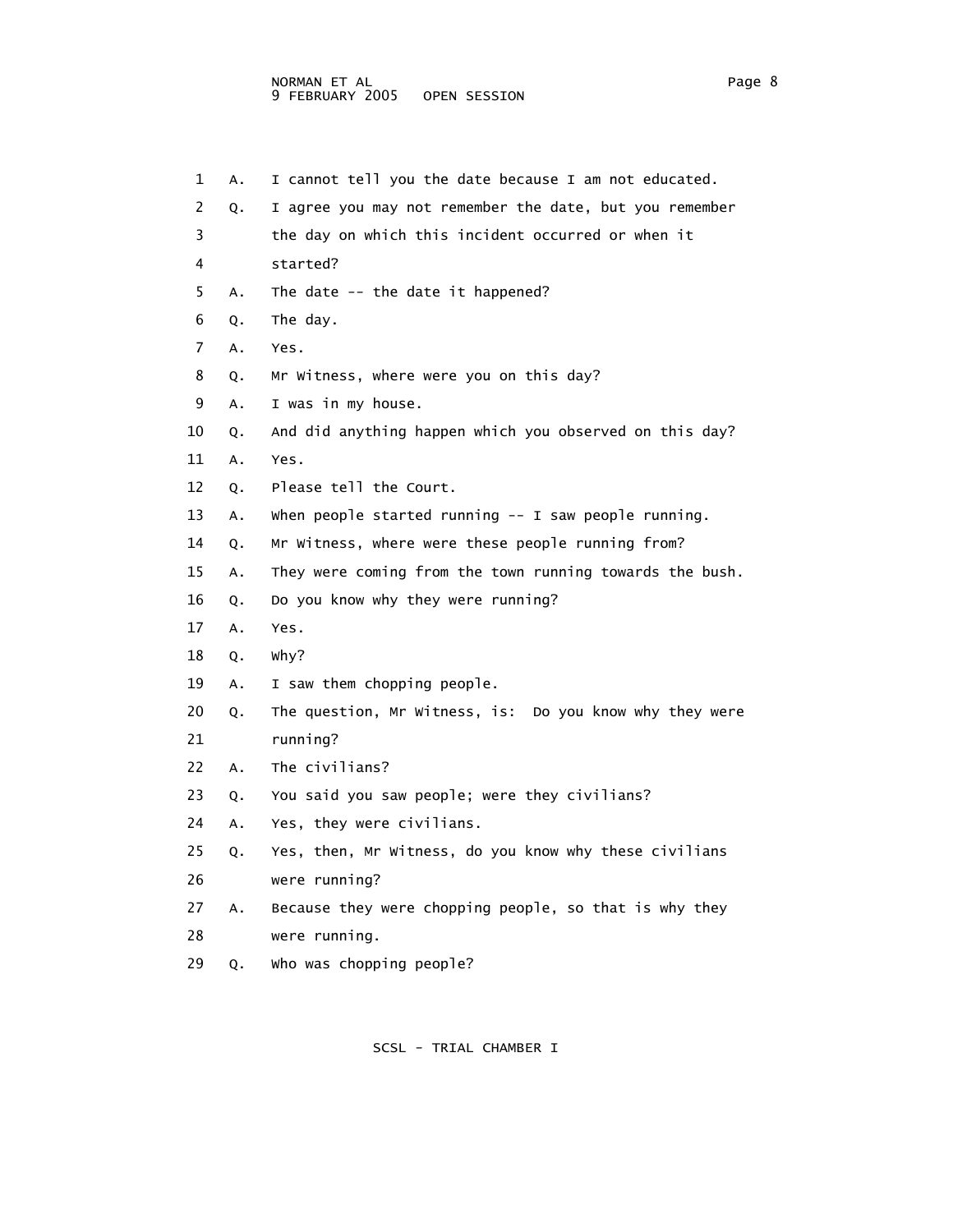- 1 A. The Kamajors.
- 2 Q. So as you saw these people running, did you do anything?
- 3 A. I also started running.
- 4 Q. Now, just before we go on to the running further, Mr
- 5 Witness, you say the Kamajors were chopping people. Did 6 you yourself see that happening?
- 7 A. Yes, I saw it myself.
- 8 Q. Now, these Kamajors, how would you describe them?
- 9 A. They had short trousers and ronkos.
- 10 Q. Is that all?
- 11 A. They had cowries on their caps and even on their wrists.
- 12 Q. Were they carrying anything?
- 13 A. They had machete.
- 14 Q. Anything else?
- 15 A. And sticks.
- 16 Q. Anything else, Mr Witness?
- 17 A. When we were running -- because you said I should not 18 talk too fast, that is why I am taking my time.
- 19 Q. Thank you, Mr Witness. Yes, so you saw them running.
- 20 You saw civilians running.
- 21 A. Yes.
- 22 Q. And you said you saw Kamajors chopping these civilians,
- 23 so you joined them and you ran -- where did you go?
- 24 A. Yes. Where I went?
- 25 Q. Where were you running to?
- 26 A. We ran towards -- we ran towards the road leading to the 27 field.
- 28 Q. Which area was that?
- 29 A. To go to Koribundu -- going towards Koribundu they have a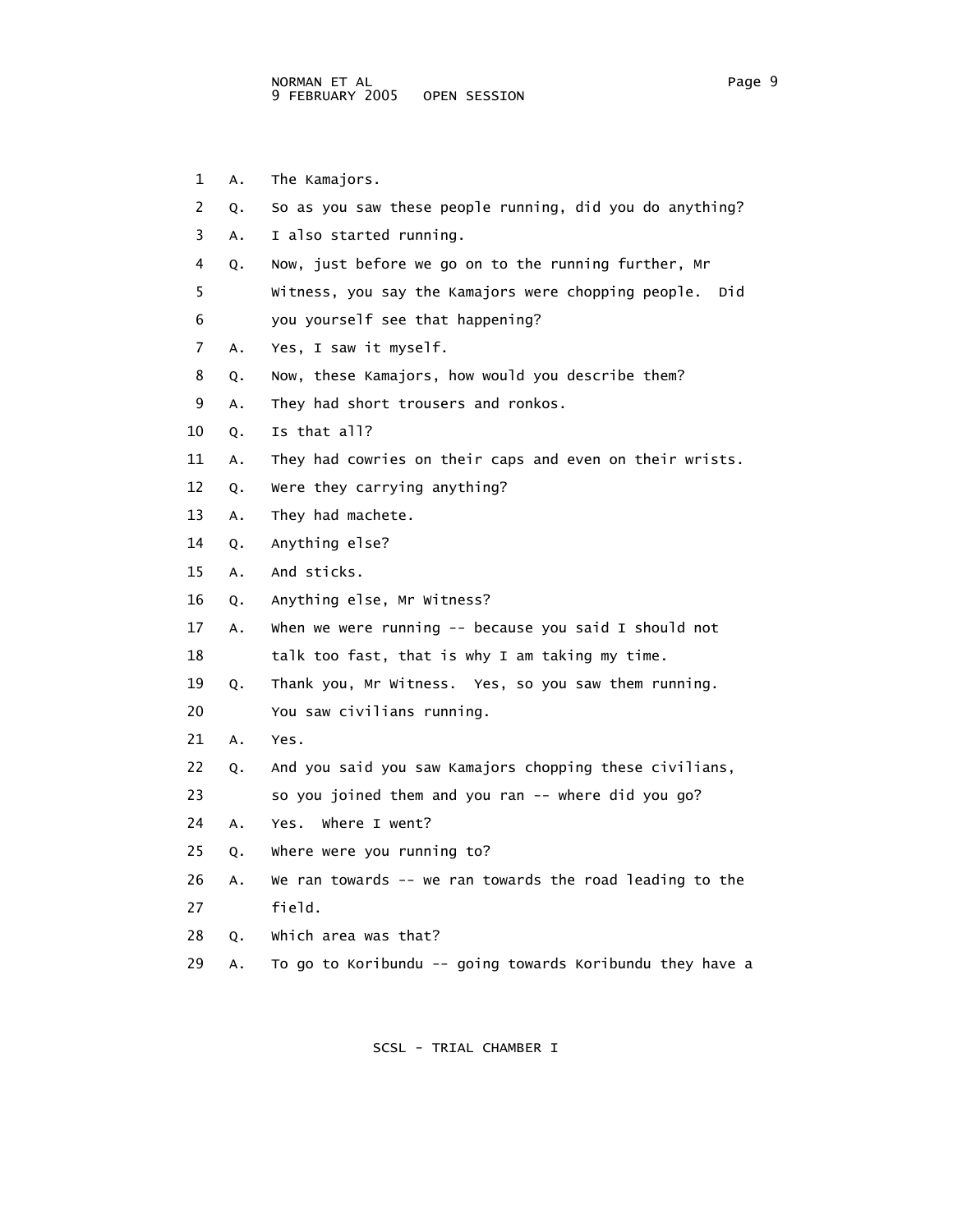1 place called Kokofele. 2 Q. Kokofele, I believe. I stand corrected. The spelling? 3 MR BANGURA: Your Honours, for Kokofele, I stand corrected by 4 those who come from Bo, but it is K-O-K-O-F-E-L-E. They 5 were running towards Koribundu, the road leading to 6 Koribundu around Kokofele. 7 Q. Mr Witness, as you were -- 8 A. Yes. 9 Q. -- running did anything happen? 10 A. Yes. 11 Q. Yes. Please say it. 12 A. When we are running, the Kamajors were chasing us and 13 then there were other Kamajors in front, so we are tied 14 in the middle. 15 Q. Now, you said there were other Kamajors in front. Where 16 did they come from? 17 A. They were coming from Koribundu and the others were 18 behind us. 19 Q. So at this point, Mr Witness, did anything happen? 20 A. Yes, something happened. 21 Q. Please say. 22 A. I saw -- I saw them chop five people. I was -- I was on 23 the right-hand side of them. 24 Q. You say, "I saw them." Who are "them"? 25 A. The Kamajors were chopping civilians. 26 Q. Right. Yes, you say you were on the right side of the 27 Kamajors. Did anything happens? 28 A. That was the place I was hit with a stick and then I fell 29 down.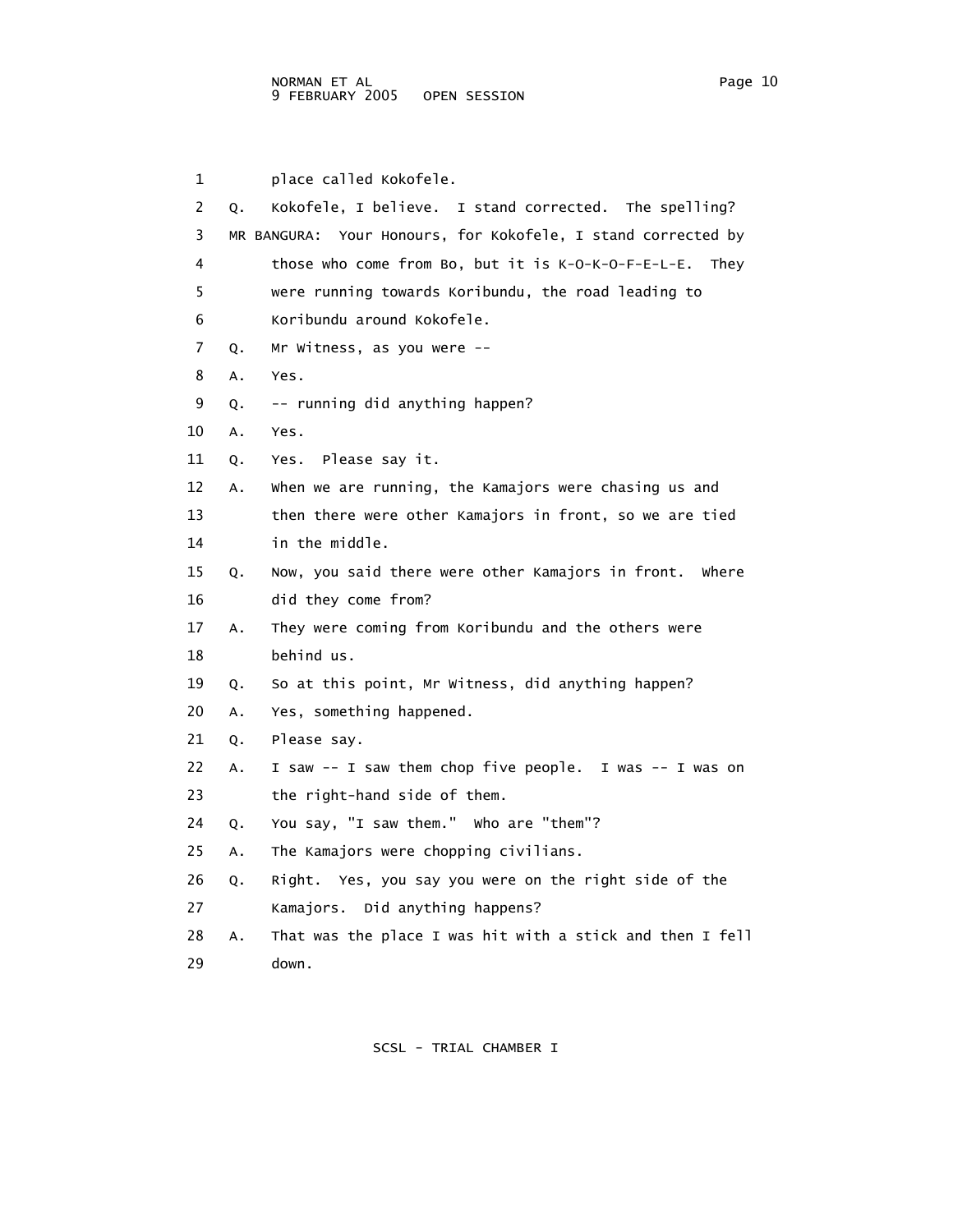1 Q. Who hit you with a stick? 2 A. The Kamajors. 3 Q. What part of the body were you hit? 4 A. On my side, on my right side. 5 MR BANGURA: On his right side. Your Honour, it would be on 6 the diaphragm. 7 JUDGE BOUTET: In the ribs. 8 MR BANGURA: The ribs, yes. 9 Q. Mr Witness, you say you were hit with a stick and you 10 fell. Did anything else happen to you? 11 A. Yes. 12 Q. What happened? 13 A. They amputated my hand. 14 Q. You say they amputated your hand. How did it happen, 15 Mr Witness? You fell down and from the moment you fell 16 down to the moment that your hand was amputated, I want 17 you to tell us in sequence what happened. 18 A. When they hit me with a stick, I fell down. Three of 19 them fell on me. They cut my hand. They said, "One 20 love." 21 Q. Now, Mr Witness, three of them fell on you and what did 22 they do? How did they cut your hand? 23 A. There was a stick lying there, they placed my hand there 24 and then they used a cutlass to amputate my hand. 25 Q. Did you see the person who chopped your hand? 26 A. Since I was lying on the ground I did not see the person 27 who cut my hand. 28 Q. And you say your hand was put on a stick. What sort of 29 stick are you talking about?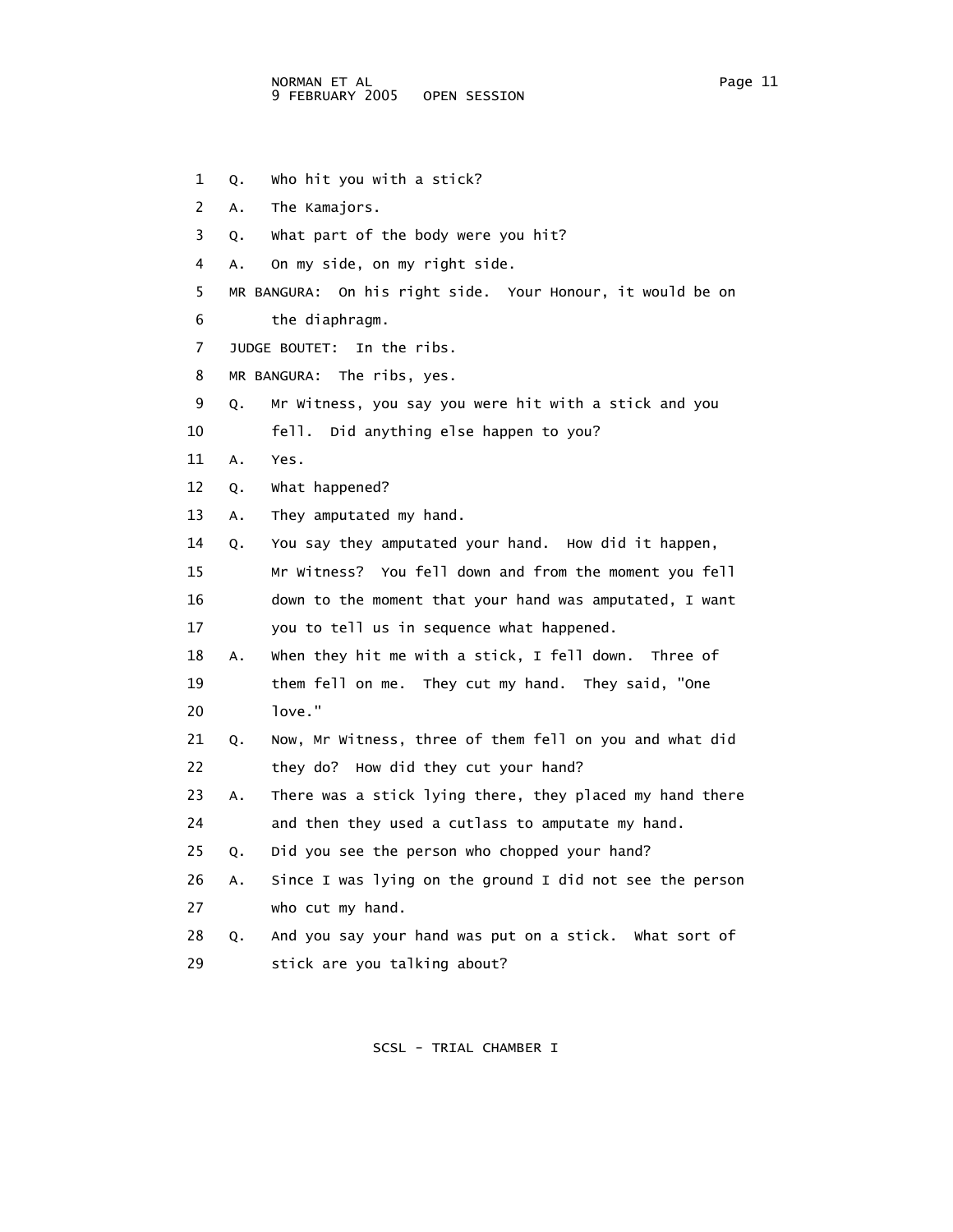1 A. There was a stick lying there that had been cut before. 2 Q. Mr Witness, which hand was amputated? Which of your 3 hands did the Kamajors chop? 4 A. The left hand. 5 Q. Would you like to show the Court the hand which they 6 chopped? 7 A. Yes. 8 Q. Please do. Can you raise that hand up? 9 MR BANGURA: Your Honours, at this stage I would invite the 10 court to take notice or cognizance of that. 11 PRESIDING JUDGE: We look at the hand. 12 JUDGE BOUTET: This is the fingers. All the fingers of the 13 left hand. 14 PRESIDING JUDGE: The fingers. 15 JUDGE BOUTET: The four fingers. 16 THE WITNESS: It's four fingers. Four fingers. They cut four 17 fingers. They left one and they said, "One love." 18 MR BANGURA: Did they say, "One love"? Do you know what that 19 meant? 20 A. No, I don't know what it meant, I just heard them saying, 21 "One love." 22 Q. Mr Witness, after they had done this to you did you say 23 anything? 24 PRESIDING JUDGE: Please let the record reflect that it was 25 not the hand -- 26 THE WITNESS: Yes, I saw them doing other things. 27 PRESIDING JUDGE: -- that it was not the hand that was cut 28 off. Please, the records should reflect that fact. The

29 four fingers, you know, of the left hand.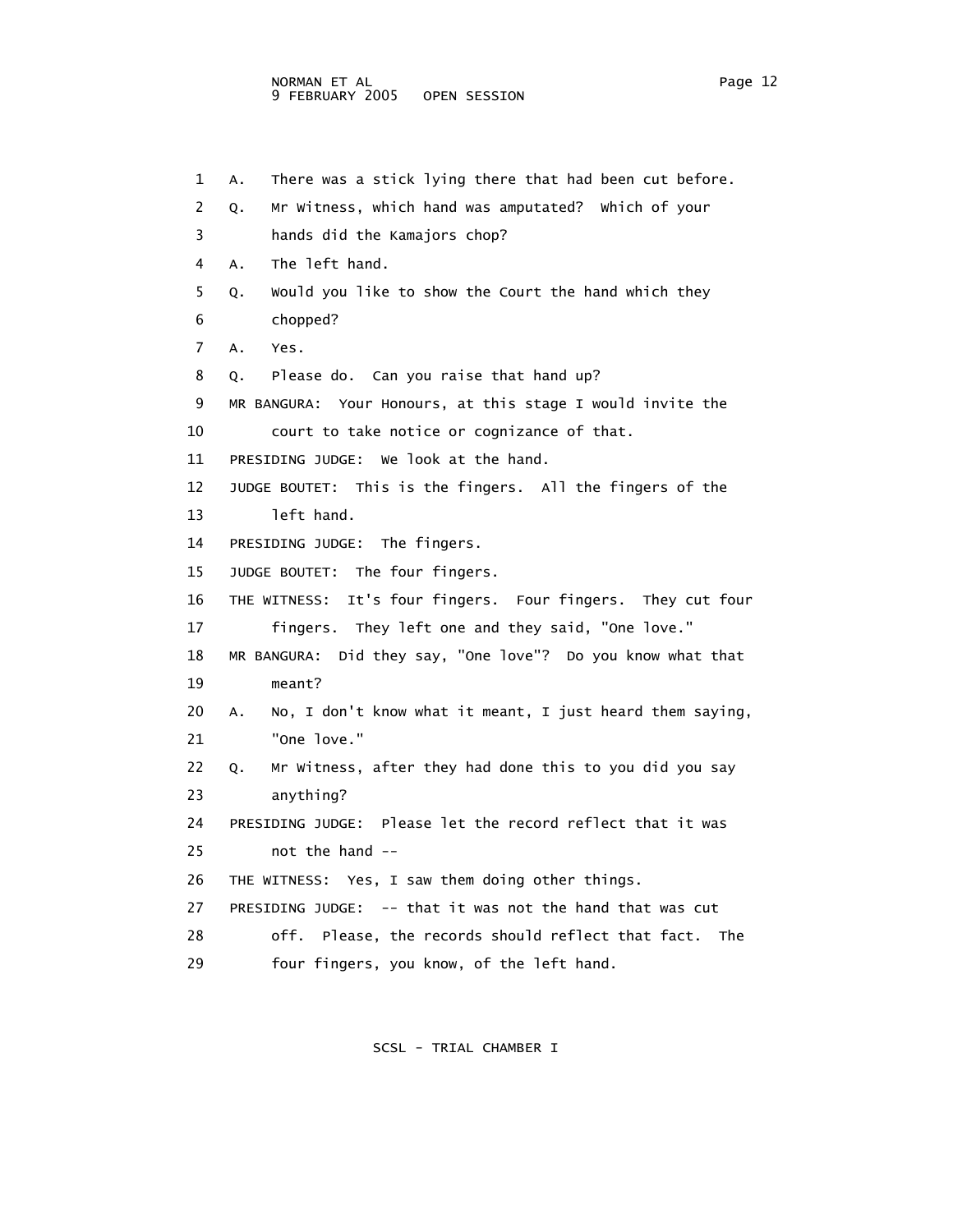1 MR BANGURA: I am with you, Your Honour. 2 PRESIDING JUDGE: That were cut off, not the hand. 3 MR BANGURA: 4 Q. Mr Witness, did you say anything at all? 5 A. They were chopping people and then at that time I was 6 already lying in the bush. 7 Q. I am talking about just after they had chopped your 8 fingers. Did you yourself say anything? 9 A. They were only chopping people that was the place 10 [inaudible]. I was about to run. 11 Q. Did they say anything to you after they chopped your 12 fingers? 13 A. Yes. 14 Q. What did they say? 15 A. They said -- they said, "We missed you. If we had killed 16 you that would have been better because you were the 17 people helping the soldiers." 18 Q. Can you tell this Court what happened next? What 19 happened after this? 20 A. Where I fell? That was in the evening. So I had to hide 21 myself in the bush and I slept there. 22 Q. Did you get any help? 23 A. It was at night, there was no help because I was alone in 24 that bush. 25 Q. You eventually got help in the morning; is that right? 26 A. Until when I met my own relatives, they were the people 27 that were helping me. 28 Q. Did it take you long, Mr Witness, to cure yourself? 29 A. It was about three months because I had no money, so I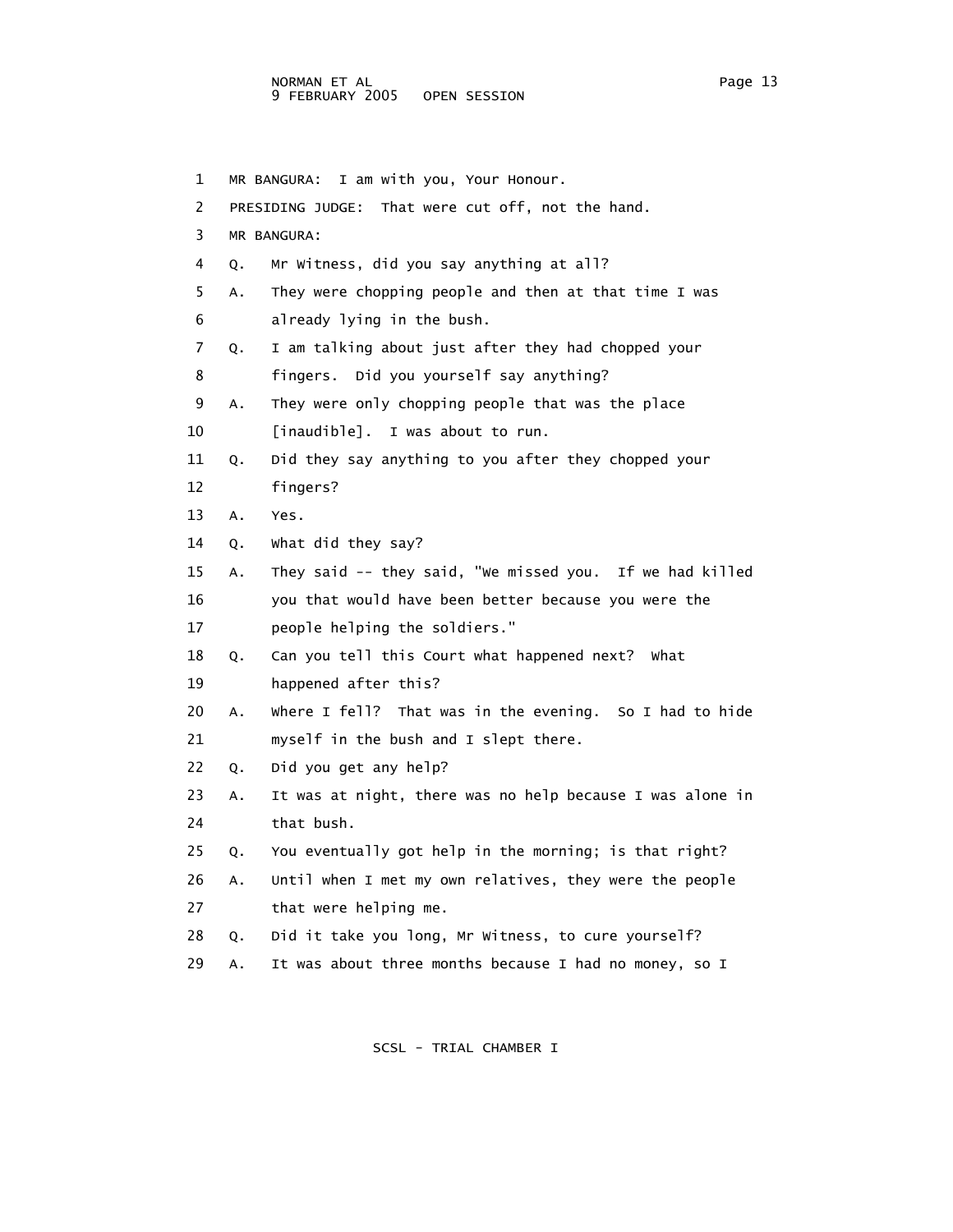1 had to go -- borrow money from people. 2 Q. Have you been able to work since then? 3 A. Up to this day I cannot work. 4 Q. Mr Witness, that day that the Kamajors did this act to 5 you that they chopped off your fingers, of the Kamajors 6 that you saw can you what were they like? Were they -- 7 can you describe them? Not what they wore, how were 8 they -- what were the composition like. Were they all 9 men? 10 A. Their clothes? It was ronkos and the short trousers. 11 They had caps. 12 Q. Okay, Mr Witness -- 13 A. And on that cap there are cowries. 14 Q. Were they all men? 15 MR BOCKARIE: Objection, Your Honour, that is leading, Your 16 Honour. 17 THE WITNESS: No, they were all men. 18 JUDGE BOUTET: Why is this leading? Are you disputing that? 19 Is it a fact that is disputed? 20 MR BOCKARIE: Well in light of the answer, I will withdraw it. 21 JUDGE BOUTET: I have not heard than answer. I was talking to 22 you, I don't know the answer. 23 MR BOCKARIE: It sounds like he said they were all men. 24 JUDGE BOUTET: Carry on, Mr Prosecutor. 25 MR BANGURA: I did not get that answer. 26 PRESIDING JUDGE: I got it. He said they were all men. 27 JUDGE BOUTET: Ask him to repeat the answer. 28 MR BANGURA: 29 Q. The question was: The Kamajors that did it you saw, were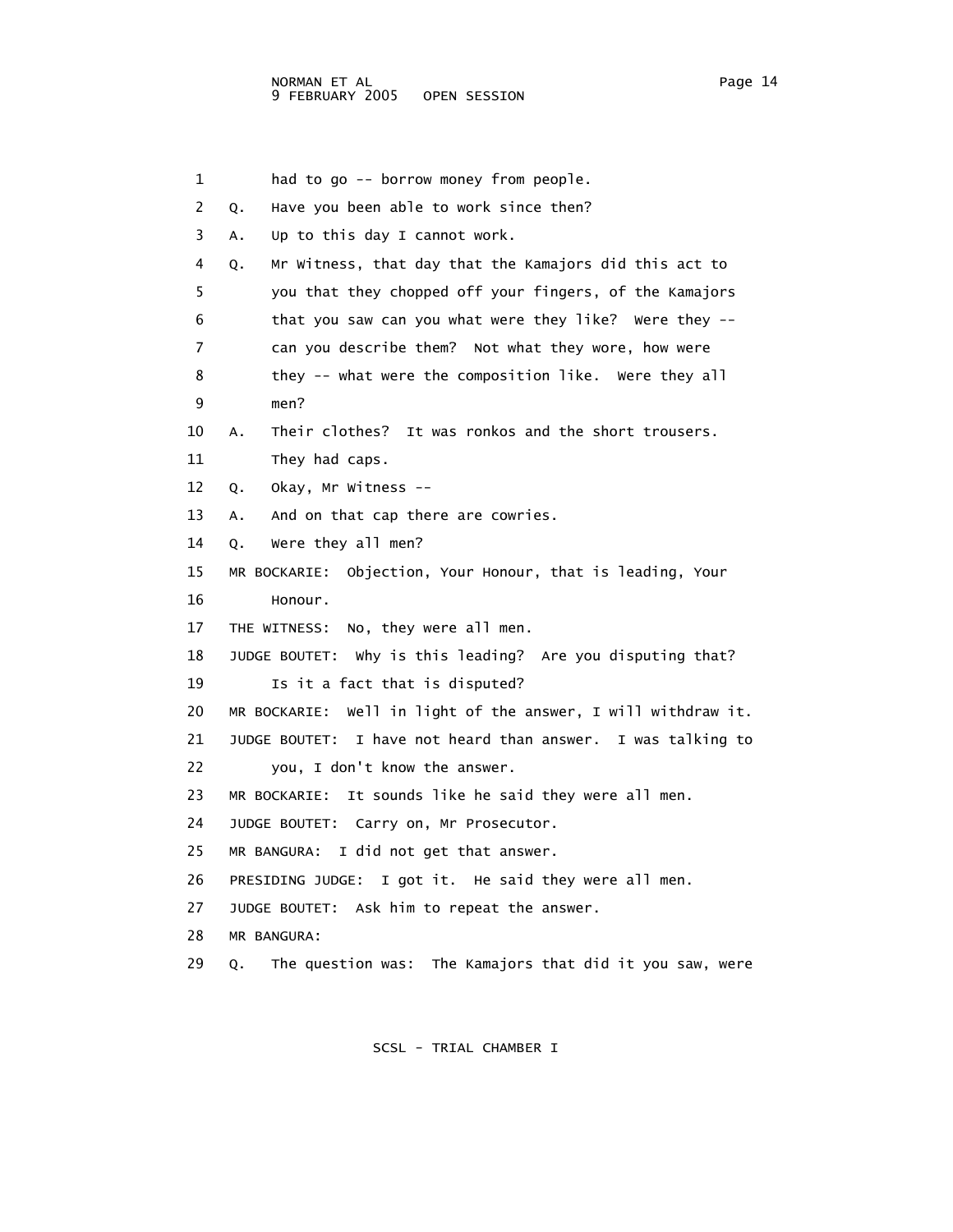```
 1 they all men? 
 2 A. They were all men. 
 3 Q. Were they all adults? 
 4 MR WILLIAMS: Objection to this, My Lord. 
  5 PRESIDING JUDGE: Yes, sustained, sustained. 
 6 MR WILLIAMS: As Your Honour, pleases. 
 7 PRESIDING JUDGE: It is sustained, please. I mean -- 
 8 re-phrase your question and get the ages, you know, get 
 9 it right. 
 10 MR BANGURA: 
 11 Q. Mr Witness, you said they were all men. Could you tell 
 12 their ages? Were they all old men or young men? 
 13 PRESIDING JUDGE: No, no, no. Don't suggest that, please. Do 
 14 not suggest that. 
 15 THE WITNESS: I cannot tell their ages. 
 16 MR BANGURA: 
 17 Q. Can you say how -- what the youngest would be like among 
 18 them? 
 19 MR WILLIAMS: Objection to this. The witness has answered, My 
 20 Lord. I cannot say -- 
 21 PRESIDING JUDGE: He hasn't answered. Counsel is allowed to 
 22 re-phrase his questions. 
 23 MR WILLIAMS: As My Lord pleases. 
 24 PRESIDING JUDGE: He is on, he is trying to re-phrase the 
 25 question so that he puts the questions the right way. 
 26 MR BANGURA: 
 27 Q. Mr Witness, I will ask the question again. Can you tell 
 28 what the youngest one among them looked like? 
 29 A. I cannot -- I cannot tell you their ages, but they were
```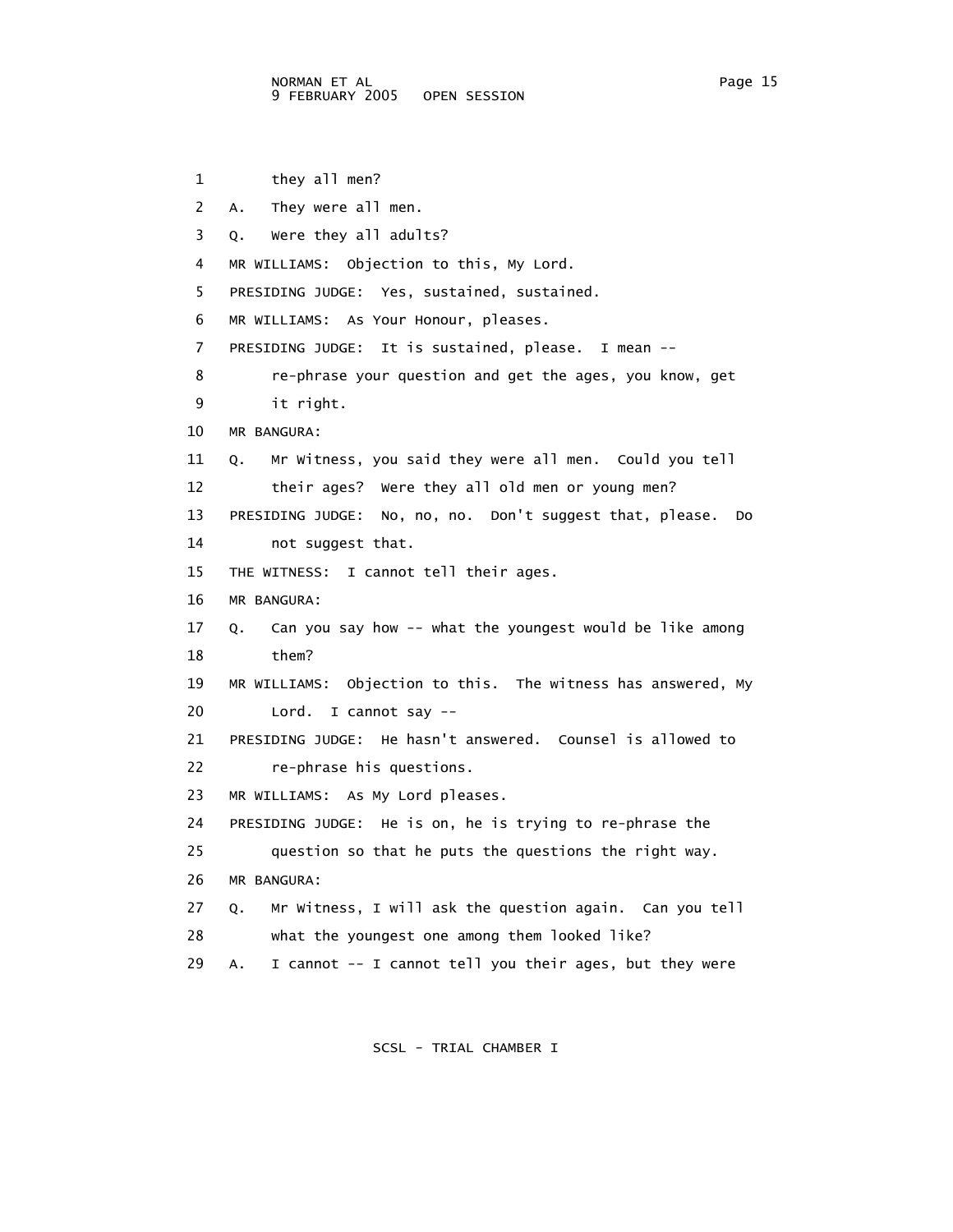1 men and they were young boys as well. 2 Q. Now, you say young boys. How would you describe them? 3 How young were they? 4 A. I cannot tell you their ages, but they were about this 5 height [witness demonstrates] like that. 6 MR BANGURA: Your Honours, it is a bit difficult to interpret 7 what that means in terms of age, but the witness is -- 8 PRESIDING JUDGE: An old man can be a very short person. 9 MR BANGURA: [Inaudible]. 10 MR MARGAI: We have [inaudible]. 11 PRESIDING JUDGE: We know what you are driving at, but to jog 12 your memory and see how you get that. 13 MR BANGURA: May I ask for a short moment, please? Your 14 Honours, I would invite the Court to take cognizance of 15 the fact that the witness is indicating the height of 16 these boys, whatever the ages may be, we may not be able 17 to tell. But, Mr Witness, can you again indicate what 18 his height, the youngest among them how it looked like? 19 A. I cannot tell you exactly because it was -- it has taken 20 a long time. 21 Q. But you gave us some indication by giving their height by 22 pointing out your hand and showing how tall they were. 23 Can you do that again, please? 24 A. To show you again? 25 Q. Yes. 26 A. They were about this height. [Witness demonstrates]. 27 JUDGE BOUTET: What is your estimate of that, Mr Prosecutor? 28 MR BANGURA: Your Honour, I would estimate they are about a 29 metre to 1.2 metres. One metre or 1.2 metres.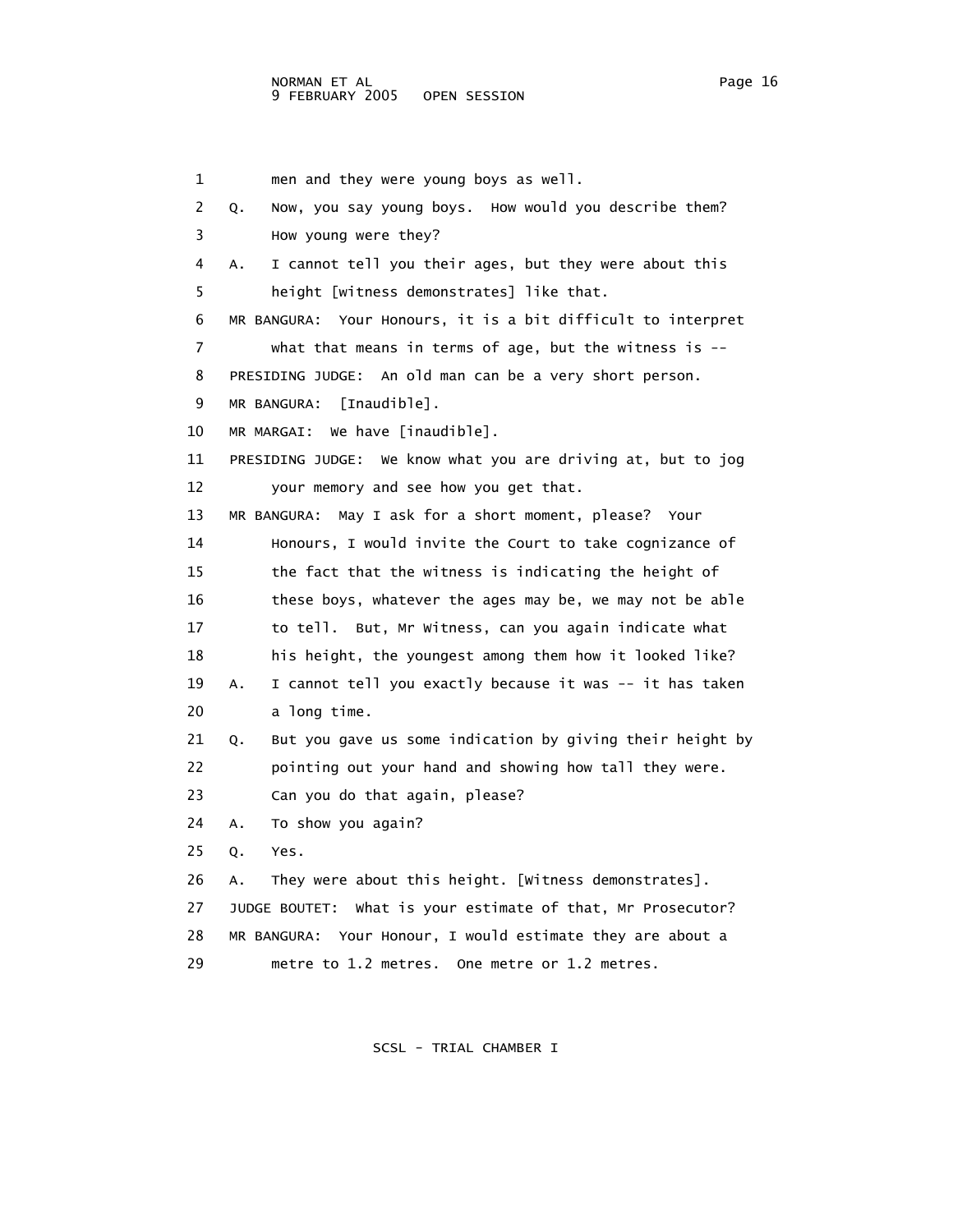## NORMAN ET AL Page 17 9 FEBRUARY 2005 OPEN SESSION

```
 1 Q. Mr Witness, these young boys that you saw, did they 
2 also - 3 PRESIDING JUDGE: He did not say young boys. 
 4 MR BANGURA: Young men. 
 5 Q. Mr Witness, these young men that you saw, the youngest 
 6 one among them that you have just described, did they 
 7 also dress like the older ones? 
 8 A. Yes. 
 9 Q. And were they carrying anything? 
 10 A. They had machete and they had sticks. 
 11 MR BANGURA: Your Honours, this will be all for this witness. 
 12 Q. Thank you, Mr Witness. 
 13 JUDGE BOUTET: Counsel for first accused, ready for 
 14 cross-examination? 
 15 MR HALL: Yes, Your Honour. 
 16 CROSS-EXAMINED BY MR HALL: 
 17 Q. Mr Witness, you have described in your testimony that you 
18 saw these advancing Kamajors chop five people before they
 19 got to you? 
 20 A. Yes, it happened. 
 21 Q. And you told this to the investigators when you met with 
 22 them? 
 23 A. Yes. 
 24 Q. You also told the investigators about the young men that 
 25 were present? 
 26 A. When they asked me, I told them all I saw. 
 27 Q. Did you tell them about the young men when you first were 
 28 interviewed? 
 29 A. They asked me and I told them all.
```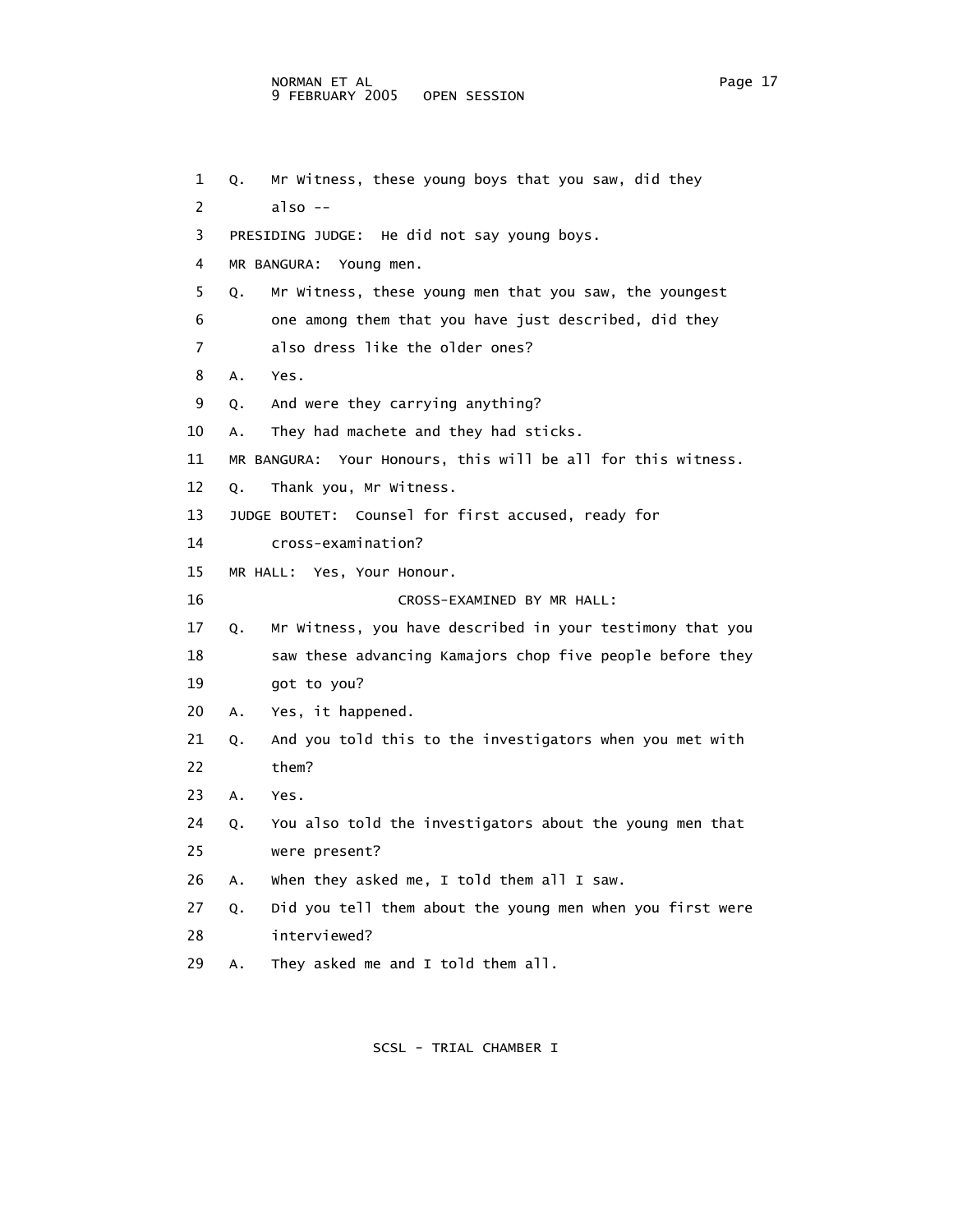| 1  | Q.       | Everything you testified to today you told the              |
|----|----------|-------------------------------------------------------------|
| 2  |          | investigators at the time you were interviewed by them      |
| 3  |          | and it was November 24th, 2002. Excuse me, November         |
| 4  |          | 27th, 2002.                                                 |
| 5  | Α.       | I said it all.                                              |
| 6  | Q.       | when the people who chased you and caught you those were    |
| 7  |          | grown men, no young men were involved; correct?             |
| 8  | Α.       | They were mixed.                                            |
| 9  | Q.       | And you told this to the investigators who met you in       |
| 10 |          | November 2002?                                              |
| 11 | А.       | I told them.                                                |
| 12 |          | PRESIDING JUDGE: Mr Hall, is it November 12th? What date in |
| 13 |          | November, November 12th?                                    |
| 14 |          | MR HALL:<br>Sorry, 27th.                                    |
| 15 |          | PRESIDING JUDGE: 27th, yes.                                 |
| 16 | MR HALL: |                                                             |
| 17 | Q.       | After this happened to you and to these other people, did   |
| 18 |          | you report this to anybody in charge of the Kamajors?       |
| 19 | Α.       | They would have killed me.                                  |
| 20 | Q.       | So the answer is no, you did not report it? Is that         |
| 21 |          | correct?                                                    |
| 22 | Α.       | They would have killed me because they said they would      |
| 23 |          | not spare anybody.                                          |
| 24 | Q.       | How many people were running from the Kamajors that day?    |
| 25 | Α.       | We were many.                                               |
| 26 | Q.       | In your statement you said about 100. Do you stand by       |
| 27 |          | that now?                                                   |
| 28 | Α.       | I did not tell them that.                                   |
| 29 | Q.       | But out of those 100 or -- excuse me, that many people      |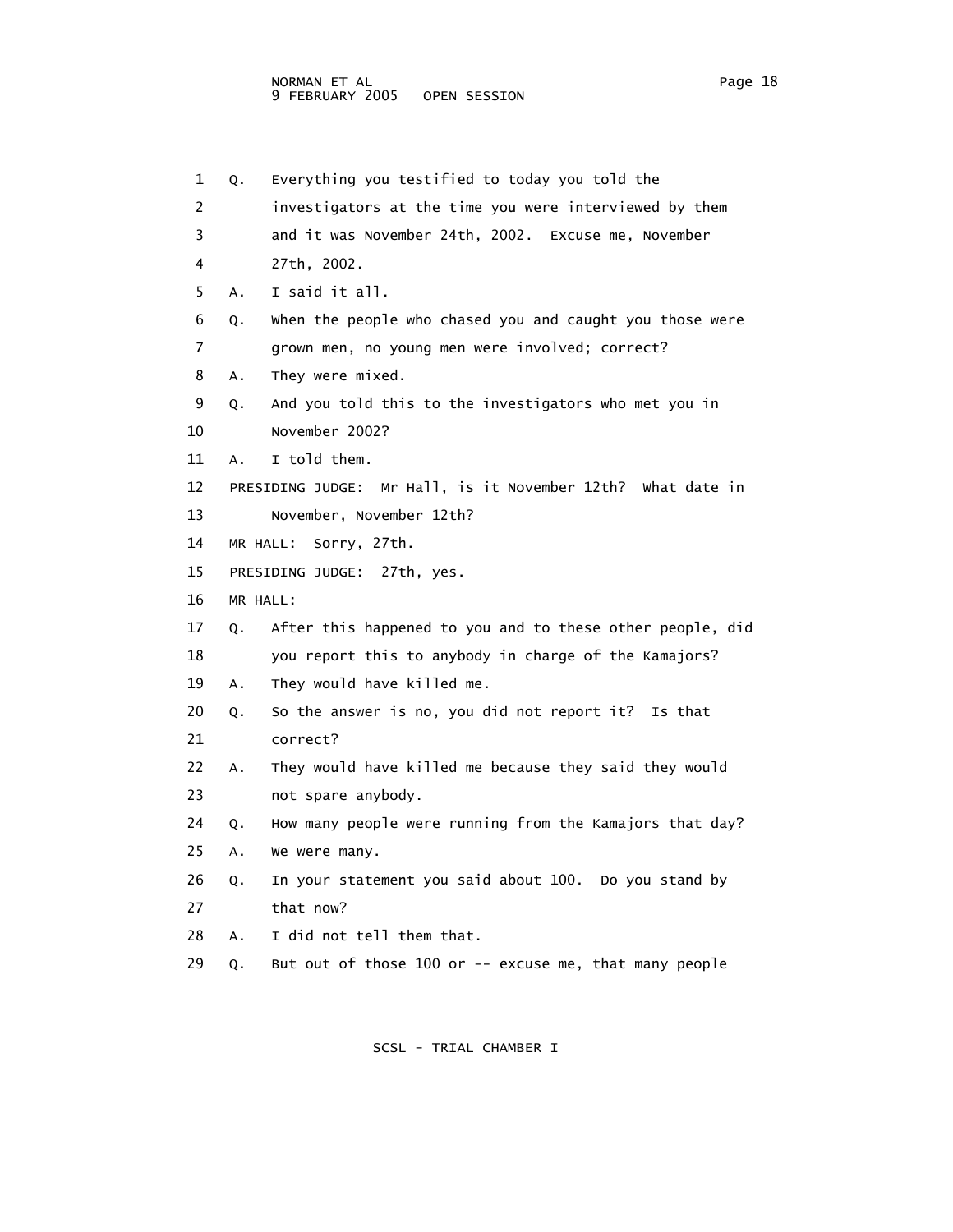```
1 that were running, only five people plus you were
 2 chopped? 
 3 A. Those were the ones I saw because we are all hiding. I 
 4 am -- I am telling what I saw. 
 5 Q. Were you an AFRC sympathiser? 
 6 A. What? I don't know what you are saying. 
 7 Q. Were you supporting any of the rebels against the 
 8 government? 
 9 JUDGE BOUTET: Mr Hall, whether he was an AFRC sympathiser or 
 10 not, what does that change? I am just at a loss to 
 11 understand the purpose of your question. 
 12 MR HALL: It would show why he was chased down personally, I 
 13 guess, as opposed to the others. 
 14 JUDGE BOUTET: And if he is a civilian, so what does that 
 15 change the nature of the activities? 
 16 MR HALL: It makes it a potential combatant. 
 17 JUDGE BOUTET: A potential combatant? 
 18 MR HALL: If they thought so. 
 19 JUDGE BOUTET: And in your view a potential combatant is a 
 20 fair target, tat is basically your approach? 
 21 MR HALL: Well, it also puts him on opposite sides of the CDF 
 22 if he was an AFRC sympathiser. 
 23 JUDGE BOUTET: It is all right, I am just trying to understand 
 24 the relevancy of these type of questions to this witness. 
 25 MR HALL: Thank you, Your Honour. 
 26 JUDGE BOUTET: Thank you. 
 27 MR HALL: 
 28 Q. In the war did you take sides? 
 29 A. I was not siding anybody.
```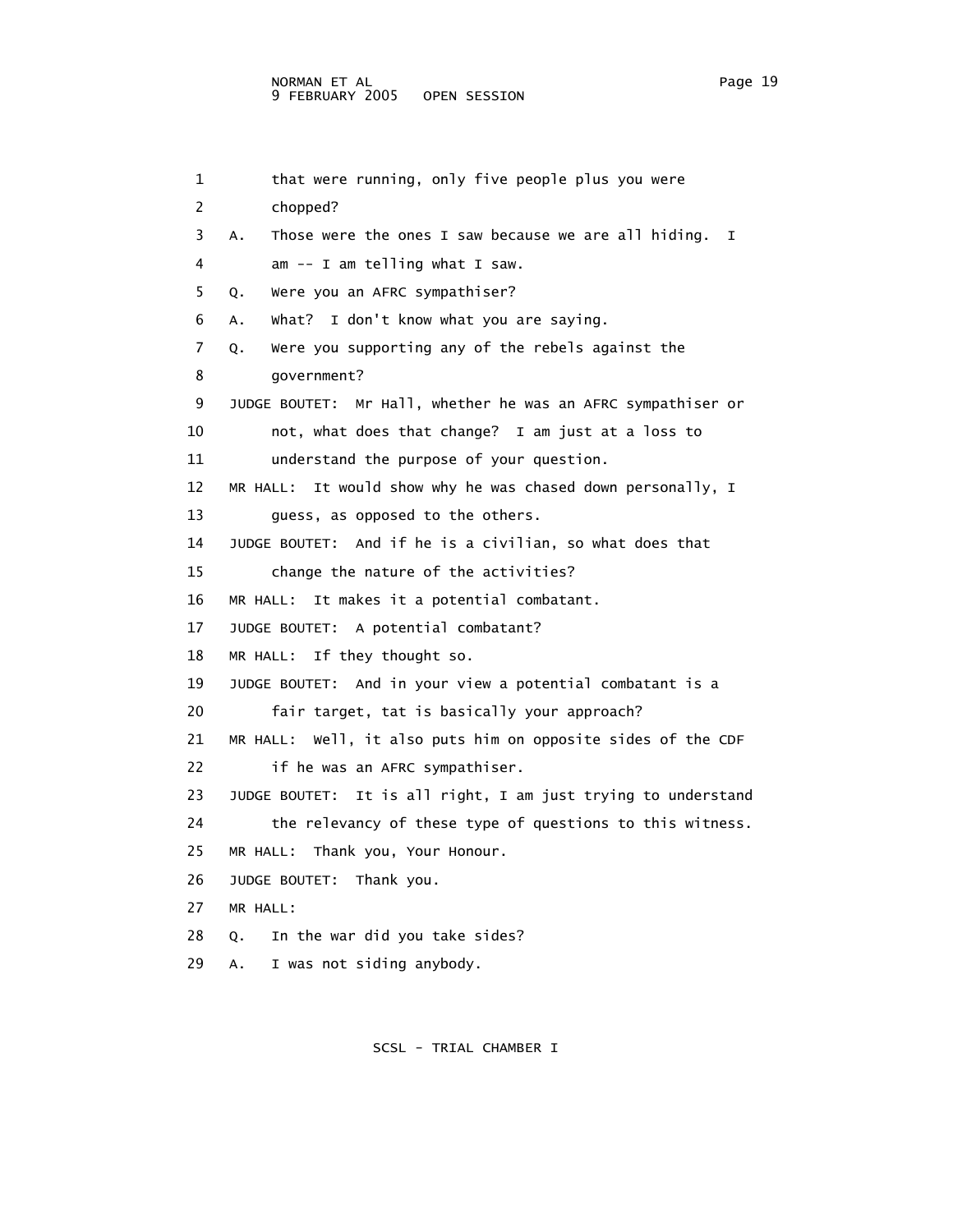| 1  | Q. | At any time did the rebels, any group of rebels, occupy       |
|----|----|---------------------------------------------------------------|
| 2  |    | your area besides the Kamajors?                               |
| 3  | А. | Nobody was there except the Kamajors.<br>NO.                  |
| 4  | Q. | Had you ever seen soldiers dressed as Kamajors?               |
| 5  | Α. | ɪ did not see it.                                             |
| 6  | Q. | Did you ever see any other Kamajors besides this group?       |
| 7  | Α. | I never saw any other group except this one they did          |
| 8  |    | something to me.                                              |
| 9  | Q. | So during the entire civil war the Kamajors came to your      |
| 10 |    | section just one time? The time you described?                |
| 11 | Α. | It was not one -- it was not once, but I am talking of        |
| 12 |    | the ones I saw. I am not talking about the others, I          |
| 13 |    | didn't see, I am talking about the ones I saw.                |
| 14 | Q. | Did you live in the same area through the ten years, 11       |
| 15 |    | years, of the civil war?                                      |
| 16 | Α. | Yes, I was in the same place.                                 |
| 17 | Q. | And the only time you saw anybody was when the Kamajors       |
| 18 |    | showed up the day you were hurt?                              |
| 19 | Α. | So it is, because those are the people I saw.                 |
| 20 |    | MR HALL: Your Honour, I offer his statement of 27 November    |
| 21 |    | 2002.                                                         |
| 22 |    | JUDGE BOUTET: Well, I don't think you have established enough |
| 23 |    | supporting information. All we know is you've said you        |
| 24 |    | would, but we don't know under which circumstances, who       |
| 25 |    | was there, what language was it being taken. Presumably       |
| 26 |    | you intend to show that this witness has made a statement     |
| 27 |    | at some given time that is contrary to his evidence.<br>Ιs    |
| 28 |    | this the purpose of your tendering this document? If you      |
| 29 |    | are moving in that direction you have to ask him very         |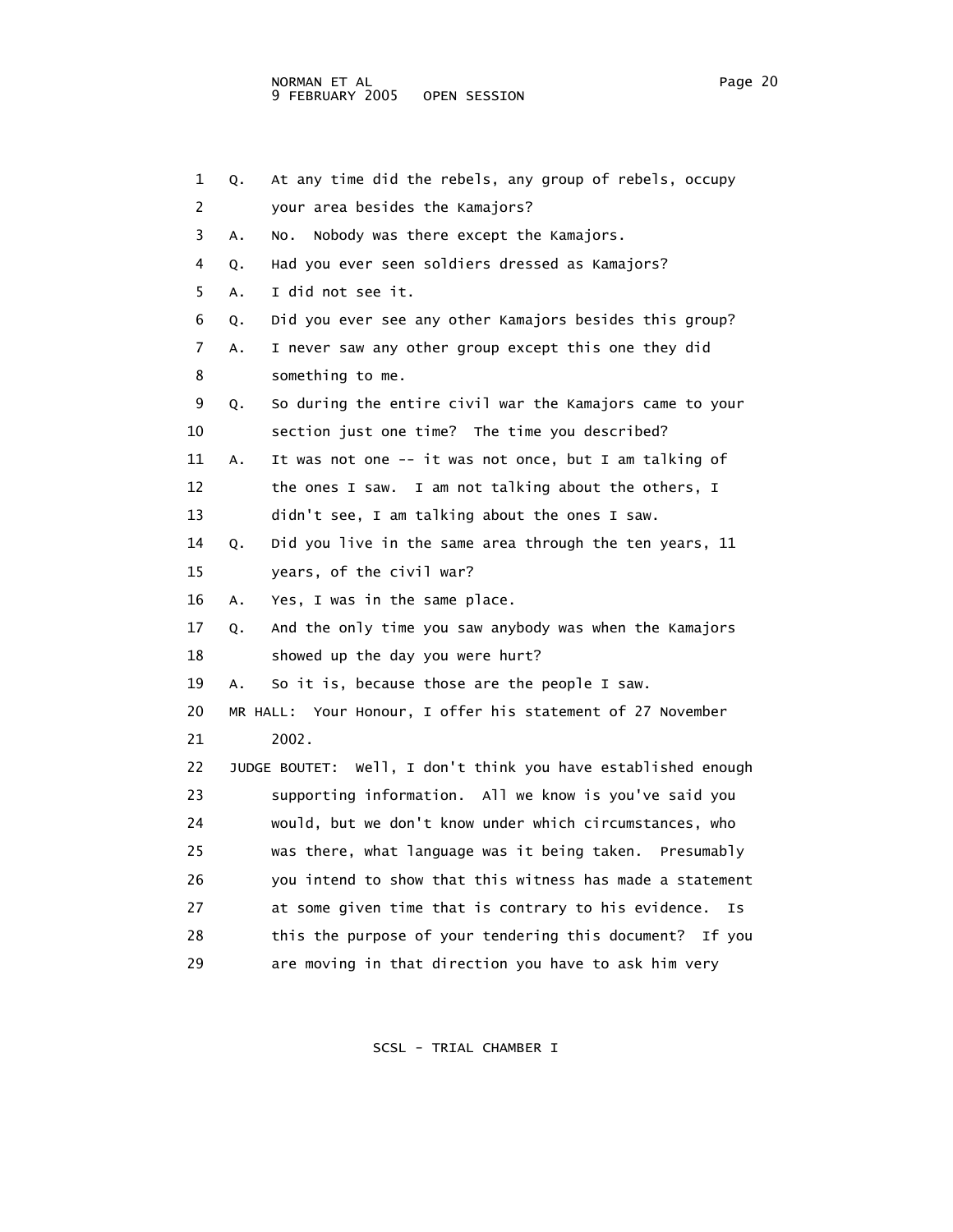1 precisely what portion of the statement he would have 2 given that which would be contrary to what he is saying 3 here today. Do you follow me? 4 MR HALL: Yes. I was just wondering if I should have it 5 numbered before I do this or afterward; it doesn't matter 6 to me. 7 JUDGE BOUTET: Because you have not established that, why 8 would we number it if we don't accept it? 9 MR HALL: Well, we'll still tender it even if you don't accept 10 it. 11 Q. Mr Witness, did you read over the statement before it was 12 thumbprinted by you? Or was it read to you? 13 A. I didn't go to school. 14 Q. Do you recognise that document as one that was read to 15 you and that you put your thumbprint on? 16 JUDGE BOUTET: Ask him how the interview where he met these 17 investigators who were asking the question -- what 18 language were they talking. I mean, he is speaking 19 Limba. I don't know, they might have been talking in 20 English and he didn't understand what was going on. I 21 mean, that is the kind of thing we need to know. Maybe 22 the witness spoke in Krio and whatever. Has he ever seen 23 this piece of paper? You show him pieces of paper, he 24 tells you he is not educated and he cannot read. So, I 25 mean, a piece of paper to him presumably is a piece of 26 paper. 27 MR HALL: That is why I asked him if he recognised it, because 28 he may have only seen one. 29 JUDGE BOUTET: Well, has he ever seen it?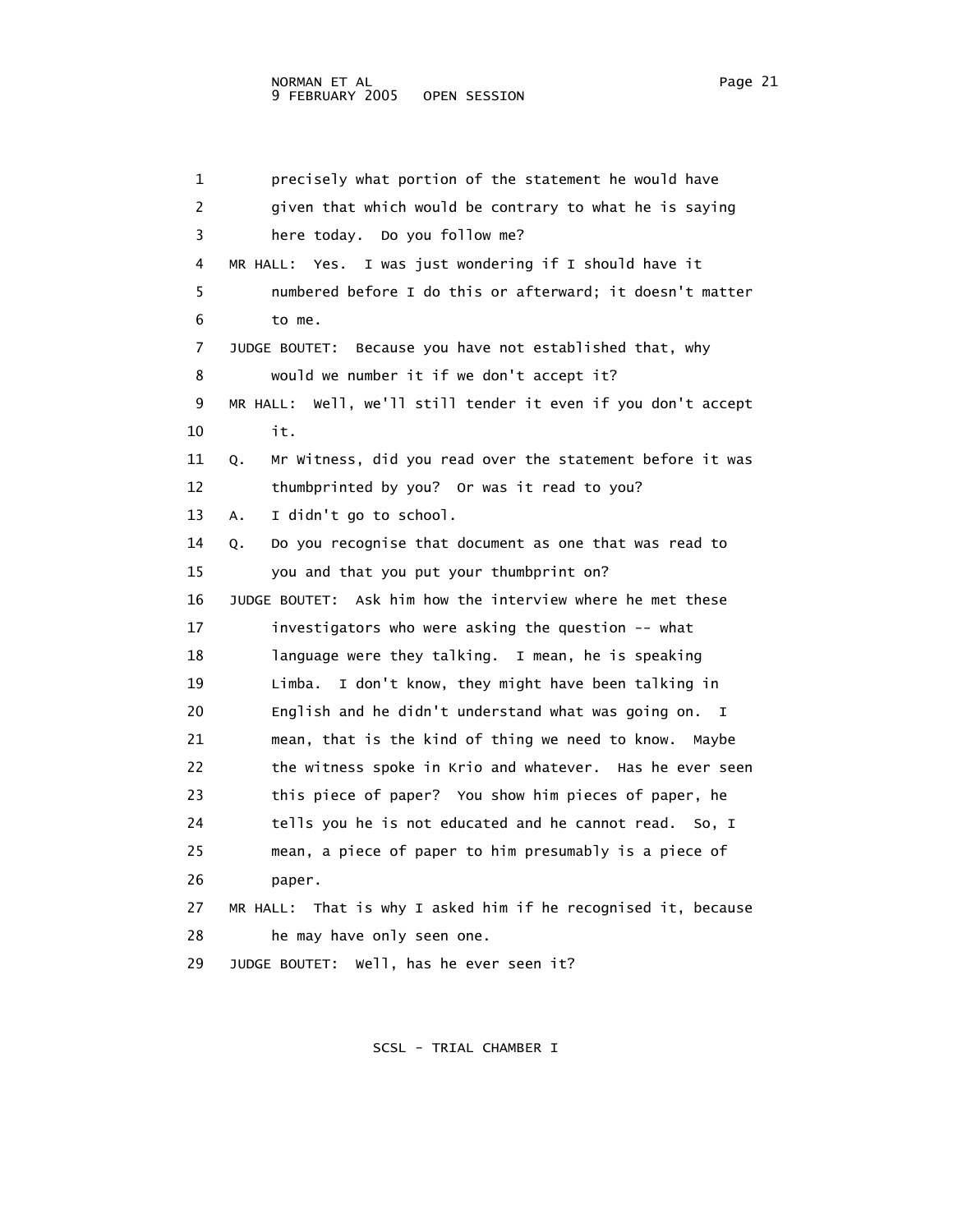1 THE WITNESS: I do not know it because I am not educated. 2 MR HALL: 3 Q. Do you remember where it was you met the investigators? 4 A. I was in my house. But I cannot tell whether this is the 5 paper that was written. 6 Q. Was your house in Bo at the time? 7 A. Yes, that is the place I am. 8 Q. And you spoke in Krio and Limba? 9 A. I spoke in Limba. 10 Q. How many people talked to you from the Office of the 11 Prosecutor? 12 A. They were only two people. 13 Q. One was a translator? 14 A. Yes, the one was a Limba. 15 Q. Do you remember their names? 16 A. I cannot remember their names, sir, because I am not 17 educated. 18 Q. Were they writing it down as you were telling it? 19 A. I told you I have never gone to school; how would I know? 20 Q. You know what writing something down is, don't you? 21 Somebody was writing with a pen while you were talking? 22 A. When they are writing it, yes, I saw it, I saw them 23 writing. 24 Q. Did they read it back to you when they were done to see 25 if it was accurate? 26 A. I cannot remember that now, but they did not tell me. I 27 cannot remember that now. 28 Q. Did you place a thumbprint on each page when you were 29 done?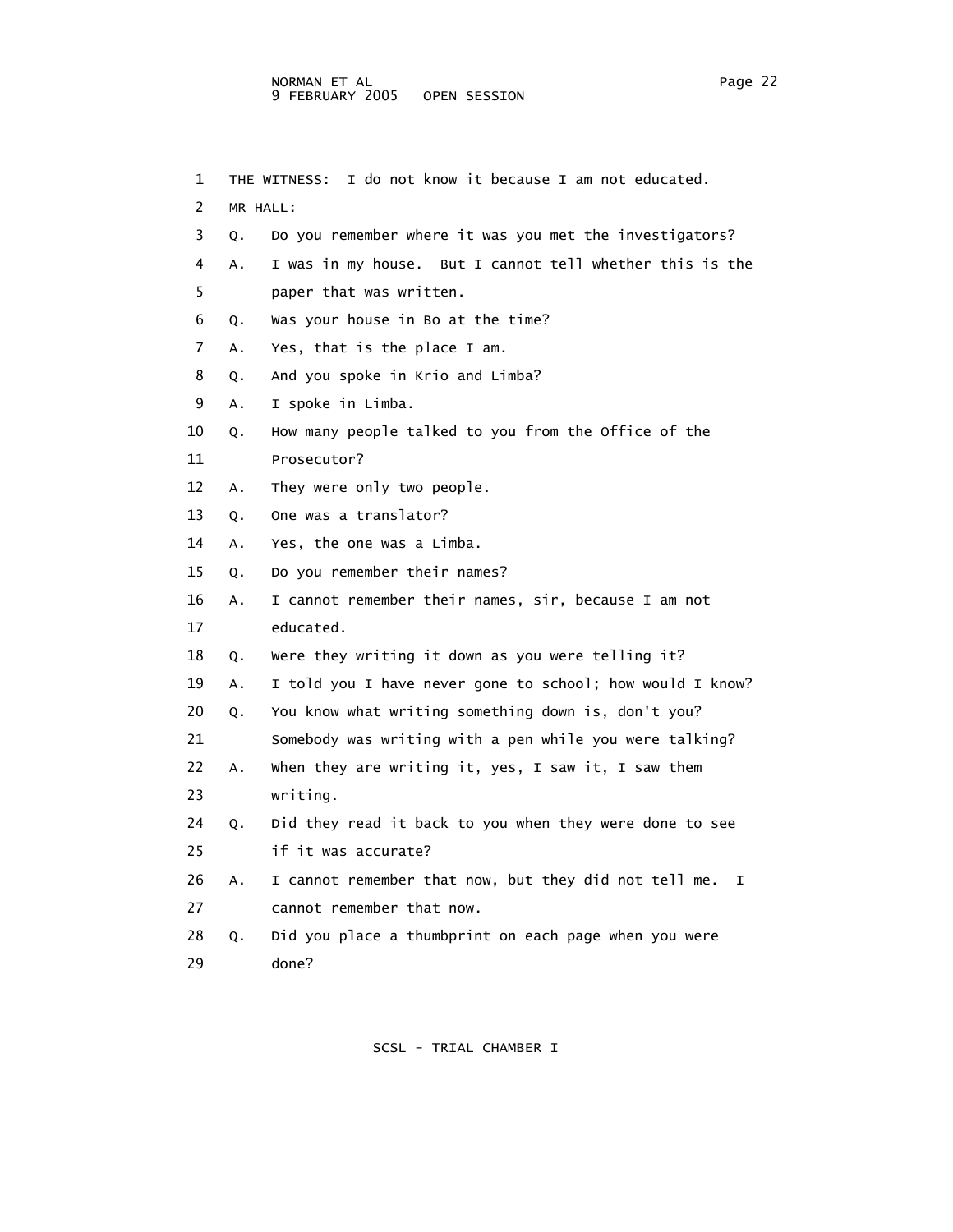| 1  | А. | I cannot remember whether I placed my thumbprint on it; I   |
|----|----|-------------------------------------------------------------|
| 2  |    | have forgotten about it, it's a long time.                  |
| 3  | Q. | Mr Witness, how many times have you put a thumbprint on a   |
| 4  |    | document in the last five years?                            |
| 5  | Α. | I cannot tell you that. I cannot tell you the number of     |
| 6  |    | times.                                                      |
| 7  | Q. | More than one?                                              |
| 8  | A. | It's more than ten.                                         |
| 9  | Q. | More than ten?                                              |
| 10 | Α. | Yes, because whenever anybody comes I thumbprinted          |
| 11 |    | [inaudible] so it is more than ten.                         |
| 12 | Q. | How many times were those people from the Office of the     |
| 13 |    | Prosecution?                                                |
| 14 | Α. | I cannot remember the time now, the time they went to me.   |
| 15 |    | Because if I was educated I would have noted it down, but   |
| 16 |    | I never went to school, so I never noted the time they      |
| 17 |    | went there.                                                 |
| 18 | Q. | Mr Witness, I am not so concerned with the time as the      |
| 19 |    | event itself. Do you not remember the event, putting a      |
| 20 |    | thumbprint on a document they presented to you?             |
| 21 | A. | I have forgotten now.                                       |
| 22 |    | JUDGE THOMPSON: Learned counsel, without suggesting for one |
| 23 |    | moment that you abandon this line of cross inquiry, just    |
| 24 |    | for my own edification, what is the purpose of your line    |
| 25 |    | of cross inquiry? What do you intend to do with the         |
| 26 |    | document?                                                   |
| 27 |    | I intend to put it in evidence, Your Honour,<br>MR HALL:    |
| 28 |    | because --                                                  |
| 29 |    | I did not ask for -- [Overlapping speakers]<br>THE WITNESS: |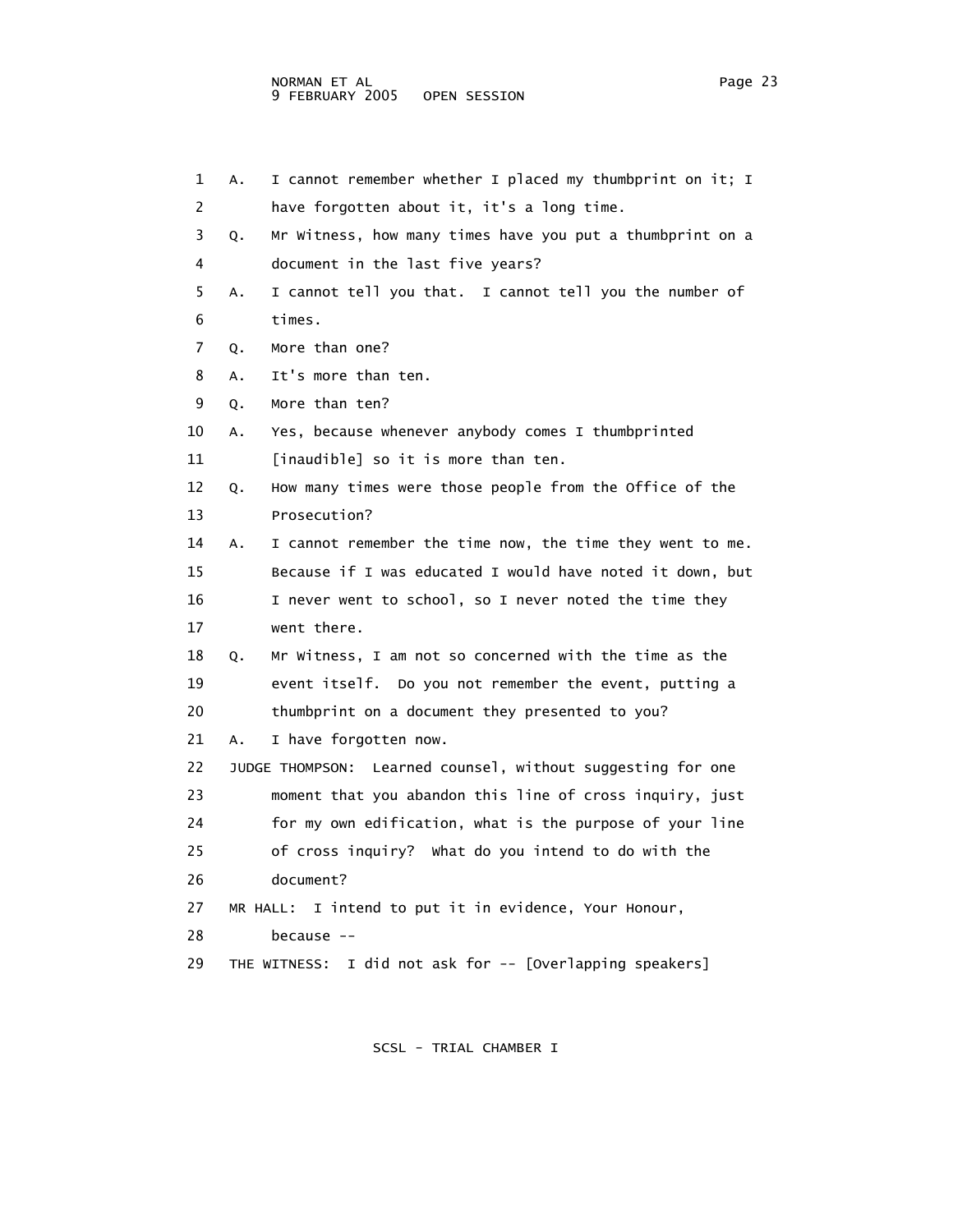1 JUDGE THOMPSON: Please, could you turn off the mic of the -- 2 whilst I just have a short dialogue with counsel. 3 JUDGE BOUTET: Not the mic, the earphones. 4 JUDGE THOMPSON: The earphones. In other words, you intend to 5 have it received in evidence. 6 MR HALL: Yes, Your Honour. 7 JUDGE THOMPSON: For precisely what purpose legally speaking? 8 MR HALL: He described several events on several -- 9 JUDGE THOMPSON: Legally speaking. 10 MR HALL: -- at least three events in his testimony that are 11 not in his statement. 12 JUDGE THOMPSON: Yes. In other words, without cutting you 13 short, you intend to put this document in evidence, 14 one -- 15 MR HALL: For impeachment purposes, to show -- 16 JUDGE THOMPSON: -- to impeach the witness's credibility. 17 That is to say, to establish prior inconsistent 18 statement. 19 MR HALL: Yes, Your Honour. 20 JUDGE THOMPSON: The vocabulary with which we are familiar, 21 that is what I was trying to get at. 22 MR HALL: Right. 23 JUDGE THOMPSON: You could also merely ask for the statement 24 to be put to him, or the portions, merely to refresh his 25 memory. So I was not quite sure what you were doing. 26 Now that I know you intend to establish prior 27 inconsistent statement in a bid to impeach his 28 credibility, then it would seem to me that, as my learned 29 brother suggested, the proper legal foundation should be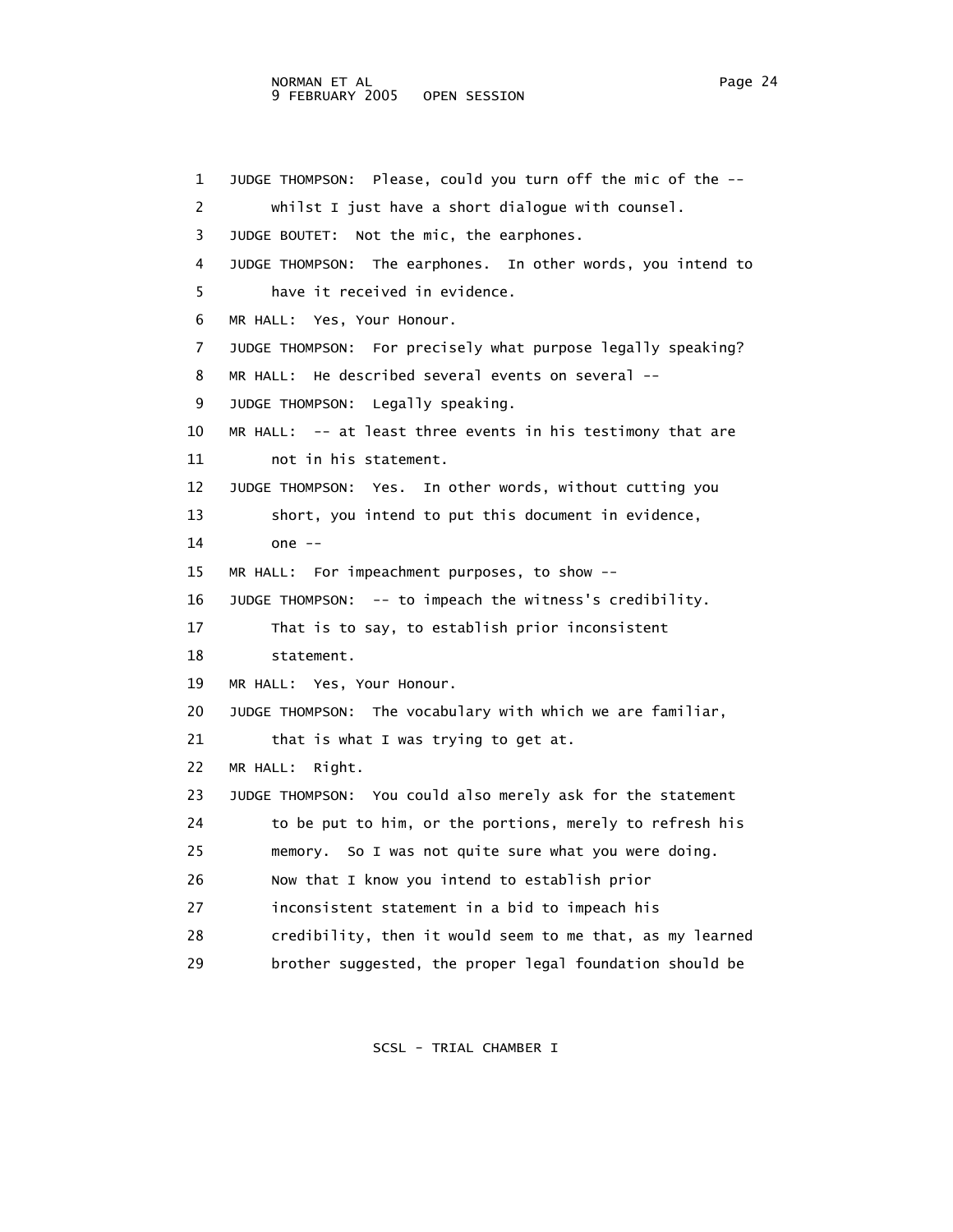1 established. We have already established a procedure in 2 one of our decisions in this particular case of 9th of 3 July 2004. Of course, you are not foreclosed from 4 pursuing your cross inquiry along these lines as long as 5 the proper foundation is laid and what you intend to do 6 is consistent with our decision we have laid down on this 7 particular subject. I wasn't clear. 8 MR HALL: Part of the problem, Your Honour, is that the 9 witness says he does not remember the document, he does 10 not know how many times he marked the document, he can't 11 read this document to tell us that this is the one, but 12 it was one that was given to us by the Prosecution as his 13 statement. So I am hamstrung in my ability to get him to 14 identify this document -- 15 JUDGE THOMPSON: Well, I'm not suggesting that his inability 16 to give those precise answers necessarily would mean that 17 they constitute legal roadblocks to the reception of this 18 statement in evidence. After all, times out of number 19 tribunals have admitted unsigned statements, statements 20 that witnesses have not admitted that they signed or not. 21 It is all a question of what would be the probative value 22 of the statement in the final analysis. I just wanted 23 clarify matters for my own purposes. 24 JUDGE BOUTET: I would like you to pursue this line as well. 25 If I understood your position to be - and correct me if I 26 am wrong - you are saying that it is not to contradict 27 the witness; in other words, you are not alleging that 28 the witness has said in the statement something that he 29 is saying today that was different. What you are saying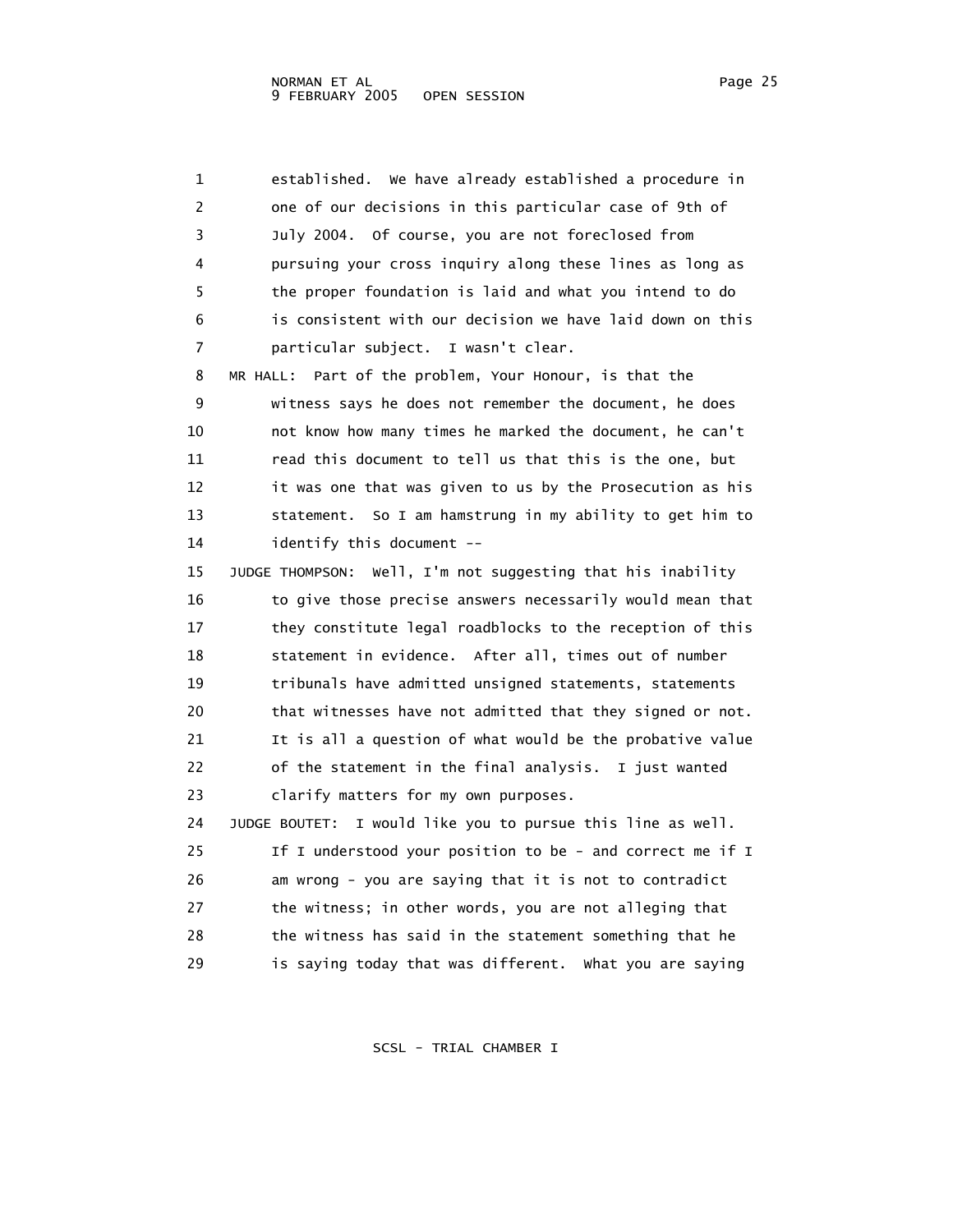## NORMAN ET AL Page 26 and the state of the state of the state of the state of the state of the state of the state of the state of the state of the state of the state of the state of the state of the state of the state of th 9 FEBRUARY 2005 OPEN SESSION

|             | 1  | is you are trying to show that the witness has said today     |
|-------------|----|---------------------------------------------------------------|
|             | 2  | something that was not contained in the statement in          |
|             | 3  | question. Am I right?                                         |
|             | 4  | MR HALL: You are correct.                                     |
| 10:41:35    | 5  | $[HM090205B 10.45 a.m. - EKD]$                                |
|             | 6  | I don't think then you're pursuing the right<br>JUDGE BOUTET: |
|             | 7  | line of questions because a prior inconsistent statement      |
|             | 8  | is essentially a statement whereby the witness would have     |
|             | 9  | said something on this particular day and today he's          |
| 10:42:32 10 |    | saying something different. I mean, what you're trying        |
|             | 11 | to prove now will serve no purposes if this is the intent     |
|             | 12 | you're pursuing.                                              |
|             | 13 | Quite.<br>In fact $-$<br>JUDGE THOMPSON:                      |
|             | 14 | JUDGE BOUTET: I mean, the witness -- as you know, we've       |
| 10:42:44 15 |    | constantly stated that a principle of orality is what         |
|             | 16 | applies. So a witness is perfectly entitled to say            |
|             | 17 | things that expand on what may have been said before in       |
|             | 18 | any given scenario or in any given statement. So if the       |
|             | 19 | purpose is to show that today he is saying more than what     |
| 10:43:01 20 |    | was in the statement, then you're pursuing the wrong          |
|             | 21 | direction, you're moving in the wrong direction.              |
|             | 22 | JUDGE THOMPSON: Yes, in other words, the difficulty here for  |
|             | 23 | you is, as my learned brother has said, if your               |
|             | 24 | contention is that he is expanding on his statement           |
| 10:43:21 25 |    | beyond recognisable limits by his testimony in the            |
|             | 26 | witness stand, you're virtually saying that he's adding       |
|             | 27 | far more to his statement here than when he spoke to the      |
|             | 28 | Prosecutors. That, of course, puts the doctrine of the        |
|             | 29 | principle of orality right in focus.                          |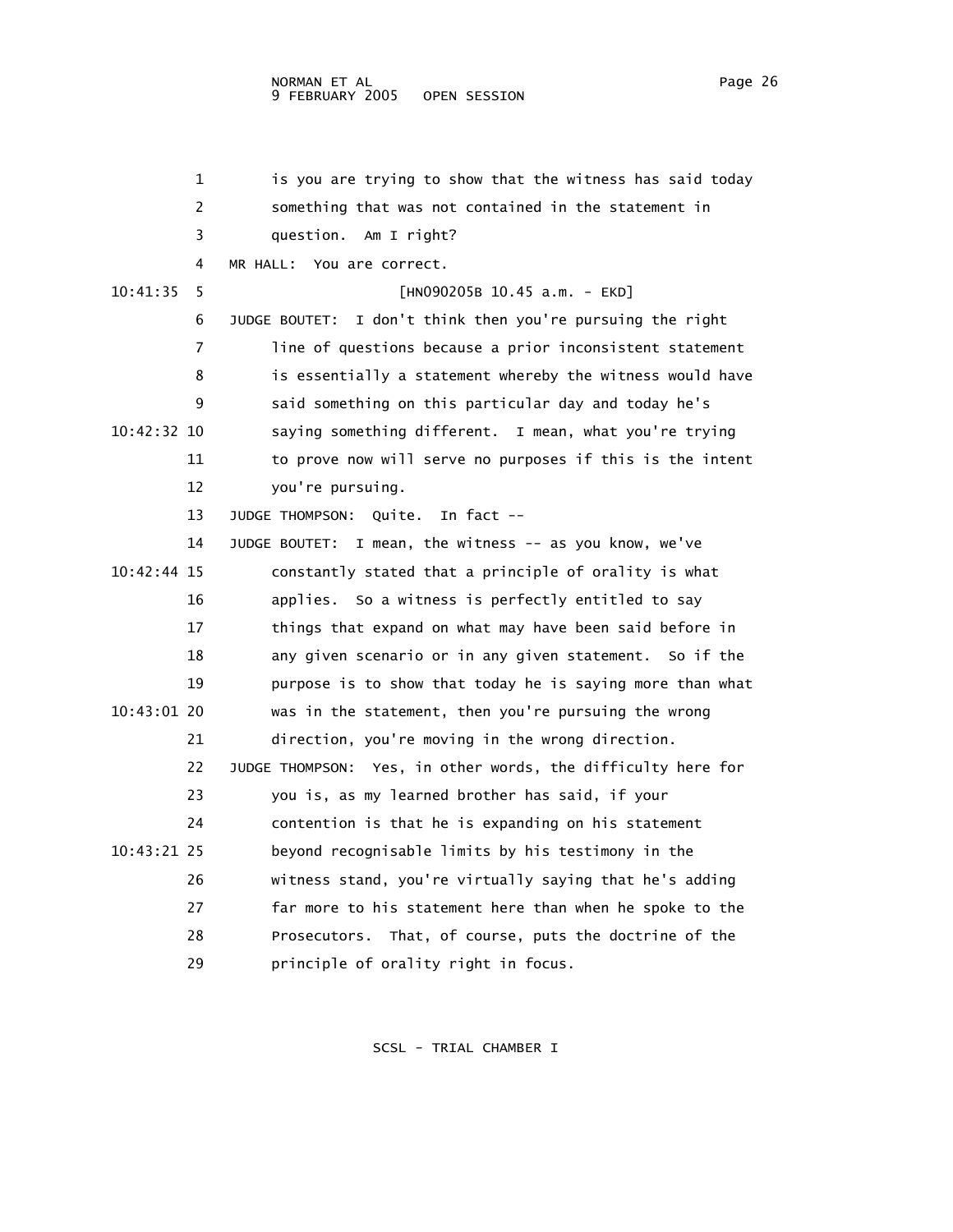|               | 1  | In other words, can this Court inject some                  |
|---------------|----|-------------------------------------------------------------|
|               | 2  | limitation to the extent to which a witness can amplify,    |
|               | 3  | elaborate, expand his testimony far beyond what he told     |
|               | 4  | the investigators?                                          |
| 10:44:05      | 5  | We are on record as having decided that what matters        |
|               | 6  | in the ultimate analysis is the principle of orality, but   |
|               | 7  | we of course recognise that where the intention is to       |
|               | 8  | prove prior inconsistent statement, then the                |
|               | 9  | cross-examiner has the option of highlighting those         |
| $10:44:27$ 10 |    | portions of alleged inconsistency and having the document   |
|               | 11 | received in evidence.                                       |
|               | 12 | So, as my learned brother has said, if really it is         |
|               | 13 | merely to complain that there are too many elaborations     |
|               | 14 | and amplifications and additions, then your line of cross   |
| $10:44:48$ 15 |    | inquiry leads you up to a kind of blind alley.<br>I mean,   |
|               | 16 | how do you get over our acknowledgment of the principle     |
|               | 17 | of orality, and saying well, at the end of the day it       |
|               | 18 | will be for counsel to say to us he has expanded too        |
|               | 19 | much, therefore do not attach much weight to the evidence   |
| 10:45:10 20   |    | in the ultimate analysis. That is the difficulty in         |
|               | 21 | which you find yourself.                                    |
|               | 22 | In other words, there is no inconsistency.<br>JUDGE BOUTET: |
|               | 23 | What you're saying is there is no inconsistency, so I       |
|               | 24 | don't know what you're going to prove with these            |
| 10:45:24 25   |    | questions. The witness, as I say, is entitled to expand     |
|               | 26 | and the fact that it has not been spoken does not mean it   |
|               | 27 | is inconsistent. Inconsistency means that he has said       |
|               | 28 | something at one given time and today under oath he is      |
|               | 29 | saying something different, which is not your scenario as   |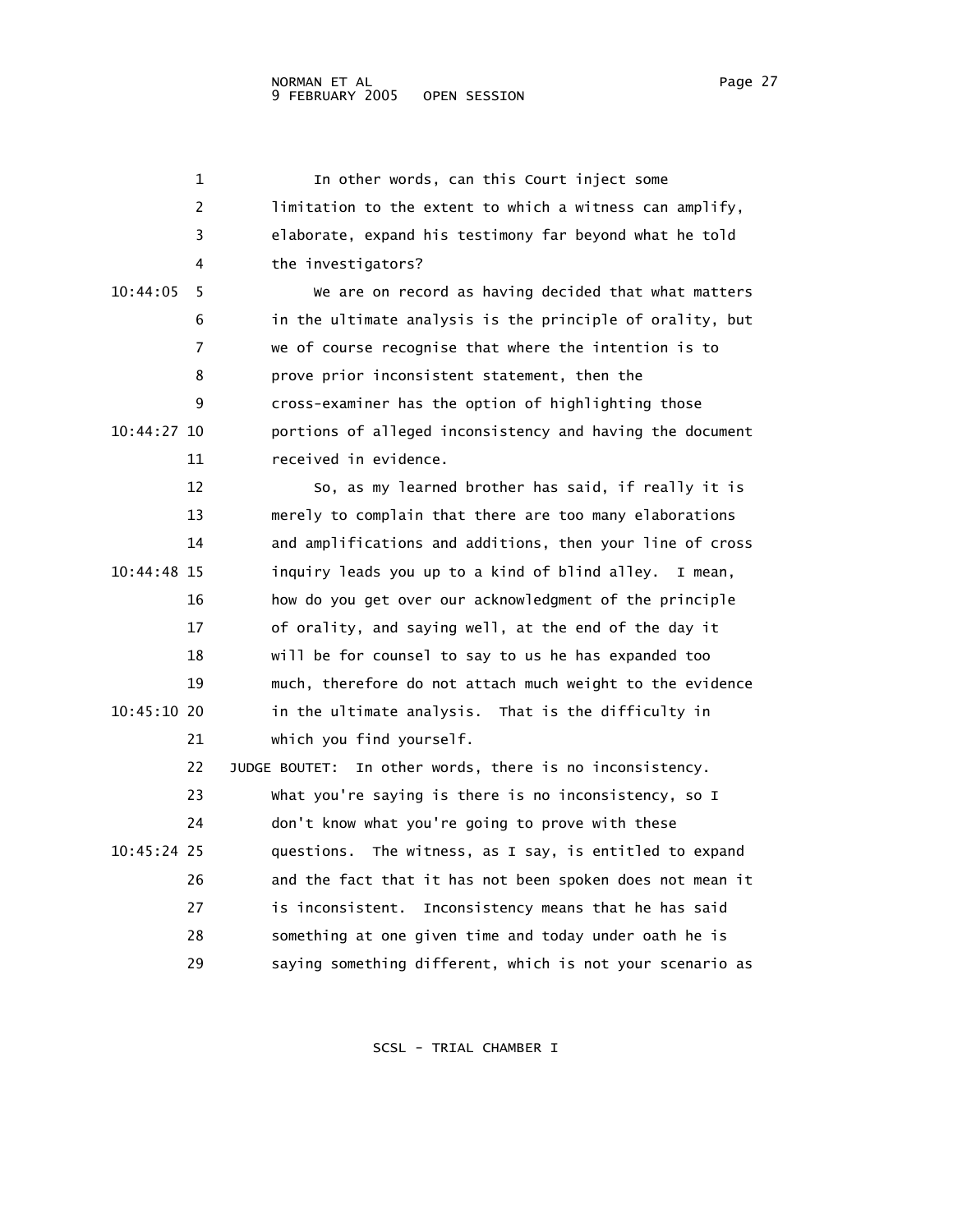|               | 1  | I understand it.                                                 |
|---------------|----|------------------------------------------------------------------|
|               | 2  | If a witness embellishes their statement in front of<br>MR HALL: |
|               | 3  | this Court, which is how $I'm$ looking at it --                  |
|               | 4  | JUDGE BOUTET: Mr Hall, I think I was clear. I am not talking     |
| 10:45:54      | 5. | of embellishment, I am talking of contradiction to a             |
|               | 6  | prior -- and what we have expounded upon, and decisions          |
|               | 7  | that we have given in the past have to do with a prior           |
|               | 8  | inconsistent statement. Not an extension of,                     |
|               | 9  | inconsistent. On one day he has said something and today         |
| 10:46:11 10   |    | he is saying something that is inconsistent with that in         |
|               | 11 | that it is different. That is what we're interested in.          |
|               | 12 | Expanding upon, well, this is a fact of life.                    |
|               | 13 | MR HALL: Your Honour, I asked the witness, "Did you tell them    |
|               | 14 | about the five people?" He said, "Yes." That's not in            |
| 10:46:28 15   |    | his statement.                                                   |
|               | 16 | JUDGE BOUTET: So?                                                |
|               | 17 | In his statement he was the only one that was<br>MR HALL:        |
|               | 18 | injured, but today he said there were five others that           |
|               | 19 | were injured.                                                    |
| $10:46:38$ 20 |    | JUDGE BOUTET: Yes, so? Are you saying that he cannot say         |
|               | 21 | that today?                                                      |
|               | 22 | MR HALL: I am saying he can say that today, but I can put in     |
|               | 23 | his prior statement to contradict him.                           |
|               | 24 | JUDGE THOMPSON: That's the difficulty. The rationalisation       |
| 10:46:52 25   |    | here is a very subtle one but of course clearly                  |
|               | 26 | intelligible to us lawyers, not to lay people. We're             |
|               | 27 | saying that if you are alleging prior inconsistent               |
|               | 28 | statement the onus is on you to show and try to persuade         |
|               | 29 | the Court that what this witness is now saying in respect        |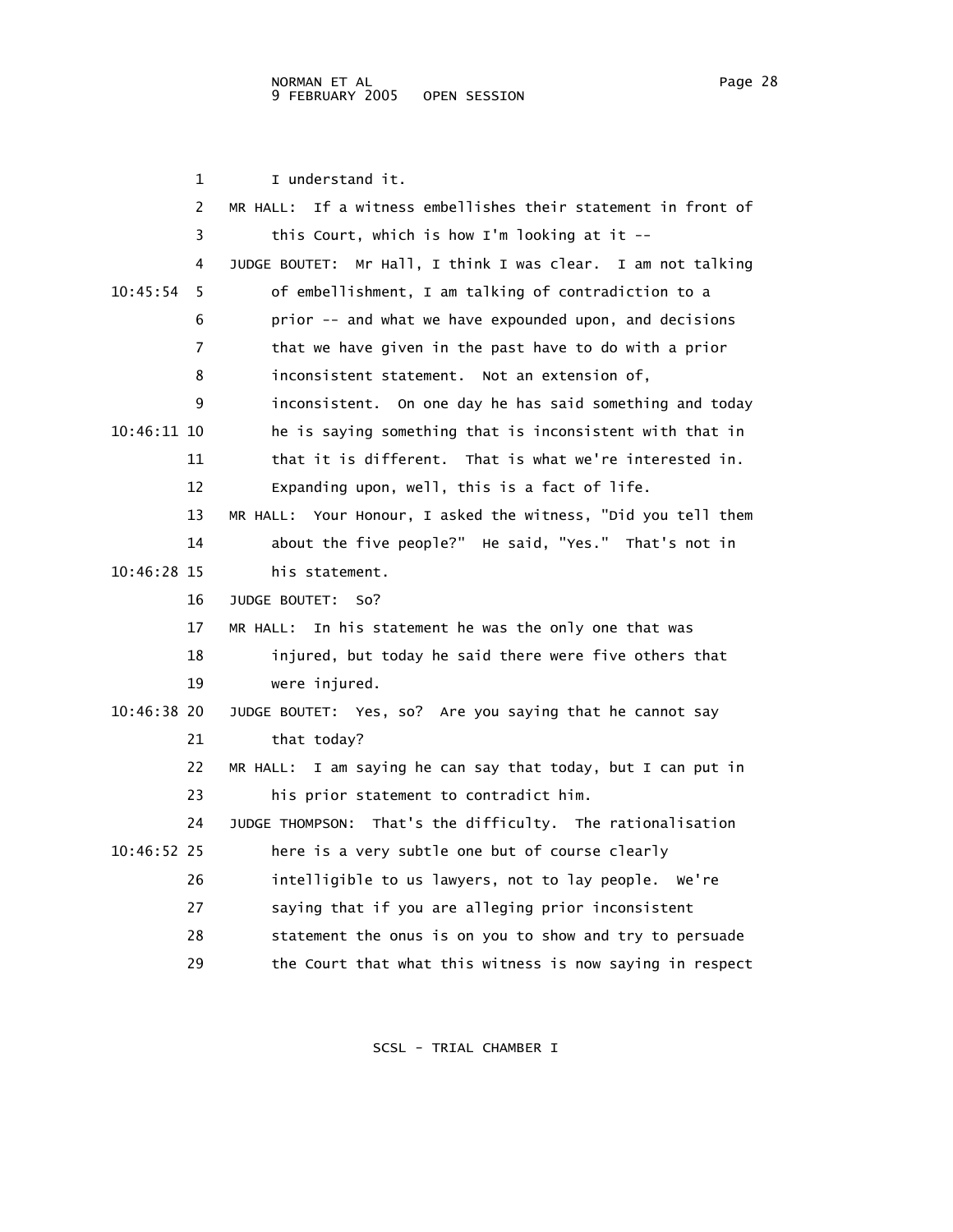1 of a particular episode or event is completely 2 inconsistent with some particular portion there which 3 relates to the event to make the two -- one of them would 4 be true, the other would be false. That is 10:47:35 5 inconsistency, incompatibility. But if it is mere 6 amplification and elaboration, explanations which do not 7 really amount to contradictions, then the choice is 8 yours. 9 In the case of the second option, where he merely 10:47:54 10 amplifies, elaborates, explains but does not contradict 11 himself, we are saying that you have no remedy, because 12 we're saying you're caught by our own pronouncement and 13 commitment and adherence to the principle of orality 14 which means that a witness has the right to expand on a 10:48:18 15 statement that he may have made which is the basis of his 16 oral testimony. But your remedy is at the end of the day 17 when we come to determine the final question, to ask the 18 Court not to attach much weight or less weight to all 19 those additions and explanations. 10:48:38 20 That is the position in which we find ourselves. I 21 think my learned brother and I have made ourselves quite 22 clear in the context of our own understanding as lawyers, 23 which I'm sure you yourself appreciate. It is a very 24 dicy situation but if you say that there are 10:48:57 25 contradictions, you perceive contradictions, then you can 26 choose the option of having the statement received in 27 evidence on the ground of prior inconsistent statement. 28 JUDGE BOUTET: And expansion, in my own understanding and 29 vocabulary, doesn't mean contradiction. So if that is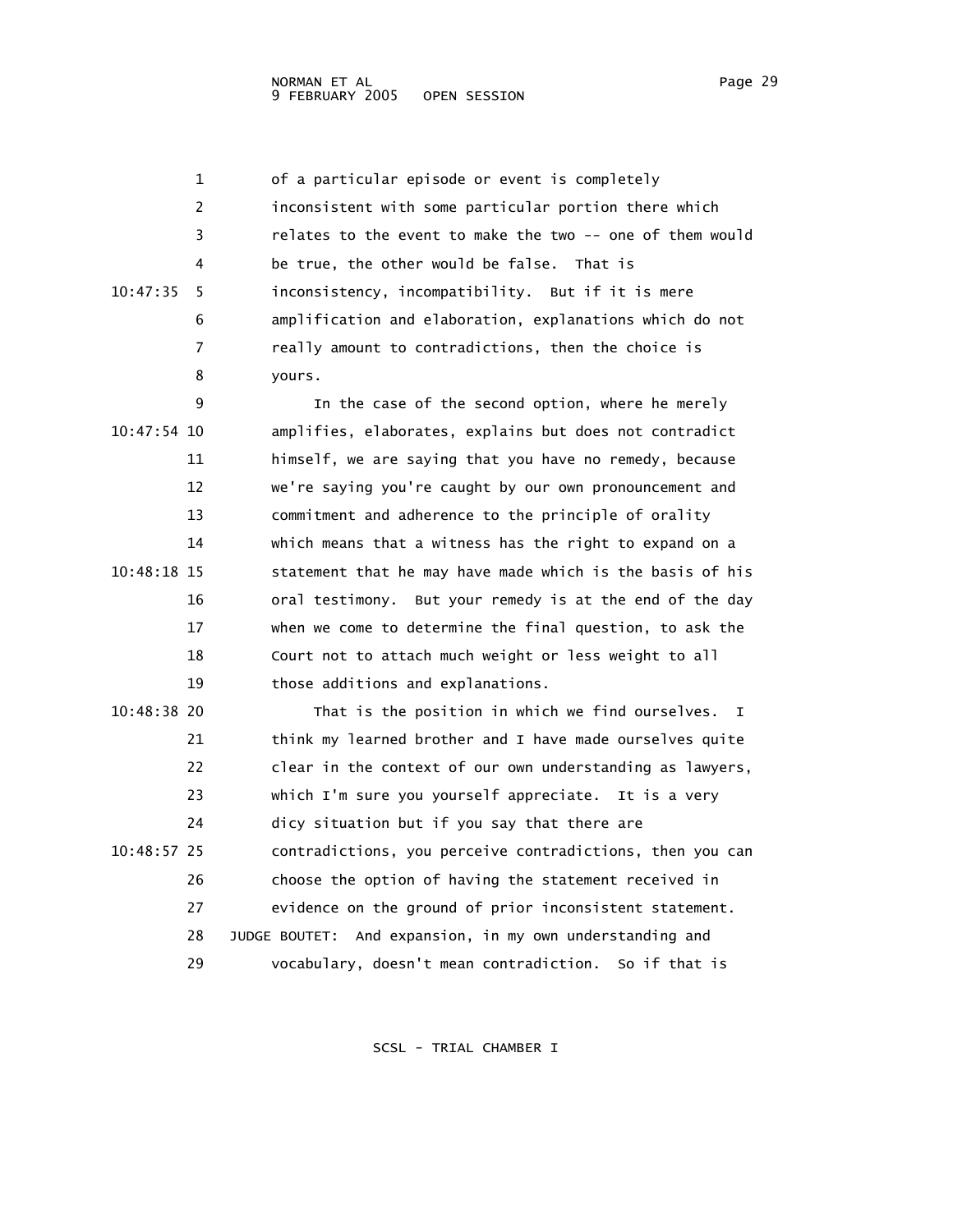|             | 1  | what you want to do -- if what you're saw pursuing is         |
|-------------|----|---------------------------------------------------------------|
|             | 2  | what you told us, I'm saying then we're losing our time.      |
|             | 3  | Because, yes, you can purse that but not by putting the       |
|             | 4  | statement in contradiction and trying to show this            |
| 10:49:28    | 5  | document as an exhibit for the sole purpose - and sole        |
|             | 6  | purpose at that time - to show that essentially this          |
|             | 7  | witness should not be credible because on one given day       |
|             | 8  | he has made this statement and today under oath he is         |
|             | 9  | saying something different. You will never achieve that       |
| 10:49:46 10 |    | because all you're trying to show is today he is saying       |
|             | 11 | not something different, but something more than what he      |
|             | 12 | has ever said before. Well, your remedy is to try to          |
|             | 13 | cross-examine the witness, not to try to produce a            |
|             | 14 | statement for that purpose it serves -- for that purpose,     |
| 10:50:06 15 |    | to tender that statement will serve nothing and it is not     |
|             | 16 | admissible for that purpose either because you have not       |
|             | 17 | shown a contradiction.                                        |
|             | 18 | MR HALL: Well, part of it, also, Your Honour, is he never     |
|             | 19 | mentions in his statement that young men were involved or     |
| 10:50:22 20 |    | $children$ and $-$                                            |
|             | 21 | It's the same reasoning.<br>JUDGE BOUTET:<br>I mean, again an |
|             | 22 | expansion, something new, is perfectly admissible from        |
|             | 23 | the mouth of the witness if he is expanding on what he        |
|             | 24 | has said before. Your avenue is to try to cross-examine       |
| 10:50:40 25 |    | to show that this is not believable because and because.      |
|             | 26 | If it is in the statement and he's saying that differs        |
|             | 27 | from what he said about young men, for example, you can       |
|             | 28 | try to contradict to show those contradictions.<br>But the    |
|             | 29 | fact he is now saying something in addition to would not      |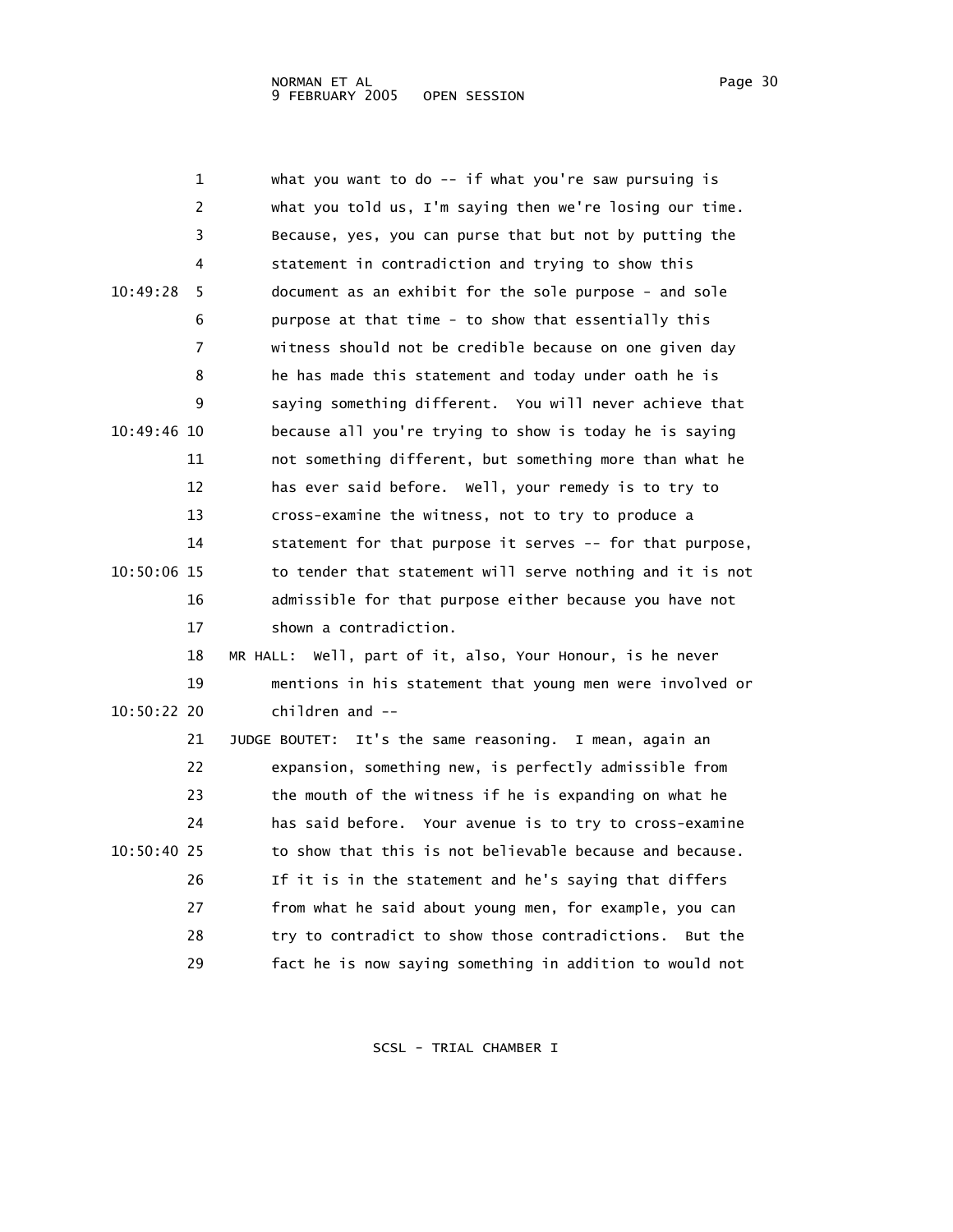|             | $\mathbf{1}$ | justify to submit the statement to show inconsistencies       |
|-------------|--------------|---------------------------------------------------------------|
|             | 2            | because it is not inconsistent with what he has said          |
|             | 3            | before.                                                       |
|             | 4            | JUDGE THOMPSON: It is trite learning that cross-examination   |
| 10:51:09    | 5.           | is the most effective weapon of ascertaining the truth.       |
|             | 6            | MR HALL: The problem, Your Honour, is he has already said I   |
|             | 7            | told them everything and it is not in his statement, so I     |
|             | 8            | can't go any further with it. It goes to the heart of at      |
|             | 9            | least two counts in this case of amputation and child         |
| 10:51:28 10 |              | soldiers.                                                     |
|             | 11           | JUDGE BOUTET: Well, Mr Hall, I cannot tell you how to do your |
|             | 12           | I mean, you know how to pursue these kinds of<br>work.        |
|             | 13           | avenues and all I'm saying to you is that the tool that       |
|             | 14           | is available to you is cross-examination so that is all I     |
| 10:51:43 15 |              | can say.                                                      |
|             | 16           | In addition, when you come to present your<br>JUDGE THOMPSON: |
|             | 17           | case you can in fact lead evidence in purported rebuttal,     |
|             | 18           | so they're the tools still there in the arsenal of the        |
|             | 19           | Defence. Of course remember also that all you need to do      |
| 10:51:58 20 |              | is to raise reasonable doubts in the Prosecution's case.      |
|             | 21           | MR HALL: Rather than keep persuing this I would at least like |
|             | 22           | the document -- even if you're not going to look at it, I     |
|             | 23           | would like it in the record as an exhibit and you can not     |
|             | 24           | look at it if you choose.                                     |
| 10:52:24 25 |              | JUDGE BOUTET: Yes, but why would we admit that as an exhibit? |
|             | 26           | what's the purpose?                                           |
|             | 27           | It is for us to make a record for appeal. It is<br>MR HALL:   |
|             | 28           | part of my duty as a lawyer to make sure there is a           |
|             | 29           | record for appeal, even if you are not going to consider      |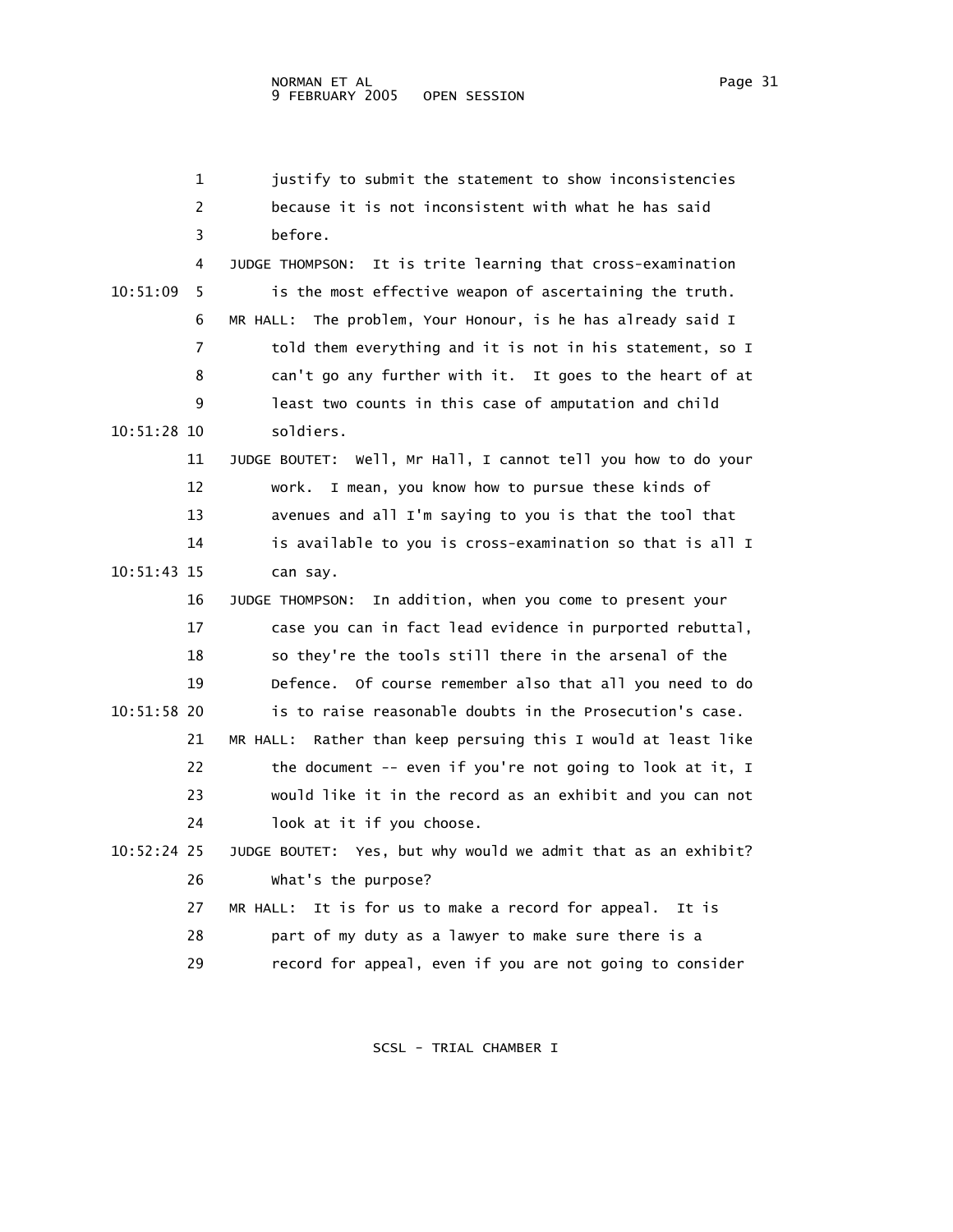$1$  -- 2 JUDGE BOUTET: A record of what? 3 MR HALL: I have to offer the document even if you're not 4 going to consider it. Make proffer and it may be marked 10:52:40 5 in evidence, but not received, but given a number so that 6 it is in the file. 7 JUDGE THOMPSON: Do we have any authority under the laws to 8 receive it other than through the mechanism of prior 9 inconsistent statement? I keep an open mind. If there 10:52:57 10 is another way, probably having regard to the fact that 11 there is so many ways of reaching a particular position. 12 But, as lawyers, I mean, we sometimes pride ourselves, 13 rightly or wrongly, as being endowed with creativity. Is 14 there any other way, any other rule that you think this 10:53:24 15 document can come into evidence by other than the alleged 16 prior inconsistent statement device? 17 JUDGE BOUTET: Because your suggestion is a novel approach to 18 me. If the purpose of doing that is to eventually build 19 a case to go on appeal you can certainly tender the 10:53:45 20 document on appeal and say this is a document that we 21 tried to and they didn't receive it. If that is the only 22 purpose, to me, it is not a justification. 23 MR HALL: Well, for the benefit of -- 24 PRESIDING JUDGE: [Overlapping speakers] level of the appeals, 10:54:09 25 that's still a way off. Mr Wesley Hall, what are you 26 deciding to do at this stage? 27 MR HALL: It is just part of my training in my jurisdiction 28 that you have to very elaborately try to get something 29 into evidence or you cannot rely on it on appeal and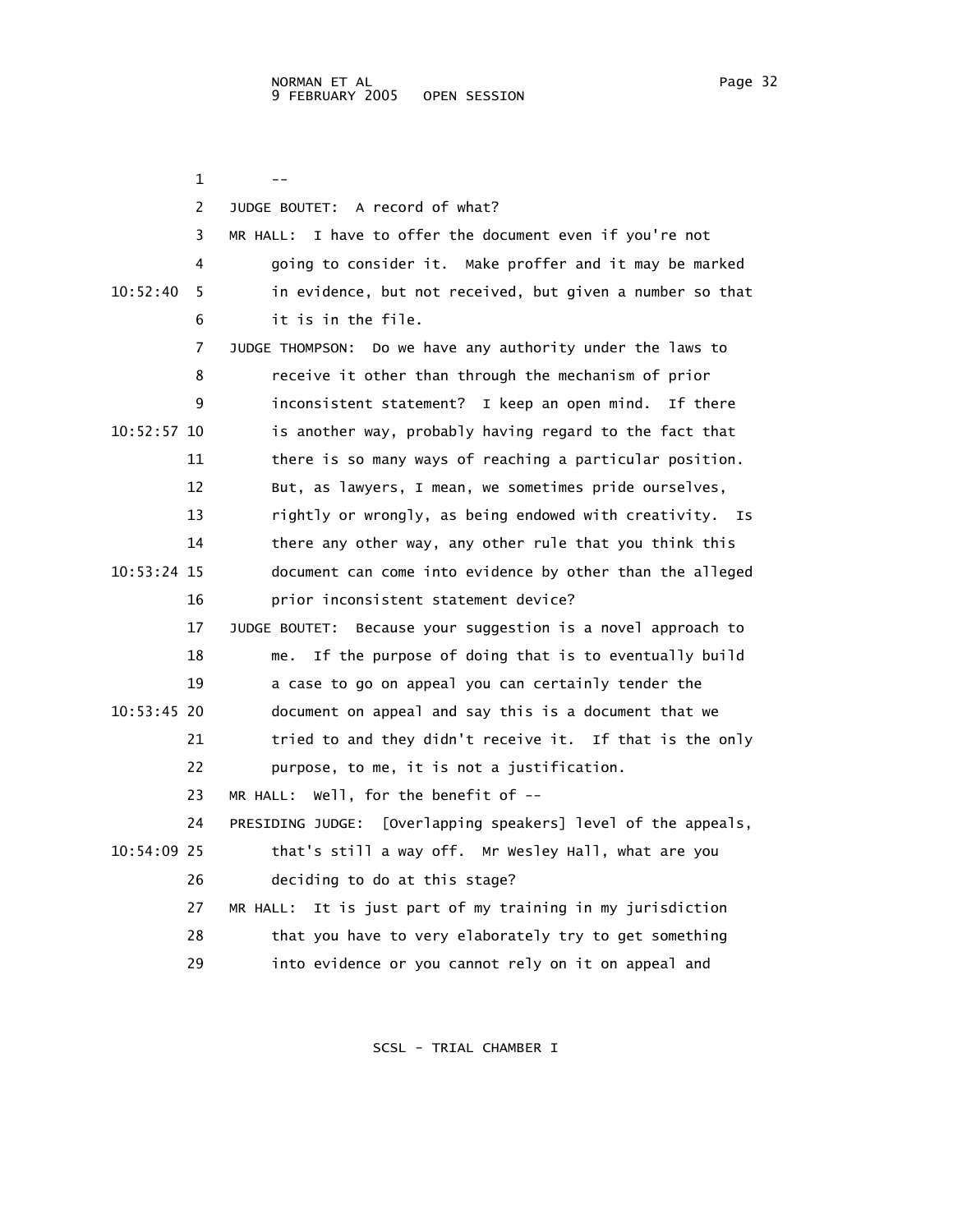1 we're offering pages 10695 through 98 as this particular 2 Exhibit and Rule 89(C) says "admit any relevant 3 evidence". You have ruled that this does not qualify as 4 impeachment evidence. I respectfully disagree that it is 10:54:48 5 impeachment evidence and we offer the document into 6 evidence because he cannot read it and say this is not 7 what I told them or this is what I told them. He just 8 affirmed I told them everything. It is not in the 9 statement. 10:54:59 10 As Judge Boutet said, the fact that he has testified 11 to more, he has the privilege of doing so. But I have 12 the privilege of putting into evidence, I believe, the 13 fact that he told less on another occasion, or the 14 investigators wrote down something less, because two of 10:55:19 15 these are critical to two counts of the charge of 16 mutilation and child soldiers and he said five people 17 were attacked beside him. In his statement he says only 18 he was attacked. He doesn't even mention young men in 19 the statement. I think that not just a little 10:55:36 20 embellishment, that is a big embellishment and that's the 21 difference. So I respectfully disagree and I offer the 22 document into evidence. With that I will sit down. 23 JUDGE THOMPSON: We are using language at cross purposes. I'm 24 not using the term embellishment in the context of our 10:55:58 25 discussion here. Embellishment is, from my own 26 understanding of the English language, to decorate or 27 ornate kind of thing. That is not the language of the 28 laws, as I understand, and we are talking about prior 29 inconsistent statements as against amplifications,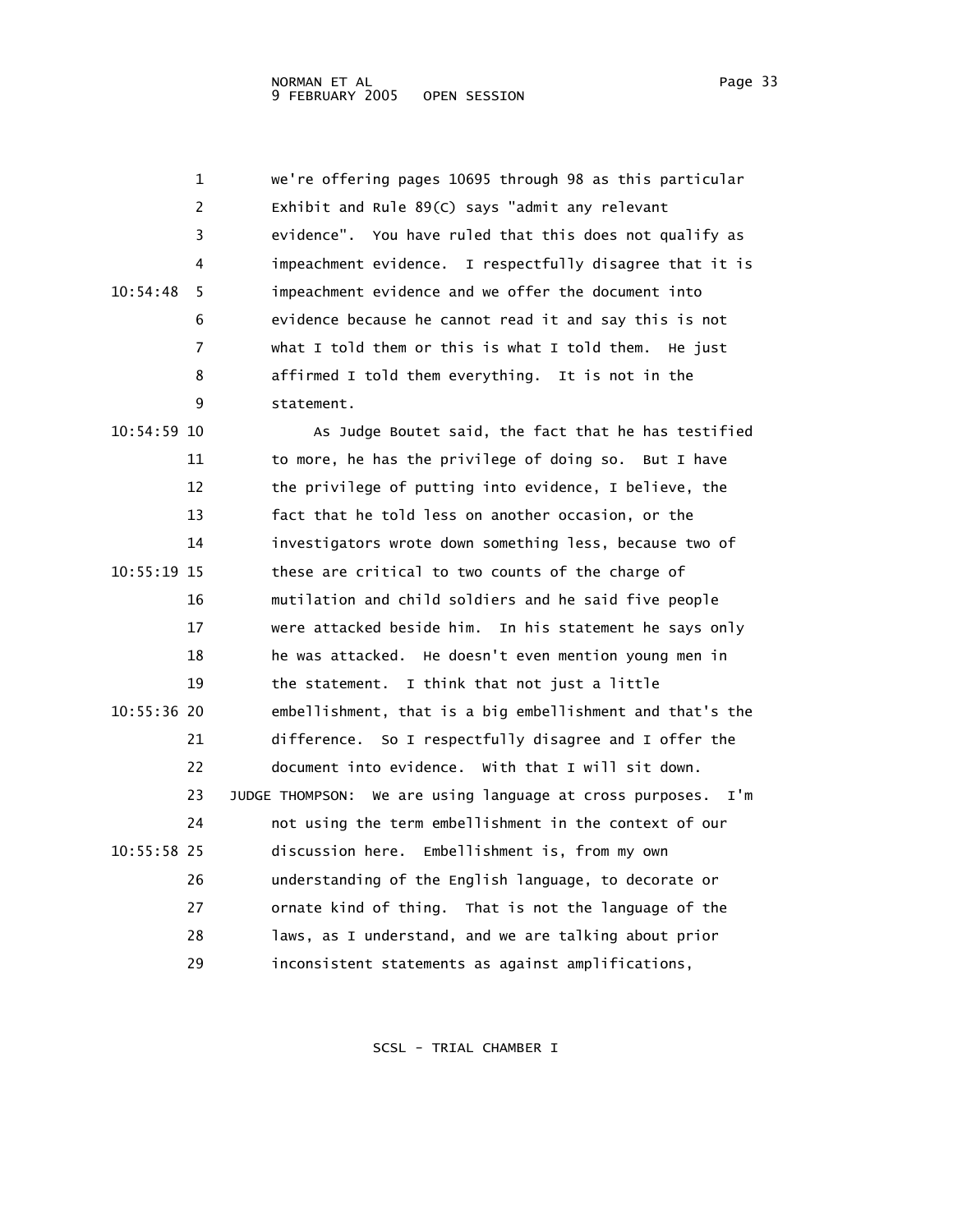1 elaborations, elucidations and explanations which a 2 witness can make in his testimony.

 3 If you use the word "embellishment" I am sure we 4 are at cross purposes. I don't know what you mean 10:56:46 5 because you not suggesting that this witness is adding 6 some flourish or decorating his testimony. You are 7 complaining there have been additions and elaborations 8 beyond what he told the OFFICE of the Prosecution and I 9 wouldn't call it embellishment, unless perhaps words are 10:57:11 10 beginning to get a kind of strange meaning for us as 11 lawyers. I need to be educated myself because I am not 12 using it in that context. I am not calling an 13 explanation an embellishment. I am not calling an 14 elucidation or an amplification an embellishment. Nor am 10:57:31 15 I referring to an inconsistent statement cannot be an 16 embellishment. 17 So perhaps that is why we're not getting through to 18 you, because your jurisdiction uses language which is so

 19 different from what we're familiar with. I don't know 10:57:49 20 how to place your term, your use of embellishment in the 21 context of the discussion here.

 22 PRESIDING JUDGE: Let me get a quick answer from you. I think 23 the principle thrust of the testimony of this witness is 24 the amputation. He talked of an amputation. We 10:58:18 25 discovered that it was just his fingers that were chopped 26 off. Does that not constitute part of his statement? 27 MR HALL: It does. 28 PRESIDING JUDGE: It does.

29 MR HALL: What happened to him is not at all inconsistent in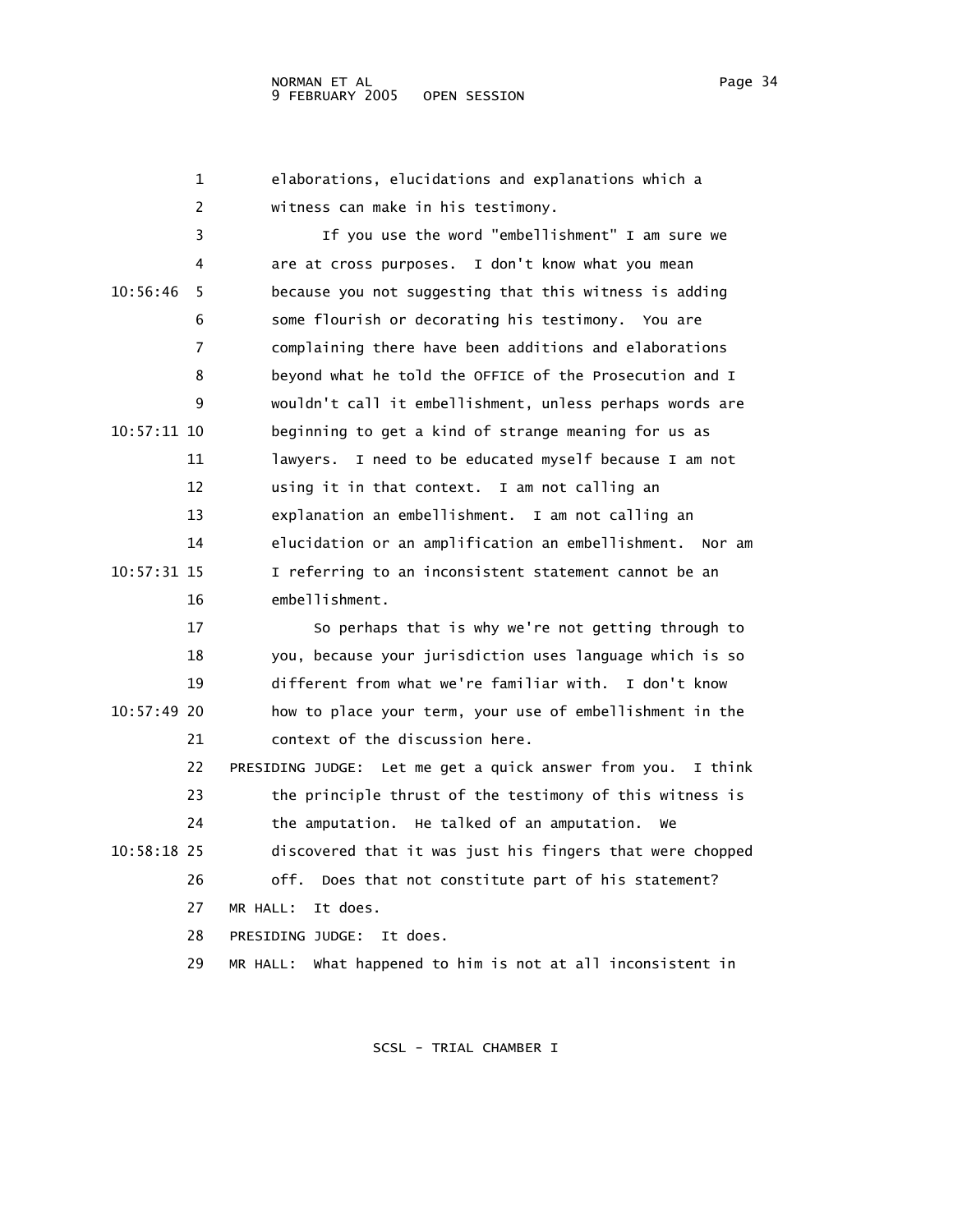1 with the statement.

|             | 2<br>PRESIDING JUDGE: Are you saying that at that time when he was |
|-------------|--------------------------------------------------------------------|
|             | 3<br>giving his statement he ought to have been very specific      |
|             | that those who did this or that were either old or young<br>4      |
| 10:58:48    | people and that not having done that at the time he is<br>5        |
|             | precluded from doing it in his oral testimony following<br>6       |
|             | 7<br>the rules we've laid down on the principle of orality?        |
|             | MR HALL: Your Honour, the witness can testify to whatever the<br>8 |
|             | 9<br>witness wants when the Prosecutor puts a question to him      |
| 10:59:07 10 | and they can explain it away by saying my memory has been          |
| 11          | clarified since then or I've thought of other things               |
| 12          | These are all reasonable explanations.<br>since then.              |
| 13          | But this is such an horrific event for this person to              |
| 14          | have gone through, then when he was talking about it to            |
| 10:59:29 15 | the Prosecutors who are drafting an indictment against my          |
| 16          | client to talk about two particular elements -- how many           |
| 17          | people were involved? He said 100 people were chased               |
| 18          | down in the statement; here he says he doesn't know how            |
| 19          | many. He said five people were chopped besides him that            |
| 10:59:42 20 | he saw and in his statement he doesn't mention anybody             |
| 21          | else getting chopped. Then he says in his testimony                |
| 22          | today that young boys, young men, were there; he doesn't           |
| 23          | even mention that in his statement.                                |
| 24          | Before my friend goes any further he might like<br>MR TAVENER:     |
| 10:59:55 25 | to read page 3 of the witness's statement.                         |
| 26          | MR HALL: I will go back to the other two. But nevertheless         |
| 27          | he testifies to those things today. He is perfectly free           |
| 28          | to testify to that and then explain it away on either              |
| 29          | If I put a question to him he can<br>redirect or on cross.         |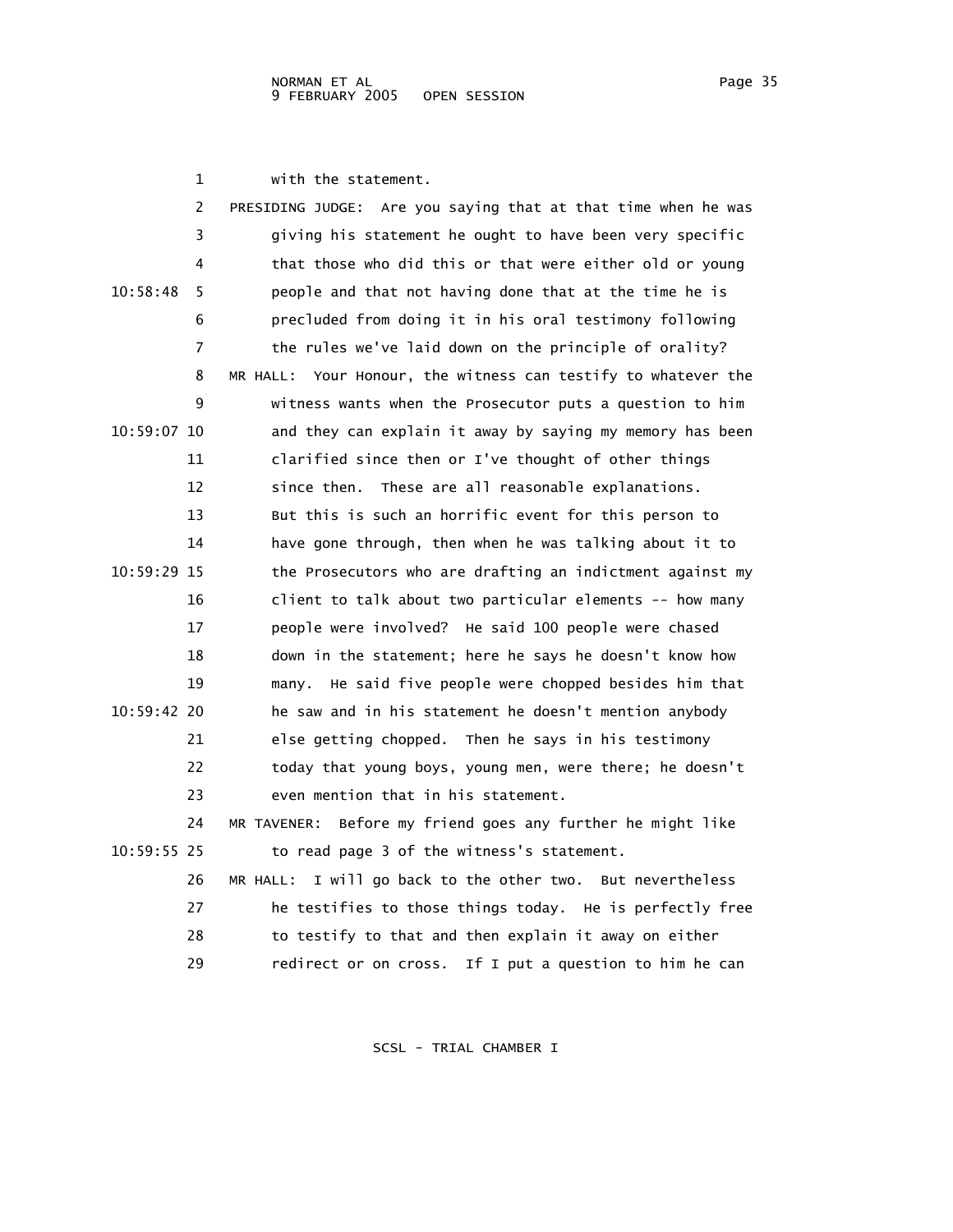| $\mathbf{1}$  | say well, my memory since then has been clarified or          |
|---------------|---------------------------------------------------------------|
| 2             | whatever. But he says I told those people, at the time,       |
| 3             | everything that happened and it is not in his statement.      |
| 4             | So we can either infer that he did not tell them              |
| 11:00:28<br>5 | everything, because those are so significant they would       |
| 6             | have written it down or --                                    |
| 7             | JUDGE BOUTET: But as my brother and colleague Justice         |
| 8             | Thompson has told you, everything you're saying, we're        |
| 9             | quite prepared to listen to you when it will be time to       |
| 11:00:43 10   | argue the credibility of witnesses. I mean, this is the       |
| 11            | substance and the nature of trials as such. Yes,              |
| 12            | witnesses may say certain things on a certain day and         |
| 13            | something different and if these differences are              |
| 14            | substantial to the extent that you are claiming it is, I      |
| 11:00:58 15   | presume you are going to be arguing that no weight should     |
| 16            | be attached to this evidence because and because in due       |
| 17            | course.                                                       |
| 18            | MR HALL: What it is offered for is to the weight of his       |
| 19            | testimony beyond what happened to him personally because      |
| 11:01:10 20   | that goes to the ultimate as to the charge as to what         |
| 21            | these three accused were alleged to have done or condoned     |
| 22            | to have been done, whether it was widespread and              |
| 23            | systematic. If he says it only happened to me but then        |
| 24            | he adds today that there were five other that amplifies       |
| 11:01:31 25   | his testimony considerably and that is why I think it is      |
| 26            | inconsistent and it is only offered for credibility           |
| 27            | determination later on the other parts beyond what            |
| 28            | happened to him.                                              |
| 29            | [Overlapping speakers] what's stopping you<br>JUDGE THOMPSON: |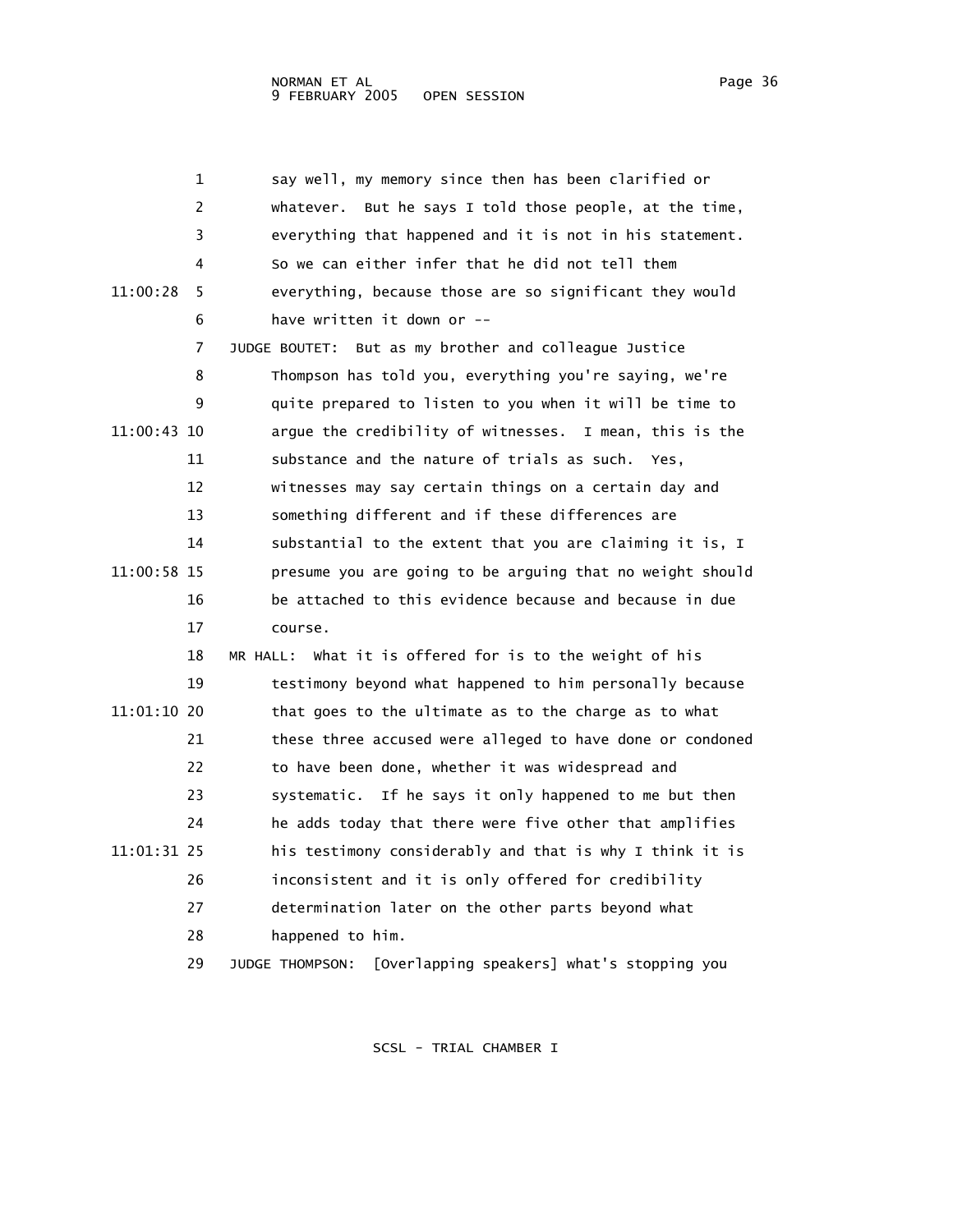1 then if you've perceived inconsistencies that are 2 material and significant, what is stopping you 3 highlighting those inconsistencies, those portions of the 4 statement that are inconsistent, and moving the Court, 11:02:02 5 under its rubric prior inconsistent statement, to admit 6 the statement for that limited purpose alone? We're not 7 stopping you. 8 The only thing of course is that we got the waters 9 muddied, so to speak, when you started talking about 11:02:28 10 embellishments and which, as I see it, is not a precise 11 legal term of art. We were talking about explanations, 12 amplifications and expansions. We say under the 13 principle of orality he can do that. But we say that if 14 that is not the object of your cross-examination is to 11:02:48 15 establish prior inconsistent statements in respect of the 16 major issues that you've highlighted very critically in 17 the indictment, we concede that because these are real 18 matters in respect of which the indictment speaks. You 19 can use the method and I'm not suggesting that you are 11:03:08 20 foreclosed from asking us to receive it. It is just that 21 you were not sure whether you want to pursue that line or 22 just to say well, he's amplified too much and therefore 23 he's gone off track. 24 So my point is that if you can convince us that 11:03:29 25 there are perceived, and we don't need to determine 26 whether they're really material or significant, and you 27 can highlight the portions, why shouldn't the document be

> 28 received in evidence if we're satisfied that sufficient 29 legal foundation has been laid.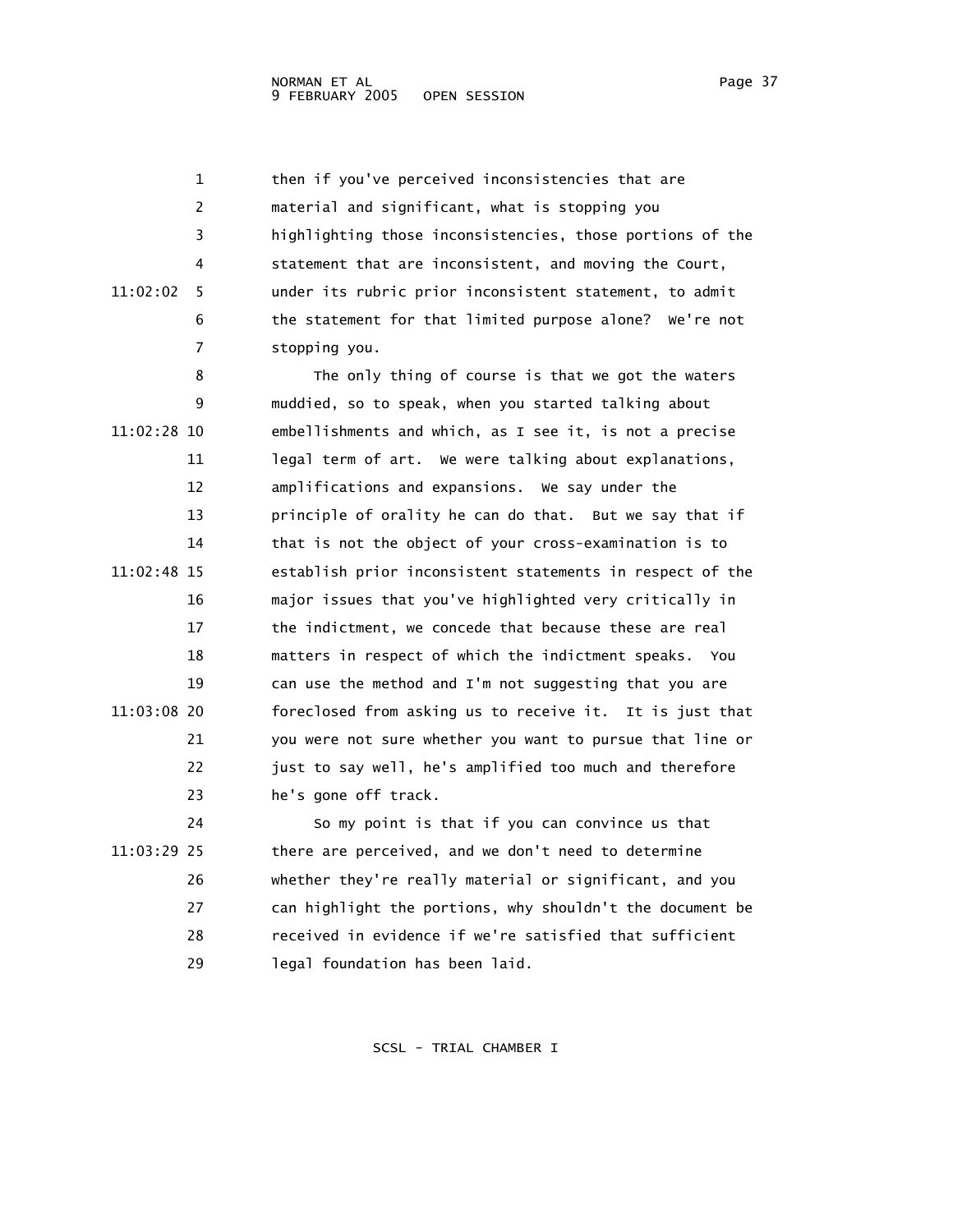|             | 1  | Mr Hall, the choices to be made are yours<br>PRESIDING JUDGE: |
|-------------|----|---------------------------------------------------------------|
|             | 2  | and I think that we have sufficiently heard an exchange       |
|             | 3  | of views with you on this subject. It is not in our           |
|             | 4  | interests that the debate lasts longer than the length of     |
| 11:04:09    | 5  | the testimony of the witness.                                 |
|             | 6  | MR HALL: That's true, Your Honour. As I said, I was ready to  |
|             | 7  | sit down with that but --                                     |
|             | 8  | PRESIDING JUDGE: What I wanted to tell you is you have noted  |
|             | 9  | some inconsistencies, you've highlighted certain things.      |
| 11:04:28 10 |    | Do you want to continue with the cross-examination of         |
|             | 11 | this witness? You are at liberty to do that, the              |
|             | 12 | Tribunal gives you the liberty to do that unless you did      |
|             | 13 | not want to continue with the cross-examination, then we      |
|             | 14 | would call it a day for your defence team as far as the       |
| 11:04:46 15 |    | cross-examination of this witness is concerned.               |
|             | 16 | MR HALL: I can pass this on to my co-counsel for the second   |
|             | 17 | and third accused. We have already argued this to the         |
|             | 18 | point -- I don't want to argue it anymore but I have told     |
|             | 19 | the Court why I wanted it in evidence. I think --             |
| 11:05:03 20 |    | JUDGE BOUTET: We've told you why we're not prepared to admit  |
|             | 21 | it for that purpose.                                          |
|             | 22 | PRESIDING JUDGE: So that would be the end of your             |
|             | 23 | cross-examination?                                            |
|             | 24 | MR HALL: Yes, Your Honour.                                    |
| 11:05:15 25 |    | PRESIDING JUDGE: Okay, the Court will rise and will resume    |
|             | 26 | the session with the cross-examination by the Defence         |
|             | 27 | team of the second accused.                                   |
|             | 28 | [Break taken at 11.10 a.m.]                                   |
|             | 29 | [Upon resuming at 11.25 a.m.]                                 |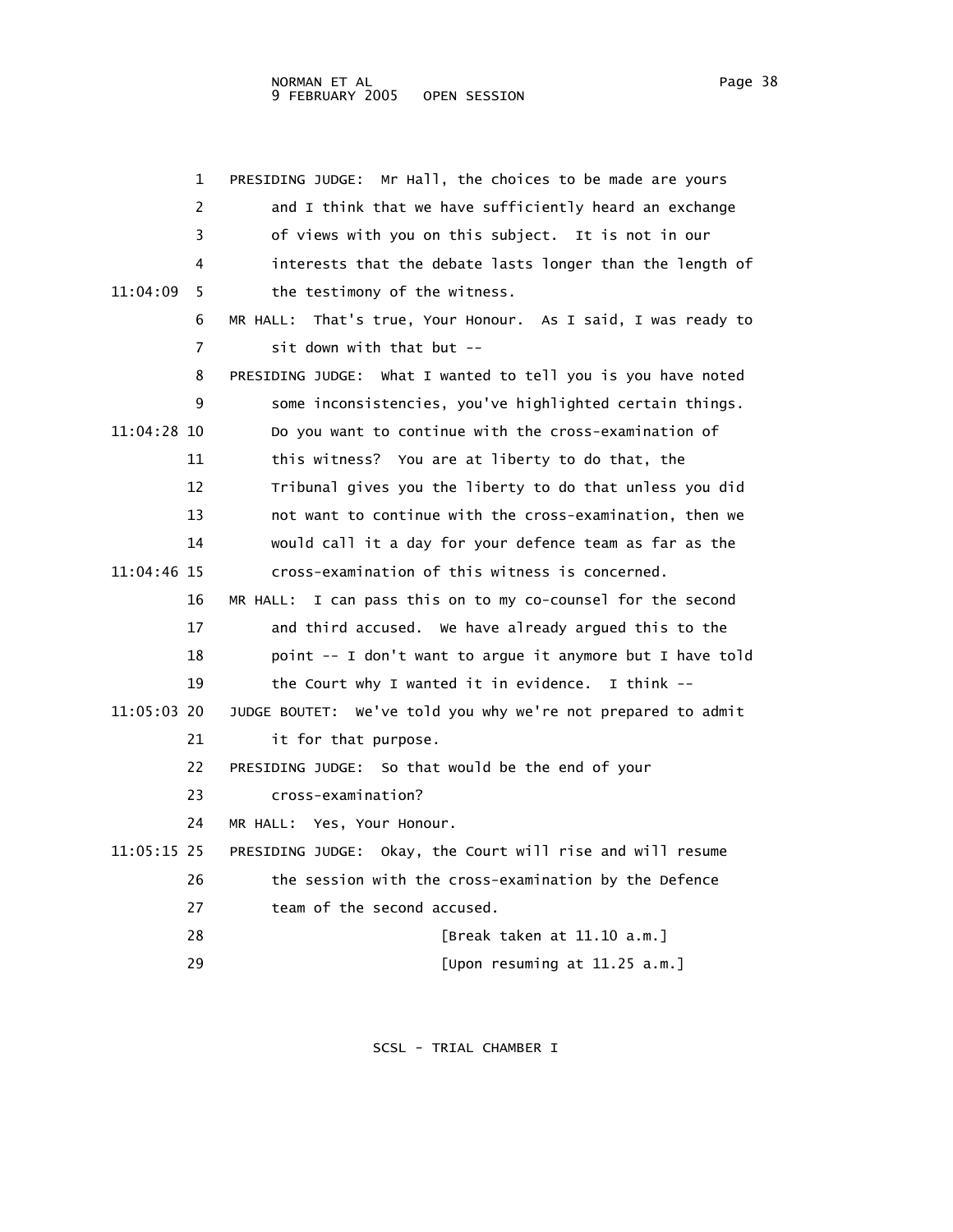NORMAN ET AL Page 39 9 FEBRUARY 2005 OPEN SESSION

 1 PRESIDING JUDGE: We are resuming the session. 2 JUDGE BOUTET: Counsel for second accused, please. 3 THE INTERPRETER: My Lord, the -- 4 JUDGE BOUTET: [Microphone not activated] -- that the witness 11:23:19 5 has his earphones, please. 6 PRESIDING JUDGE: Is it Mr Koppe? 7 MR KOPPE: Yes. 8 PRESIDING JUDGE: Yes, is it Mr Koppe? 9 MR KOPPE: Yes. 11:23:58 10 PRESIDING JUDGE: Mr Koppe. Yes, Mr Koppe, you may proceed, 11 please. 12 CROSS-EXAMINED BY MR KOPPE: 13 MR KOPPE: 14 Q. Mr Witness, can you please state again to this Court what 11:24:04 15 your occupation is? 16 A. I am not working. 17 Q. What your occupation used to be? 18 A. I was a farmer. 19 Q. Were there also times in your life that you were not a 11:24:32 20 farmer, but a welder? 21 A. Yes. 22 Q. Have you ever been working in a welder shop? 23 A. [Translation interrupted] 24 PRESIDING JUDGE: What was the reply to the first question? 11:25:00 25 You asked him whether there was a time he was a welder, 26 and he said no? 27 MR KOPPE: He said yes. 28 PRESIDING JUDGE: He said yes. 29 MR KOPPE: I will repeat the question, Your Honour.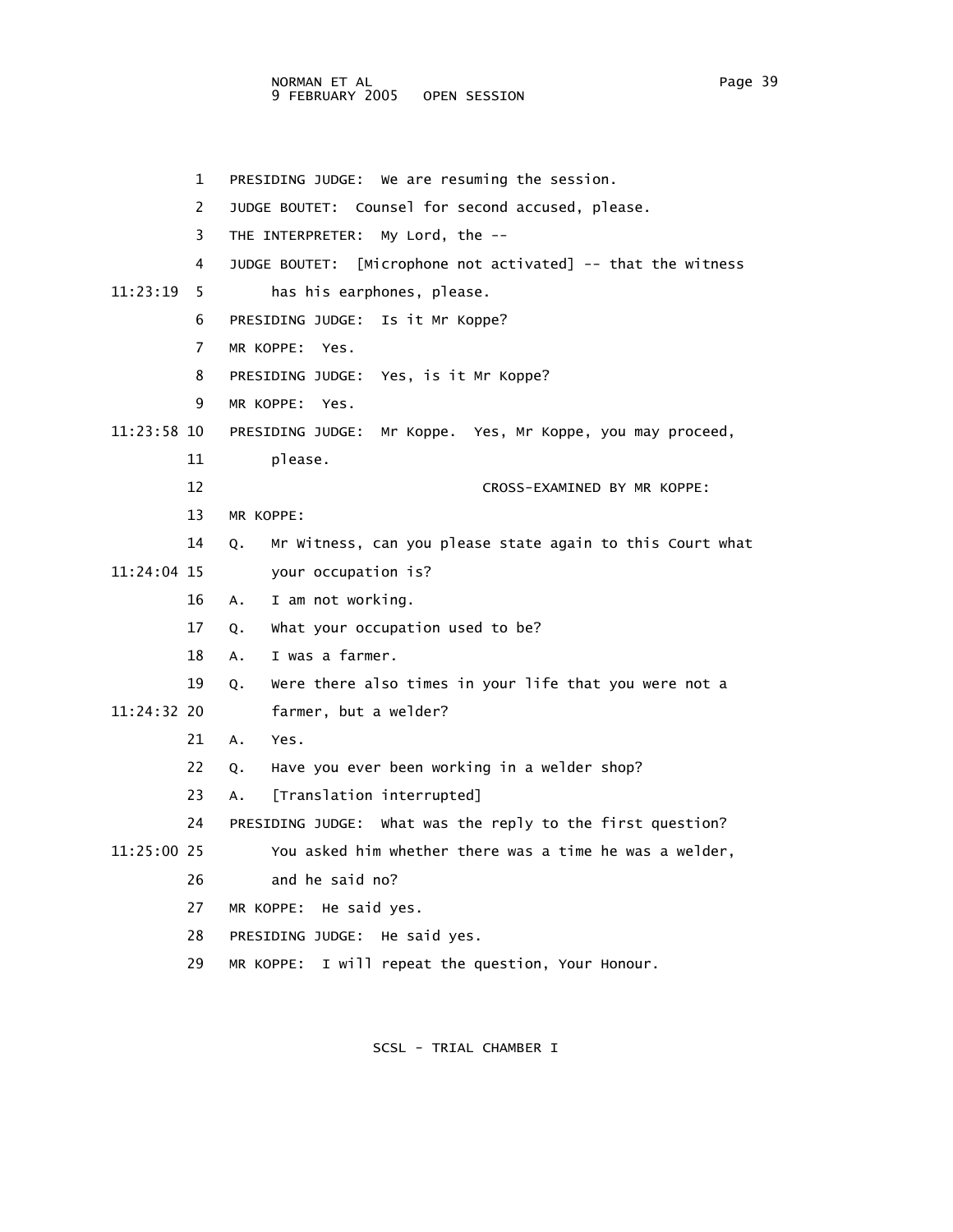1 Q. Have you ever been working in a welding shop? 2 A. I didn't work in any welding shop. 3 Q. So the times that you were a welder, where did you work? 4 A. I was upcountry. 11:25:53 5 Q. Upcountry working as a welder? 6 A. I was not a welder. I was a herbalist. 7 Q. Yes, Mr Witness, but just earlier you stated that you 8 also have been a welder? 9 A. I didn't not say that, I did not say I'm a welder. I 11:26:33 10 said I'm a herbalist. 11 Q. I quite clearly recall, Mr Witness, that you said that 12 you have been a welder. 13 JUDGE BOUTET: It might have been a problem with translation 14 but pursue it again. 11:26:48 15 THE WITNESS: I am not a welder. I am a herbalist. I am a 16 farmer and a herbalist. 17 MR KOPPE: 18 Q. Mr Witness, when you spoke earlier to -- 19 JUDGE THOMPSON: Learned counsel, let's get that down. He now 11:27:05 20 says that he is a farmer and a herbalist. Let us get 21 that down first before you continue. 22 MR KOPPE: Okay. 23 Q. Mr Witness, when you spoke earlier to investigators you 24 gave as your occupation that you are a welder. Can you 11:27:36 25 recall talking to investigators on this? 26 A. I did not say that. 27 MR KOPPE: Well, Your Honour, referring to the earlier debate 28 before the break, I think I am now obliged to produce his 29 statement to make it an exhibit, because clearly under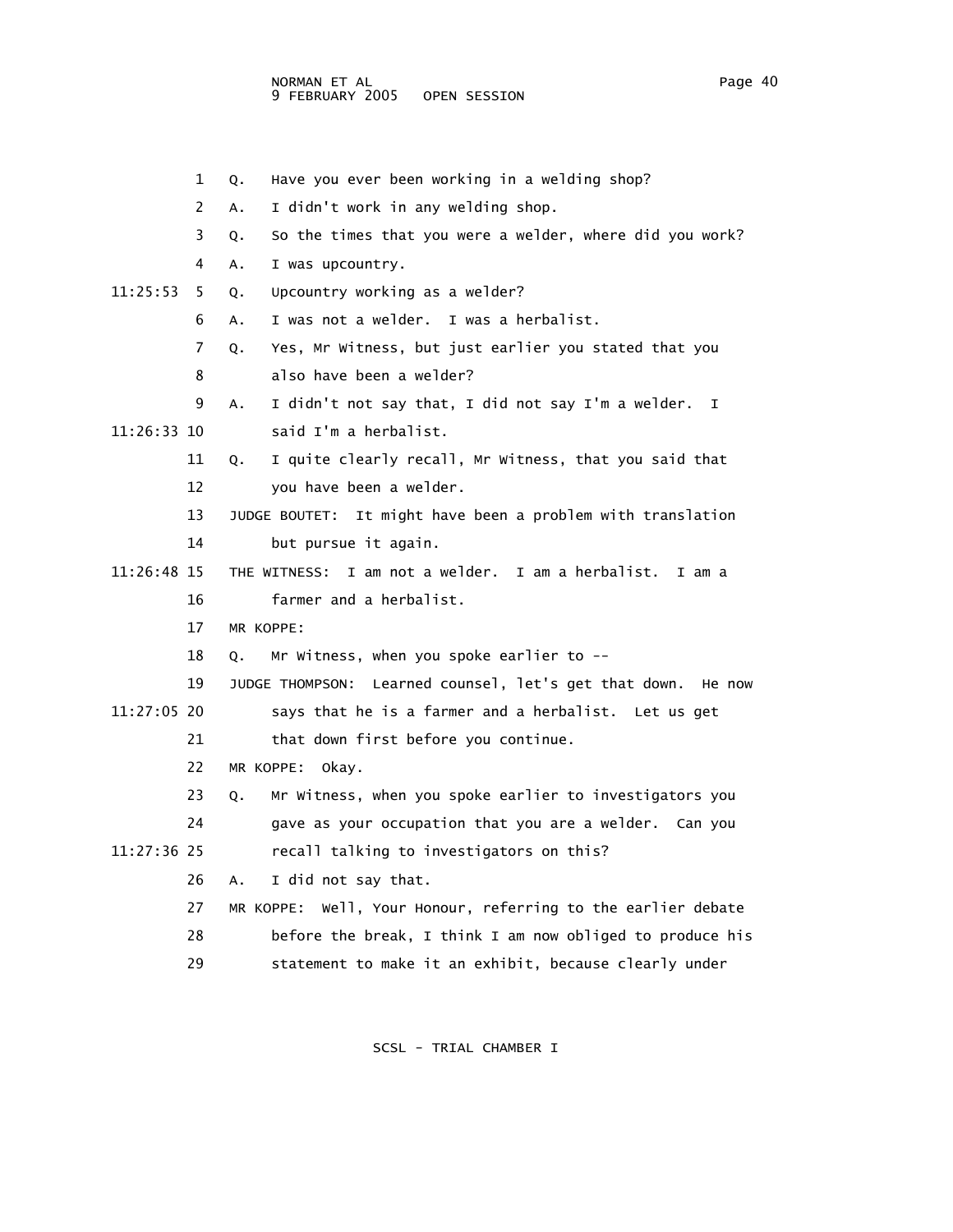| 1              | the answer under question 4 he states his occupation --       |
|----------------|---------------------------------------------------------------|
| $\overline{c}$ | PRESIDING JUDGE: You better proceed to lay the proper         |
| 3              | foundation. Lay the proper foundation so that we can get      |
| 4              | the thrust of the necessity for you to tender the             |
| 11:28:37<br>5. | statement.                                                    |
| 6              | MR KOPPE: Well, not only he stated earlier when asked the     |
| 7              | question whether he was a welder, he said yes, but also       |
| 8              | to investigators on answering the question what his           |
| 9              | occupation is he answered that he was welder, and the         |
| 11:28:56 10    | fact that he has been a welder is very relevant to my         |
| 11             | line of questioning.                                          |
| 12             | JUDGE BOUTET: Just for clarity of the record, Mr Koppe, are   |
| 13             | we talking the same statement as was alluded to before?       |
| 14             | I don't know. Ask the question of the witness, he may         |
| 11:29:13 15    | have made three statements, I don't know.                     |
| 16             | PRESIDING JUDGE: And that was what I was referring to as      |
| 17             | laying the foundation.                                        |
| 18             | JUDGE BOUTET: So what you're calling for -- the first accused |
| 19             | has done before was for his own purpose; I'm not sure per     |
| 11:29:28 20    | I see you have a piece of paper in your hands; I'm<br>se.     |
| 21             | not sure if it is the same paper.                             |
| 22             | To my knowledge there is only one unredacted<br>MR KOPPE:     |
| 23             | witness statement.                                            |
| 24             | JUDGE BOUTET: what is it, you want to enter a statement as an |
| 11:29:43 25    | exhibit?                                                      |
| 26             | MR KOPPE: Well, yes, on the first page when asked what his    |
| 27             | occupation was --                                             |
| 28             | But what's the date of that statement -- of<br>JUDGE BOUTET:  |
| 29             | that document?                                                |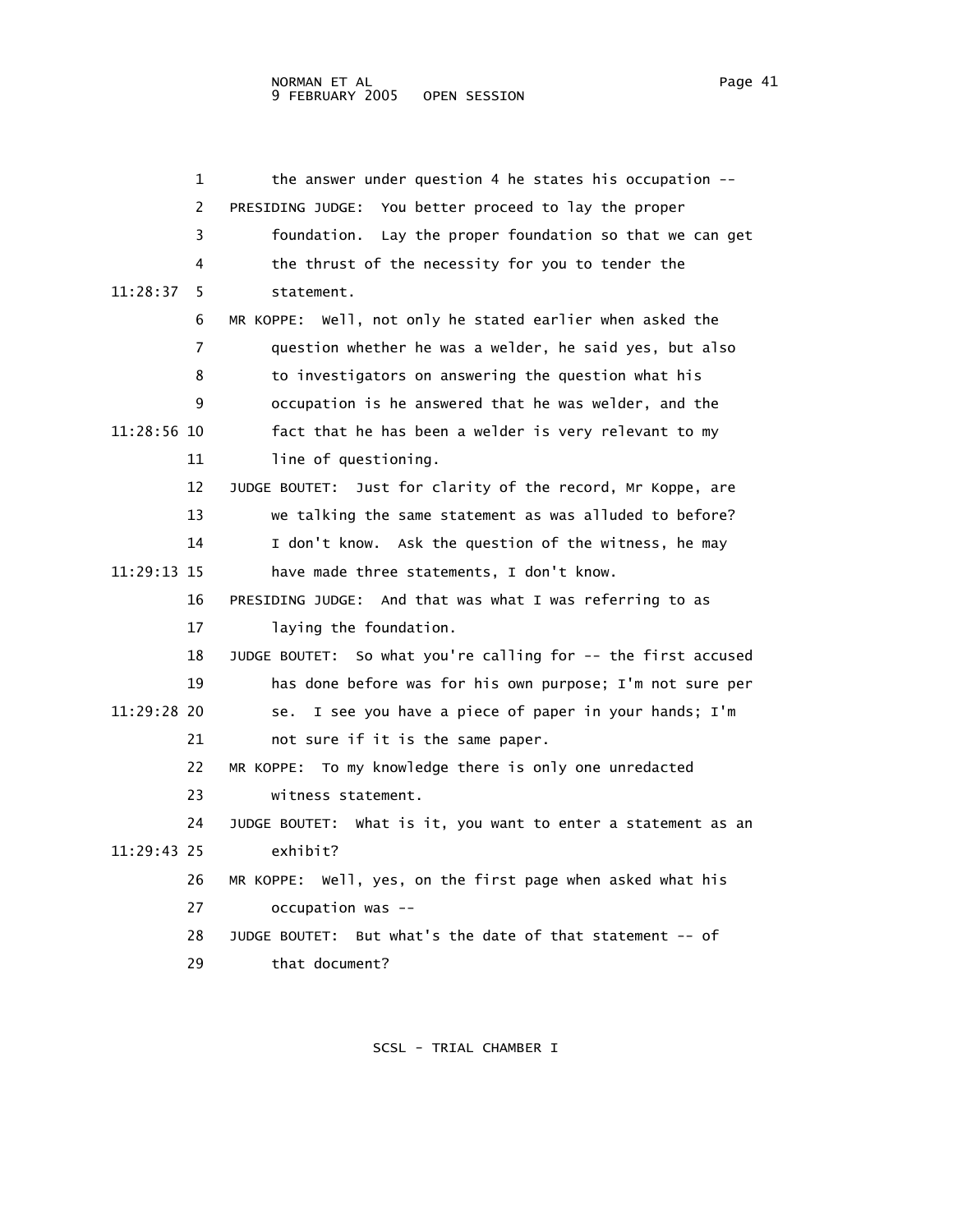1 MR KOPPE: 27 November 2002. 2 PRESIDING JUDGE: Mr Koppe, we went round and round and round 3 and round this issue when Mr Hall was wanting to get this 4 witness to admit he made this statement. 11:30:10 5 MR KOPPE: I agree with you. 6 PRESIDING JUDGE: Can you restart the procedure because he was 7 in and out as to he couldn't remember whether he made the 8 statement or whether he said this or that. Can you 9 retake those preliminary issues so that we know from 11:30:27 10 where we proceed. Please, ask him did he make a 11 statement to -- did he talk to the investigators? I know 12 after a long time he did say -- he did finally admit that 13 when he was talking to the investigators they were 14 writing. You know, this is as far as we went. 11:30:43 15 MR KOPPE: 16 Q. Mr Witness, do you recall speaking to investigators of 17 the Special Court? 18 A. Yes, they went to find us and we spoke with them. 19 Q. Do you recall saying to them that your occupation is a 11:31:11 20 welder? 21 A. I never told them that. 22 Q. Mr Witness, when you spoke to these investigators was 23 your statement written down? 24 A. Yes, they were writing because they had a book. 11:31:54 25 Q. Mr Witness, do you remember this - your statement that 26 was written down, that you thumbprinted the statement? 27 A. What I spoke I never thumbprinted it. 28 Q. Mr Witness, I have in front of me a statement drafted by 29 investigators and the statement indicates that you have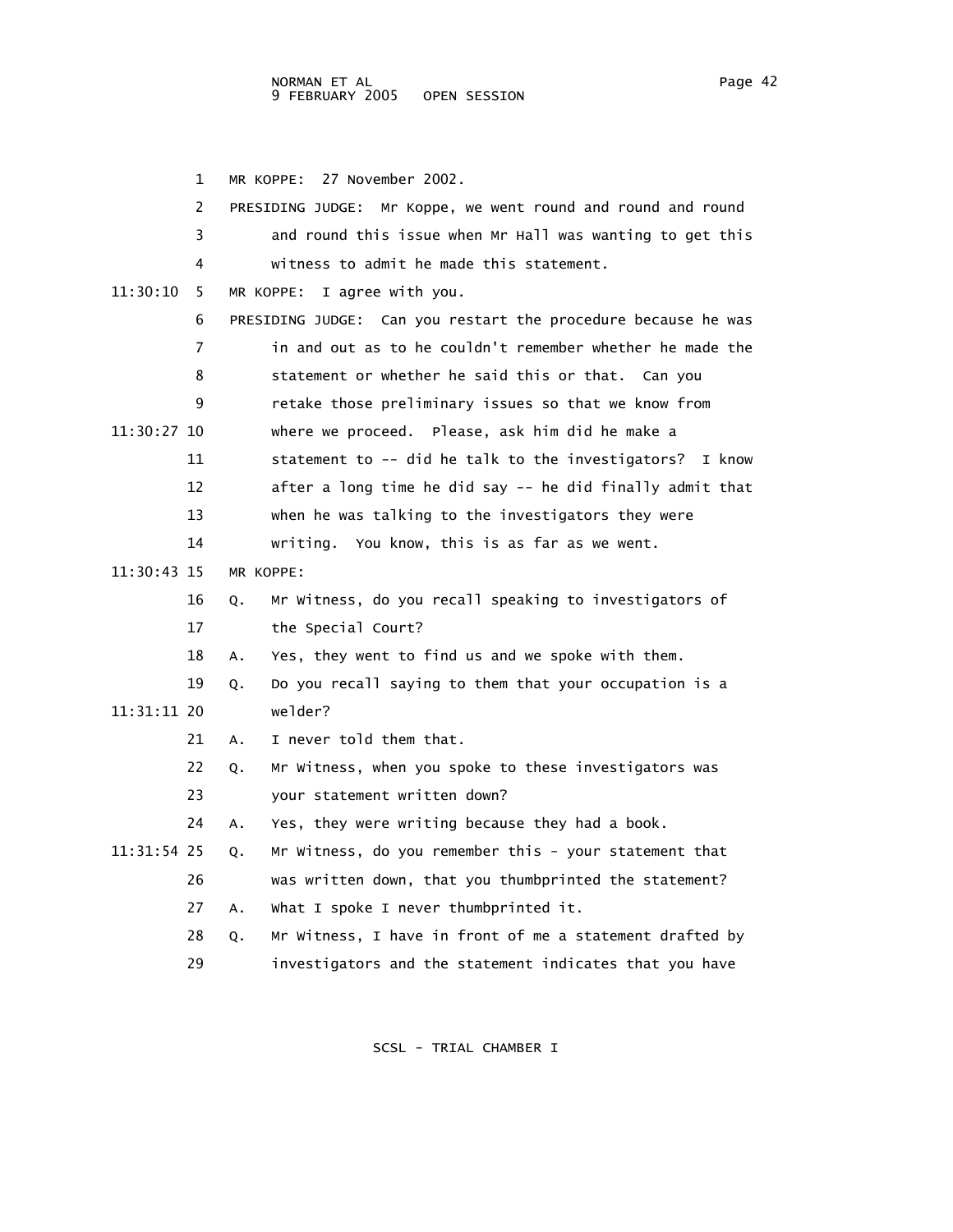|             | 1  | told them that you have as an occupation a welder.              | Ιs  |
|-------------|----|-----------------------------------------------------------------|-----|
|             | 2  | this statement made by the investigators not correct?           |     |
|             | 3  | I never told them I'm a welder. I never told them that.<br>Α.   |     |
|             | 4  | But you just said to the Court on my question whether you<br>Q. |     |
| 11:34:07    | 5  | have ever been a welder, you answered yes?                      |     |
|             | 6  | But that is not entirely the evidence.<br>JUDGE THOMPSON:       | The |
|             | 7  | evidence is in a state of what you might call                   |     |
|             | 8  | contraposition. He did say before that he was a welder          |     |
|             | 9  | at some times. And then he went on to say: I now say            |     |
| 11:34:33 10 |    | that I am not a welder, I was never a welder, but a             |     |
|             | 11 | farmer.<br>So if you try to interpret the state of the          |     |
|             | 12 | evidence now, you're entitled to draw your own                  |     |
|             | 13 | conclusion. I'm entitled to draw my conclusion to say           |     |
|             | 14 | that from the state of the evidence so far he's virtually       |     |
| 11:34:53 15 |    | saying I've never been a welder. So I mean, don't put it        |     |
|             | 16 | in such uncontroversial terms, because now he's saying          |     |
|             | 17 | that he never told the investigators that he was a              |     |
|             | 18 | welder, which seems to be in accord with what he's now          |     |
|             | 19 | I mean, I remember the earlier part, you're right,<br>said.     |     |
| 11:35:22 20 |    | that he did say sometimes I've been a welder. So there          |     |
|             | 21 | is some [inaudible], I don't know, contraposed situation.       |     |
|             | 22 | Your Honour, let me move on. I would like to ask<br>MR KOPPE:   |     |
|             | 23 | this witness about a nickname. There is a possibility           |     |
|             | 24 | that revealing this nickname might reveal his identity,         |     |
| 11:35:52 25 |    | so I have written down what might possibly be his               |     |
|             | 26 | nickname on a piece of paper and I would like to show or        |     |
|             | 27 | to hear this and make sure that the witness hears this.         |     |
|             | 28 | JUDGE BOUTET: As you know the witness has told us he does not   |     |
|             | 29 | read. You will read it to --                                    |     |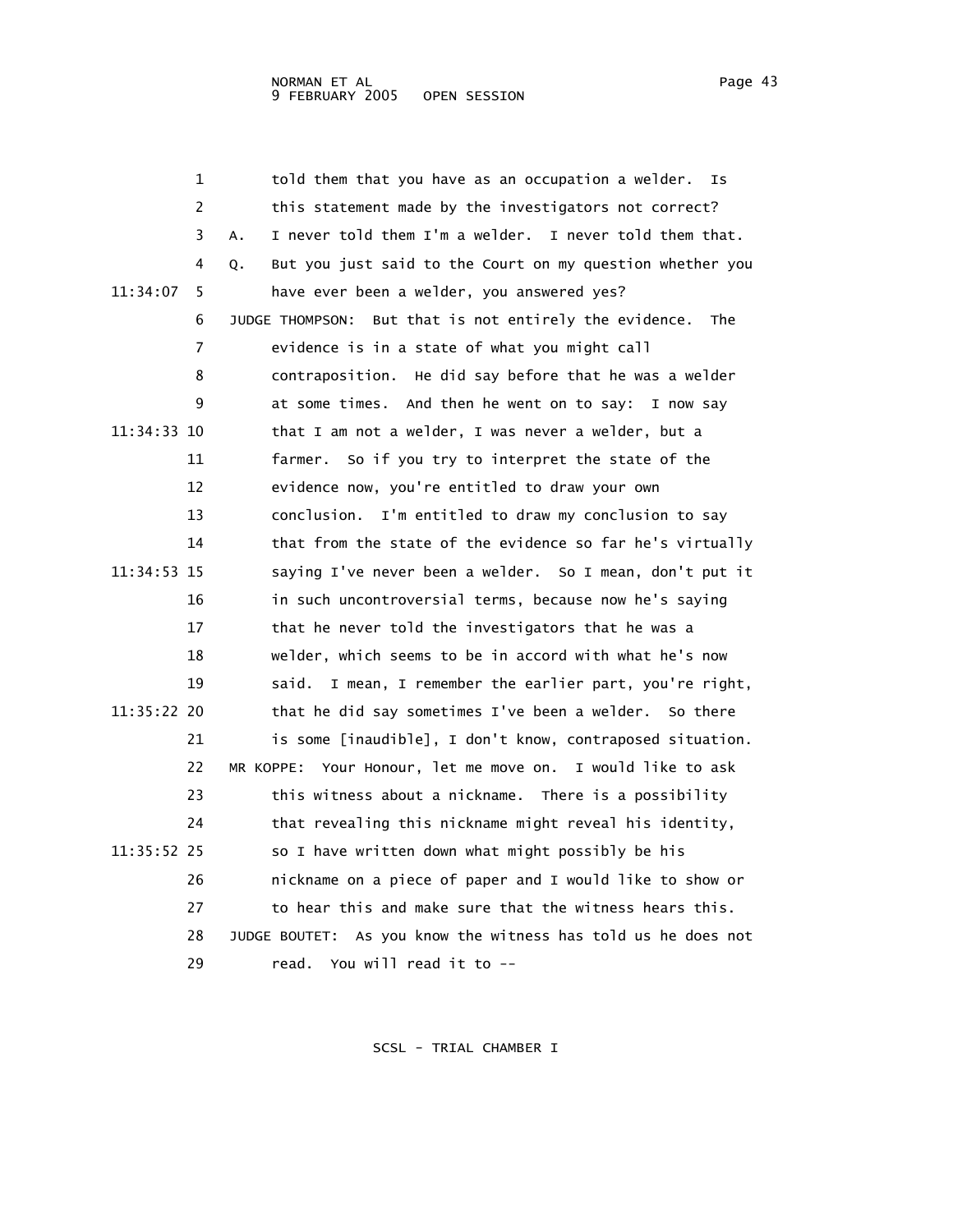1 MR KOPPE: Yes, or together with -- 2 JUDGE BOUTET: The witness has said that he speaks Limba and 3 Krio, so either somebody who speaks Limba or Krio. So, 4 Mr Koppe, just repeat your question to the witness and 11:36:45 5 then the assistants there will carry on to read. 6 MR KOPPE: 7 Q. Mr Witness, the name that you will be shown now, are you 8 known by that name? 9 MR BANGURA: May I see the [inaudible] -- 11:37:38 10 PRESIDING JUDGE: Show it to the Prosecution. 11 JUDGE BOUTET: Can we get the answer that the witness has 12 given? 13 MR BOCKARIE: He denies the name, Your Honour. 14 JUDGE BOUTET: He did. 11:37:55 15 MR BOCKARIE: He denies. 16 JUDGE BOUTET: Just for the record, was the name -- and was he 17 spoken to in Krio? Mr Bockarie, what language was the 18 witness spoken to? In Krio? 19 MR BOCKARIE: Yeah, when we -- 11:38:26 20 JUDGE BOUTET: When you just asked him. 21 MR BOCKARIE: Yes, in Krio. 22 MR KOPPE: Your Honour, I would like to mark this piece of 23 paper as an exhibit so that the Court knows which 24 nickname was presented to him. 11:38:59 25 JUDGE BOUTET: What number of Exhibit are we at? 26 MS EDMONDS: This will be number 50. 27 JUDGE BOUTET: 50, 50? 28 MS EDMONDS: 50. 29 JUDGE BOUTET: Mr Koppe, we're going to put that as an exhibit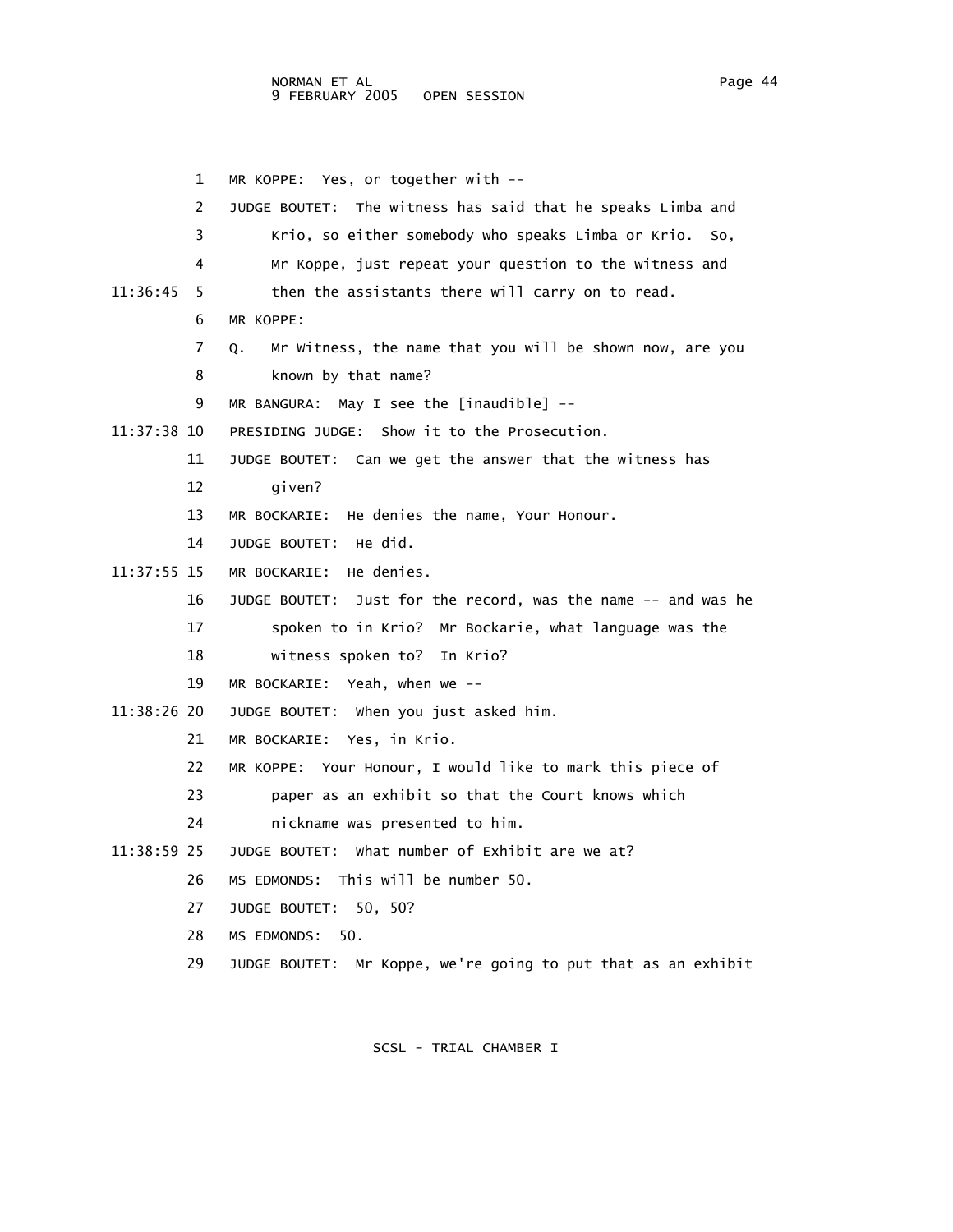1 but sealed because of possible consequences. So this 2 piece of paper with a name written on it is marked as 3 Exhibit 50. 4 PRESIDING JUDGE: The Prosecution does not object of course. 11:39:37 5 MR BANGURA: No, Your Honour. 6 JUDGE BOUTET: Thank you, Mr Presiding Judge. 7 MR BANGURA: For completeness of the records, Your Honour, I 8 would not. 9 [Exhibit No. 50 was admitted] 11:39:58 10 MR KOPPE: Your Honour I would like to repeat this procedure 11 and present what I believe is the name of the spouse of 12 the witness. 13 JUDGE BOUTET: That's fine. 14 PRESIDING JUDGE: Did we say that that was Exhibit 50? 11:40:21 15 JUDGE BOUTET: 50, yes. 16 MR BANGURA: Again, Your Honour, I haven't seen the name. 17 MR BOCKARIE: I'm sorry. 18 JUDGE BOUTET: Mr Koppe, before we pursue with the second 19 piece of paper, just for the proper record keeping, the 11:41:10 20 piece of paper you have shown previously which is now 21 marked as Exhibit 50, what were you intending to do with 22 this? What was the scenario? It was a name that was 23 written there that was allegedly, or you're alleging, was 24 a name by which the witness was known or a nickname. 11:41:38 25 That was the purpose of -- 26 MR KOPPE: Our investigation has shown that this was the name 27 he was commonly referred to.

 28 JUDGE BOUTET: And this is what is written on that piece of 29 paper?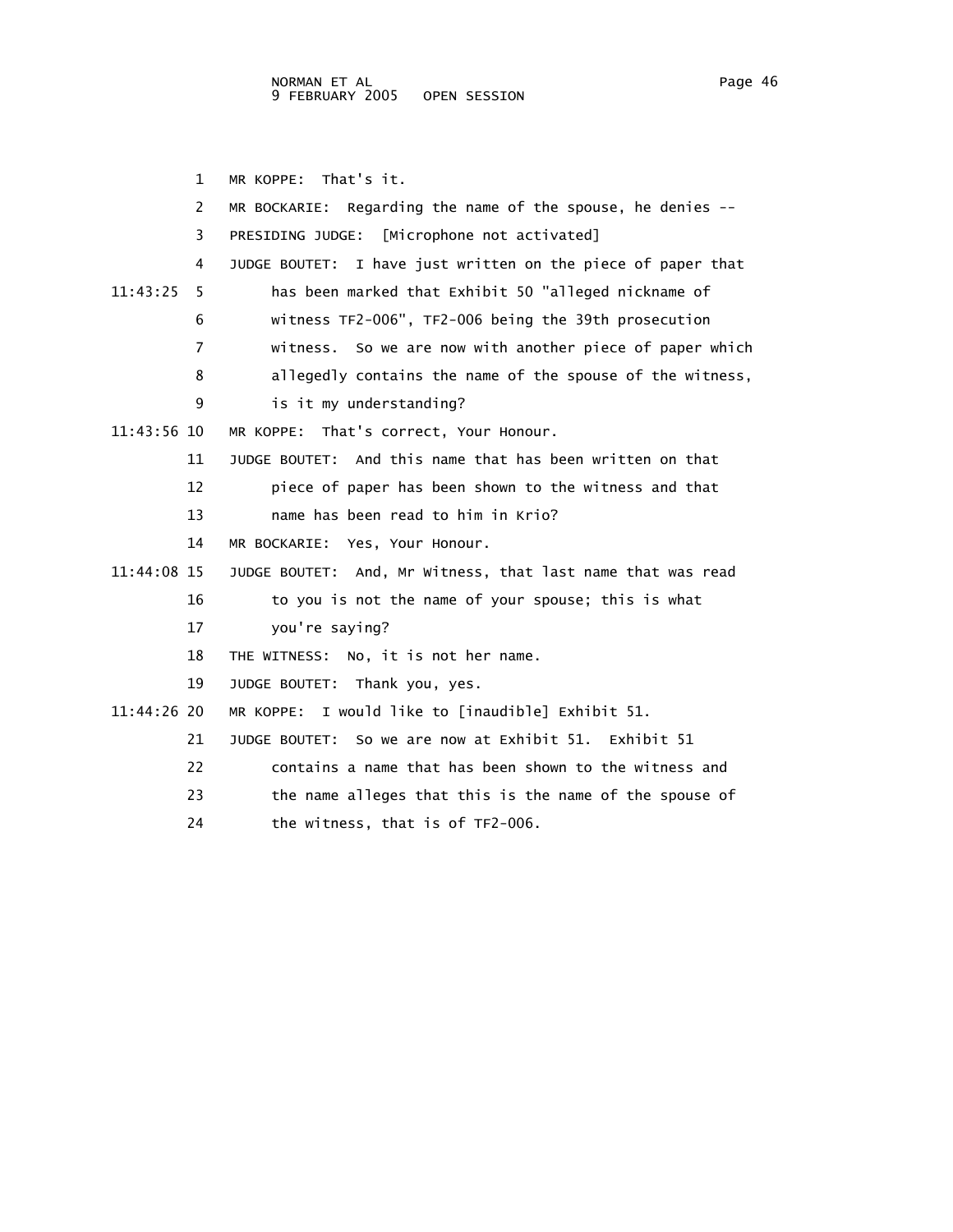## NORMAN ET AL Page 47 9 FEBRUARY 2005 OPEN SESSION

 1 MR KOPPE: I would like to repeat the same procedure as to the 2 name of the mother. 3 JUDGE BOUTET: Yes. Of the mother or the spouse? 4 MR KOPPE: Now the name of the mother, the next one. 11:45:18 5 JUDGE BOUTET: The one that is marked 51 is the spouse. The 6 next step is the mother. 7 MR KOPPE: That's correct, Your Honour. 8 JUDGE BOUTET: So the document containing the name allegedly 9 that of the spouse of the witness TF2-006 is marked as 11:45:36 10 Exhibit 51. 11 **11 Exhibit No. 51 was admitted**. 12 JUDGE BOUTET: And what is it about the name of the mother? 13 MR BOCKARIE: Sorry, Your Honour. 14 THE WITNESS: Not the name of my mother. 11:46:52 15 JUDGE BOUTET: So the name that was shown to you -- read to 16 you, Mr Witness, from that piece of paper is not the name 17 of your mother? 18 THE WITNESS: At all. 19 JUDGE BOUTET: Thank you. 11:47:13 20 MR KOPPE: We'd like to have this piece of paper marked as an 21 exhibit. 22 JUDGE BOUTET: The piece of paper tendered that will be marked 23 as Exhibit 52 is a piece of paper containing a name 24 allegedly being that of the mother of the witness. 11:47:56 25 [Exhibit No. 52 was admitted] 26 MR KOPPE: Your Honour, probably for completeness sake, I 27 would now like to write on a piece of paper the address 28 of this witness and show this address to him. 29 Q. Mr Witness, the address that was shown to you, is that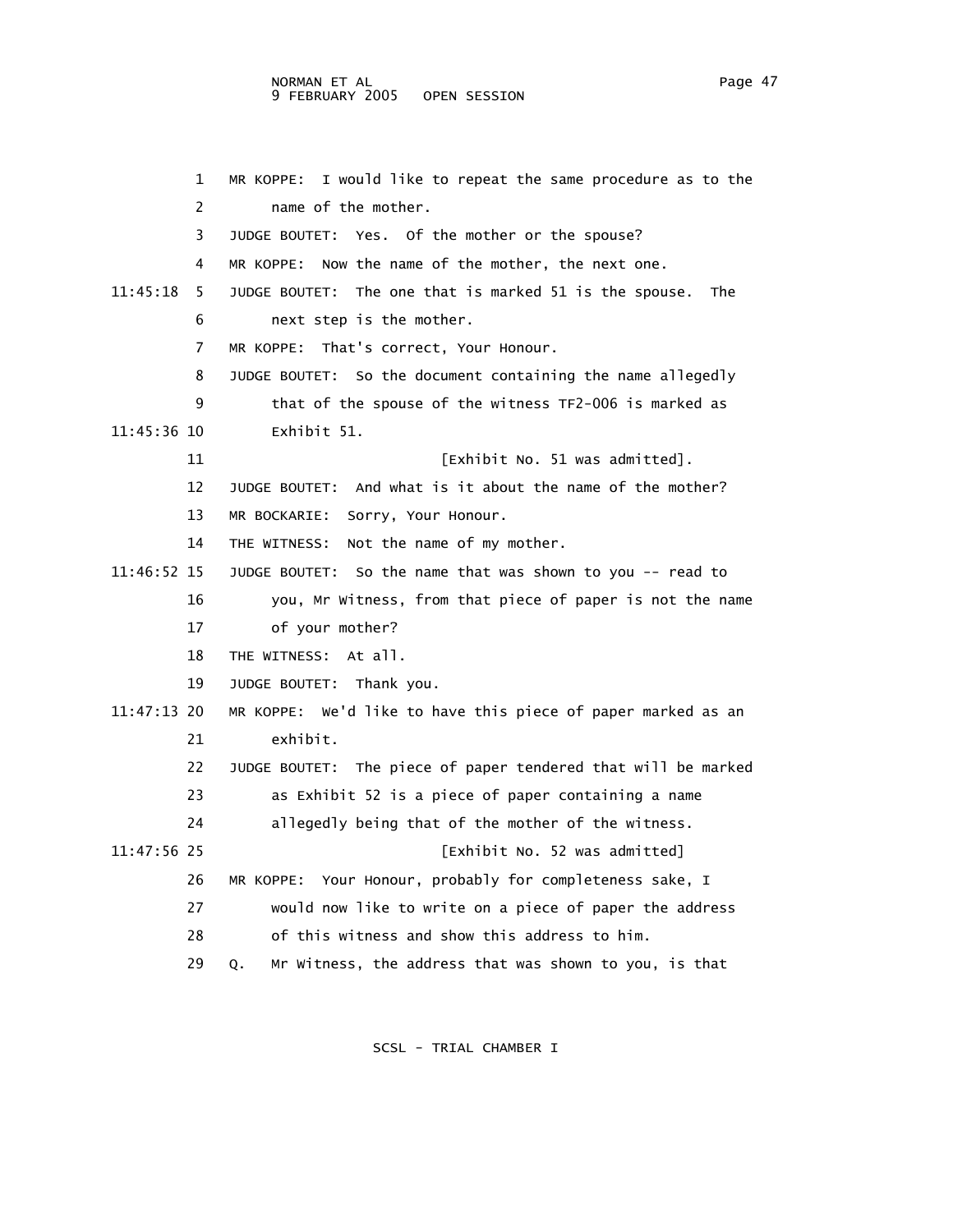|             | 1  | your address?                                                 |
|-------------|----|---------------------------------------------------------------|
|             | 2  | Yes, that's the place I live.<br>A.,                          |
|             | 3  | MR KOPPE: I'd like to mark this piece of paper as Exhibit 52  |
|             | 4  | or $3?$                                                       |
| 11:50:23    | 5. | JUDGE BOUTET: 53.                                             |
|             | 6  | MR KOPPE: Your Honour, I would like to renew my request to -- |
|             | 7  | JUDGE BOUTET: Just a second, we'll just finish with this      |
|             | 8  | piece of paper. So the piece of paper containing an           |
|             | 9  | address is marked as Exhibit 52. So now you are --            |
| 11:51:43 10 |    | MR KOPPE: I would like to repeat my request to have --        |
|             | 11 | JUDGE BOUTET: 53, pardon me, 53. 52 was the name of the       |
|             | 12 | mother. Yes?                                                  |
|             | 13 | [Exhibit No. 53 was admitted]                                 |
|             | 14 | MR KOPPE: To have admitted page 2 of the unredacted witness   |
| 11:51:59 15 |    | statement of 27 November 2002.                                |
|             | 16 | JUDGE BOUTET: Which consists of?                              |
|             | 17 | MR KOPPE: Which consists of family name --                    |
|             | 18 | PRESIDING JUDGE: Page 2 of --                                 |
|             | 19 | JUDGE BOUTET: What's the reference number at the top?         |
| 11:52:16 20 |    | MR KOPPE: TF2-006.                                            |
|             | 21 | JUDGE BOUTET: No, the page number that is with the Court      |
|             | 22 | Management.                                                   |
|             | 23 | PRESIDING JUDGE: The date of the statement?                   |
|             | 24 | MR KOPPE: The date of the statement is 27 November 2002 and   |
| 11:52:37 25 |    | the number that you are referring to is page 10694.           |
|             | 26 | If the Prosecution might look at that piece of<br>MR TAVENER: |
|             | 27 | paper it could speed up the process. If I could just see      |
|             | 28 | what you're trying to tender, that's all.                     |
|             | 29 | There is no objection to that piece of paper being            |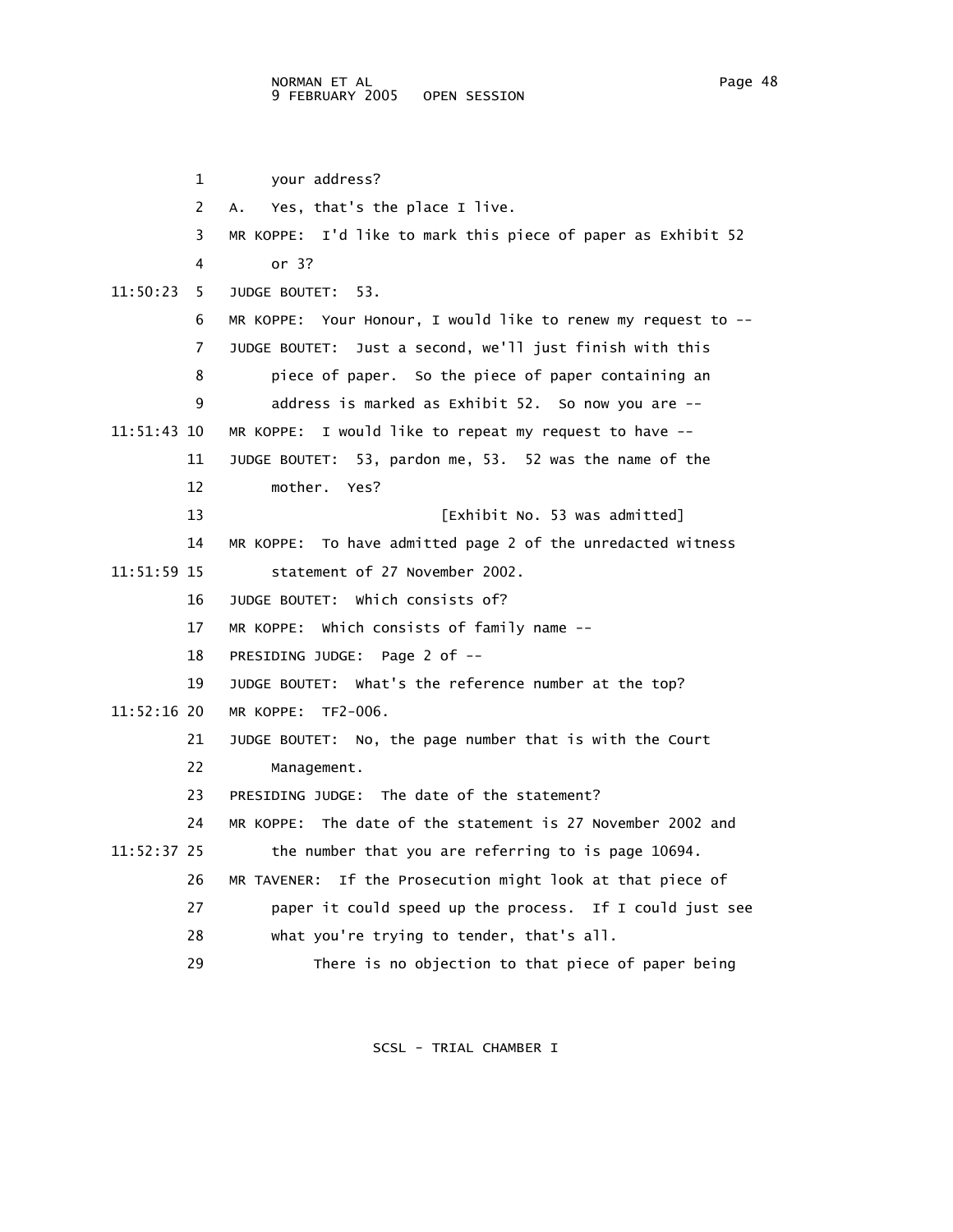| 1             | tendered.                                                        |
|---------------|------------------------------------------------------------------|
| 2             | JUDGE BOUTET: Mr Koppe, what is the exact reference              |
| 3             |                                                                  |
|               | description? It is not page 2 of the statement. What is          |
| 4             | the page so we are sure we are speaking of the same thing        |
| 11:54:01<br>5 | and understanding the same thing.<br>Madam Court                 |
| 6             | Management, you have that document with you?                     |
| 7             | [Microphone not activated] referring to this number<br>MR KOPPE: |
| 8             | 10694.                                                           |
| 9             | JUDGE BOUTET: I have a number here which is 11469 which would    |
| 11:54:20 10   | be a record of [inaudible] number with the Court                 |
| 11            | Management.                                                      |
| 12            | PRESIDING JUDGE: Mr Tavener, can you assist? Is it possible,     |
| 13            | Mr Tavener, for you to get us out of this?                       |
| 14            | I have the number 11469.<br>MR TAVENER:                          |
| 11:54:34 15   | So that is the number that has been given to<br>JUDGE BOUTET:    |
| 16            | that page by Court Management when these documents were          |
| 17            | filed.                                                           |
| 18            | I am happy to hand over my copy if my friend is<br>MR TAVENER:   |
| 19            | agreeable.                                                       |
| 11:54:48 20   | MR KOPPE: One seems to be redacted and -- it's the same page     |
| 21            | but has a different number.                                      |
| 22            | JUDGE BOUTET: So it is a document that - I am just looking at    |
| 23            | that page in front of me - contains information and it is        |
| 24            | at the top written "witness Statement" and then has              |
| 11:55:28 25   | different numbers up to 12, family name, date of birth           |
| 26            | and so on. The Court Management record number is 11469.          |
| 27            | It is a document of one page. This is what you want to           |
| 28            | be marked as an exhibit and this document contains family        |
| 29            | name and other indications about the witness?                    |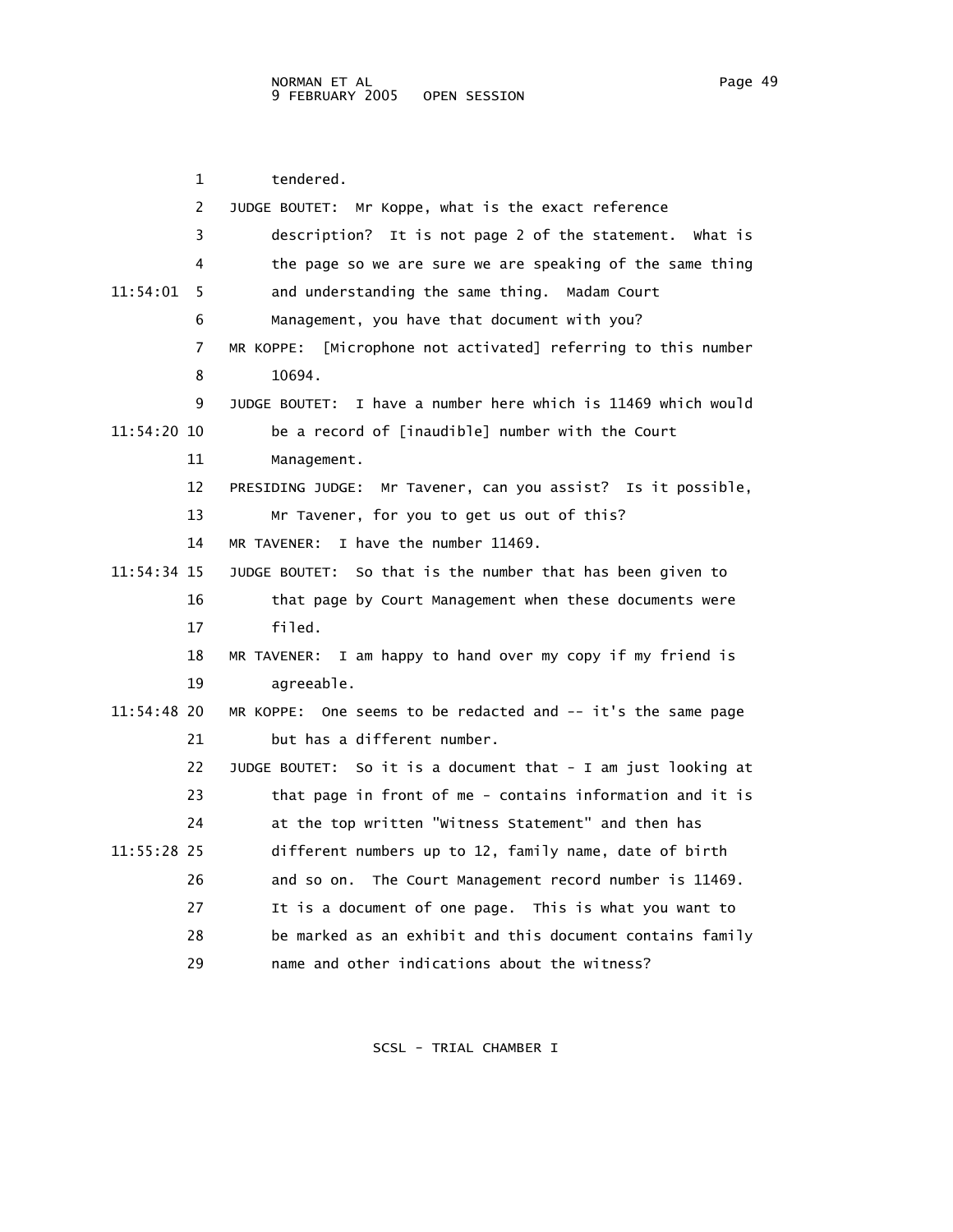## NORMAN ET AL Page 50 9 FEBRUARY 2005 OPEN SESSION

 1 MR KOPPE: Yes. Occupation, mother's name, spouse's name. 2 These are of course particularly relevant. 3 JUDGE BOUTET: May I ask you why you are tendering this 4 particular the document at this stage? I think I know 11:56:08 5 why but I would just like to hear it from you. 6 MR KOPPE: The content of this page is on substantial elements 7 clearly inconsistent with his testimony today. 8 JUDGE BOUTET: Thank you. Mr Prosecutor, any comment? 9 MR BANGURA: We do not have any objection, Your Honour. 11:56:18 10 [HN090205C 11.56 a.m. - JM] 11 JUDGE BOUTET: Thank you. So we are now at 54. So this 12 document, as I have indicated, containing the information 13 and described as "Witness statement containing personal 14 information about the witness" and with the record number 11:56:54 15 11469 is marked as Exhibit 54. 16 [Exhibit No. 54 was admitted] 17 MR BANGURA: Your Honour, much as we do not have any 18 objection, we would like for Defence counsel to indicate 19 the portions on that page, which he alleges are 11:57:17 20 inconsistent with the witness's previous statement. 21 JUDGE BOUTET: Please, do so. I thought he was clear, but in 22 case of uncertainty. 23 MR KOPPE: The question under number 4, occupation. 24 JUDGE BOUTET: Yes. 11:57:38 25 MR KOPPE: The question under number 6, the mother. 26 JUDGE BOUTET: Yes. 27 MR KOPPE: Question under number 7, the name of spouse. 28 JUDGE BOUTET: Yes, these are the three parts of information 29 that you are alleging are different from what the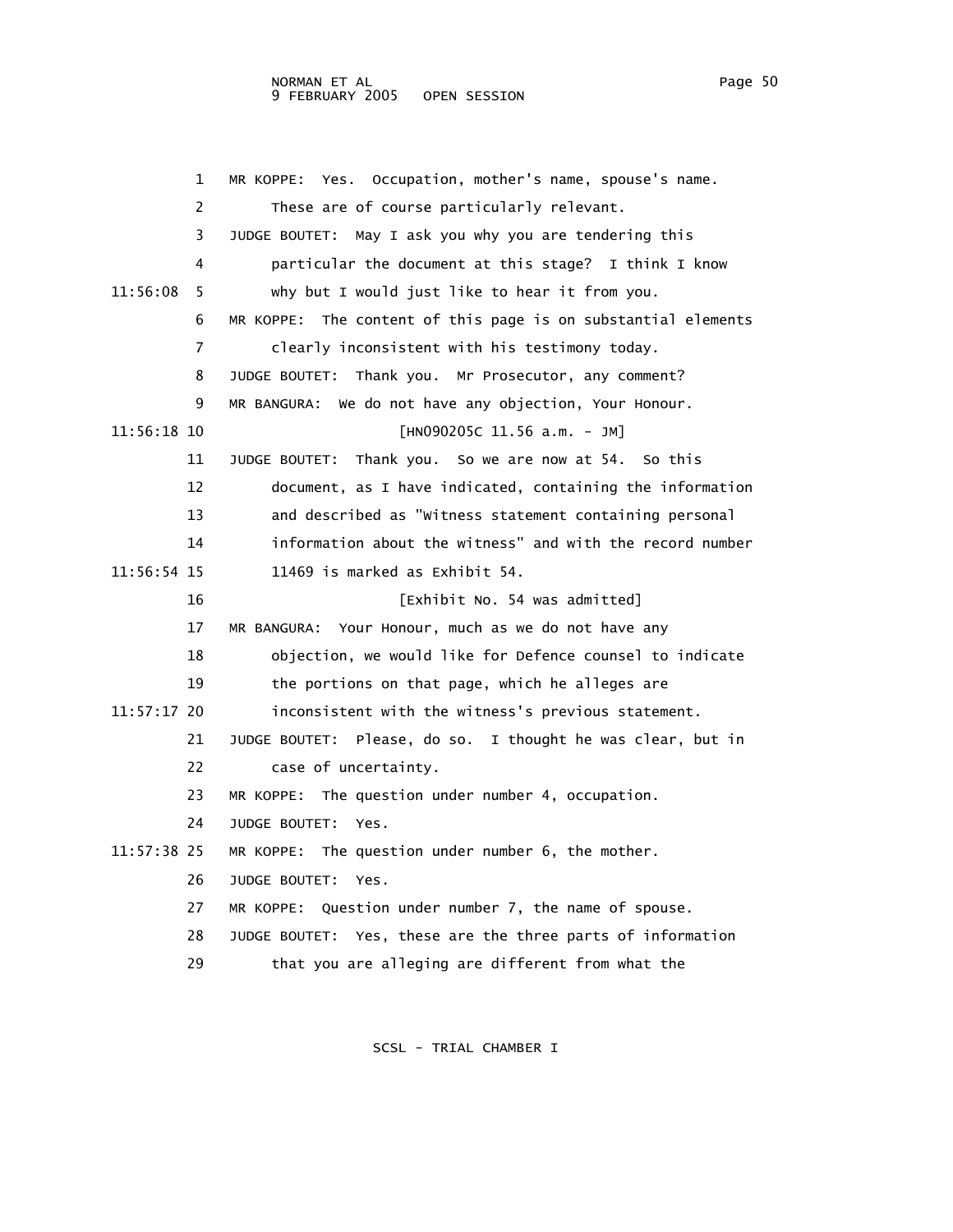1 evidence has revealed. 2 MR KOPPE: That's correct, Your Honour. 3 JUDGE BOUTET: Thank you. 4 PRESIDING JUDGE: So those points are highlighted, Mr Bangura. 11:58:25 5 MR BANGURA: Yes, Your Honour. 6 PRESIDING JUDGE: Those points are highlighted. Are you 7 satisfied? 8 MR BANGURA: Yes, Your Honour. Thank you very much. 9 JUDGE BOUTET: And it's obviously tendered for the purpose of 11:58:30 10 showing inconsistency. 11 MR KOPPE: That's correct, Your Honour. 12 PRESIDING JUDGE: Exhibit number 54? 13 JUDGE BOUTET: 54, yes. 14 MR KOPPE: 11:58:58 15 Q. Mr Witness, do you know a man called xxxxxxxxx [phon]? 16 A. xxxxxxx? 17 Q. That's correct. Or xxxxxxxxxxxx A. Yes. 19 Q. Did you please -- 11:59:35 20 PRESIDING JUDGE: [Microphone not activated] 21 MR KOPPE: xxxxxxxxxxxxxxx 22 Q. Would you please tell this Court how you know 23 xxxxxxxxxxx? 24 A. How I know him? 12:00:13 25 Q. Yes. 26 A. He is the xxxxxx. 27 Q. Chief of what? 28 A. The xxxxxxxxxxxxxxxxxxo 29 Q. Have you ever been staying in his house?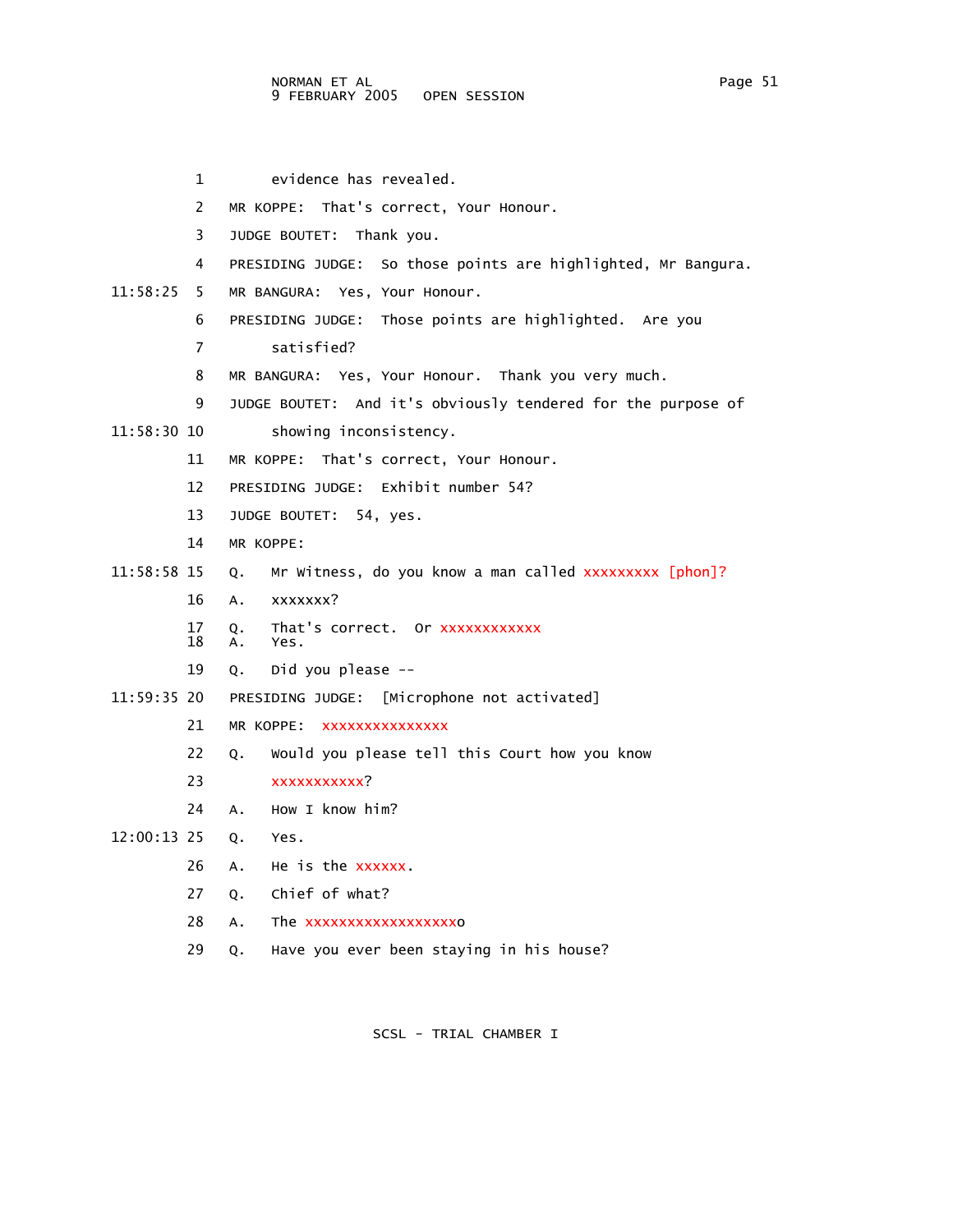## xxxxxxxxxxxxxxxxxxx.

|             | 2  |    | Mr Counsel, as you know, there are some<br>JUDGE BOUTET:  |
|-------------|----|----|-----------------------------------------------------------|
|             | 3  |    | protective measures about the identity of the witness.    |
|             | 4  |    | If you are pursuing these lines of questions, we might    |
| 12:01:09    | 5  |    | have to go into closed session. I'm not trying to         |
|             | 6  |    | preclude you from asking any questions that you feel is   |
|             | 7  |    | appropriate in the interests of your client. But you      |
|             | 8  |    | realise what -- I'm just cautioning you.                  |
|             | 9  |    | well, what am I to do?<br>THE WITNESS:                    |
| 12:01:31 10 |    |    | JUDGE BOUTET: That's okay, Mr Witness. You don't have to  |
|             | 11 |    | answer any more that question.                            |
|             | 12 |    | MR KOPPE:                                                 |
|             | 13 | Q. | Mr Witness, you have been telling this Court about the    |
|             | 14 |    | time that the Kamajors came. Do you recall giving that    |
| 12:01:46 15 |    |    | testimony?                                                |
|             | 16 | Α. | The time they came?                                       |
|             | 17 | Q. | The time the Kamajors came into town, the moment they     |
|             | 18 |    | chopped off your fingers, around that time.               |
|             | 19 | Α. | I would not be able to remember the day now.              |
| 12:02:19 20 |    | Q. | No, I'm not asking the exact date, but you told this      |
|             | 21 |    | Court about the moment or the time that the Kamajors came |
|             | 22 |    | to town and chopped your fingers. You remember that?      |
|             | 23 | A. | Yes.                                                      |
|             | 24 | Q. | Is it not a fact that you have been hiding with the       |
| 12:03:00 25 |    |    | family of xxxxxxxxxx at that moment in time?              |
|             | 26 | А. | We are not together. We are not hiding together.          |
|             | 27 | Q. | So there has never been a time that you have been         |
|             | 28 |    | in -- into hiding in his residence?                       |
|             | 29 | А. | I have never been there. I never hid myself there.        |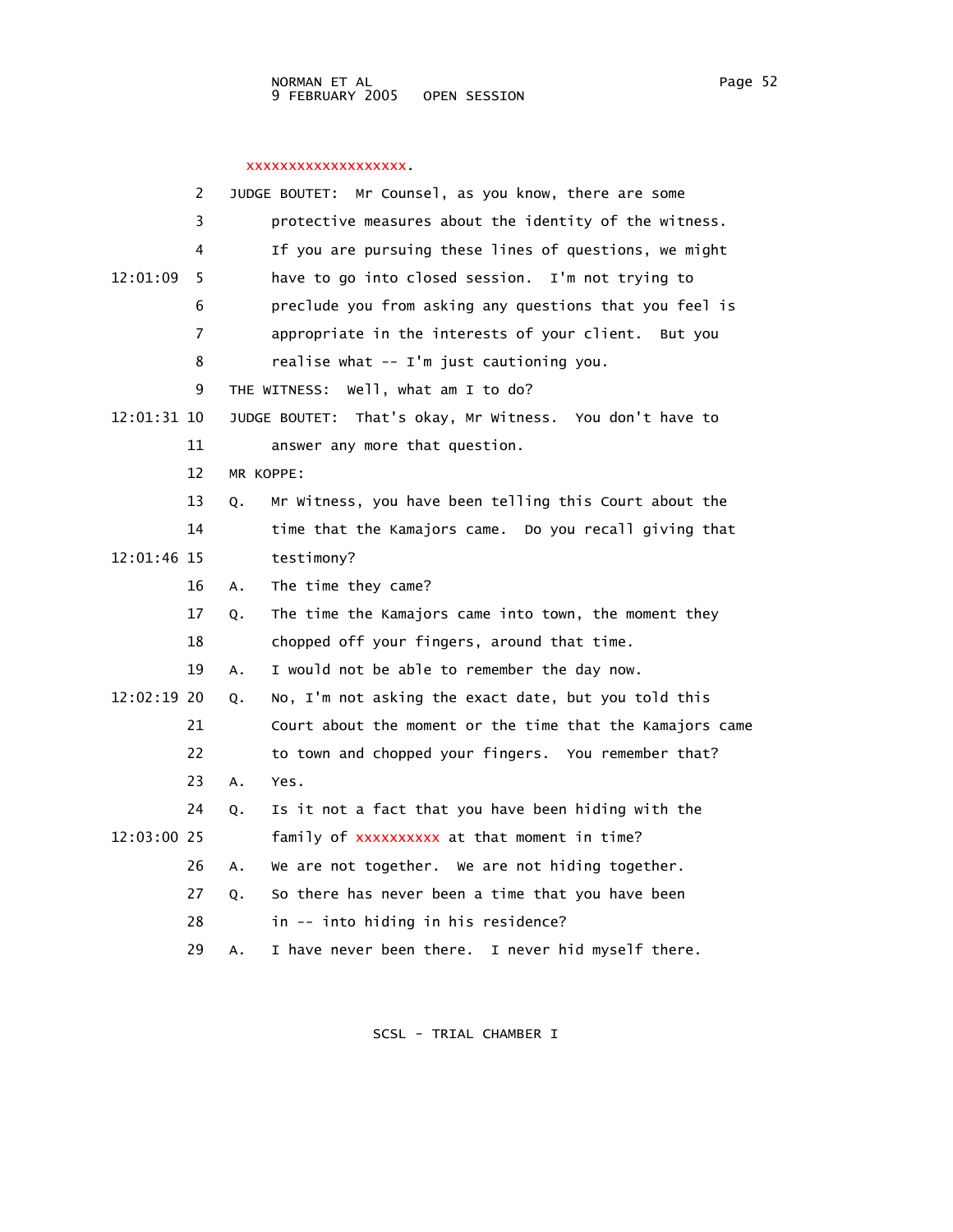|             | 1  | Mr Witness, our investigator has been speaking to people<br>Q.      |
|-------------|----|---------------------------------------------------------------------|
|             | 2  | who say they know you. And these people have told us                |
|             | 3  | that you lost your fingers in an accident in a welding              |
|             | 4  | shop sometime a few years before the Kamajors came.<br>Is           |
| 12:04:24    | 5  | this true or false?                                                 |
|             | 6  | Let me tell you this: I am not a welder. Since I was<br>А.          |
|             | 7  | born, I don't know -- I have never done any welding.<br>$\mathbf I$ |
|             | 8  | don't know how to weld.                                             |
|             | 9  | So when these people are saying that you lost your<br>Q.            |
| 12:04:50 10 |    | fingers in an accident during welding, these people are             |
|             | 11 | lying to us?                                                        |
|             | 12 | They are lying. What I suffered is what I am telling<br>А.          |
|             | 13 | They are lying.<br>you.                                             |
|             | 14 | PRESIDING JUDGE: He is denying your suggestion that his             |
| 12:05:20 15 |    | fingers were chopped in the process of welding.                     |
|             | 16 | MR KOPPE: That's right. Yes, he's denying, saying that the          |
|             | 17 | people who say that are liars. So it's his statement.               |
|             | 18 | JUDGE BOUTET: Was it his last answer? I understood his              |
|             | 19 | answer to be that he is not a welder, he has never been a           |
| 12:05:47 20 |    | welder, and the accident was not while welding but when             |
|             | 21 | he was amputated. So that's my understanding. Has he                |
|             | 22 | said that they are liars?                                           |
|             | 23 | MR KOPPE: He referred to the people that are saying his             |
|             | 24 | fingers were amputated during this accident are liars.              |
| 12:06:11 25 |    | JUDGE BOUTET: This is your evidence, Mr Witness?                    |
|             | 26 | It's all lies. It was not during welding.<br>THE WITNESS:<br>It     |
|             | 27 | was not during welding. I have never done that work, and            |
|             | 28 | I don't even know how to do that work.                              |
|             | 29 | MR KOPPE: Thank you, Your Honour.                                   |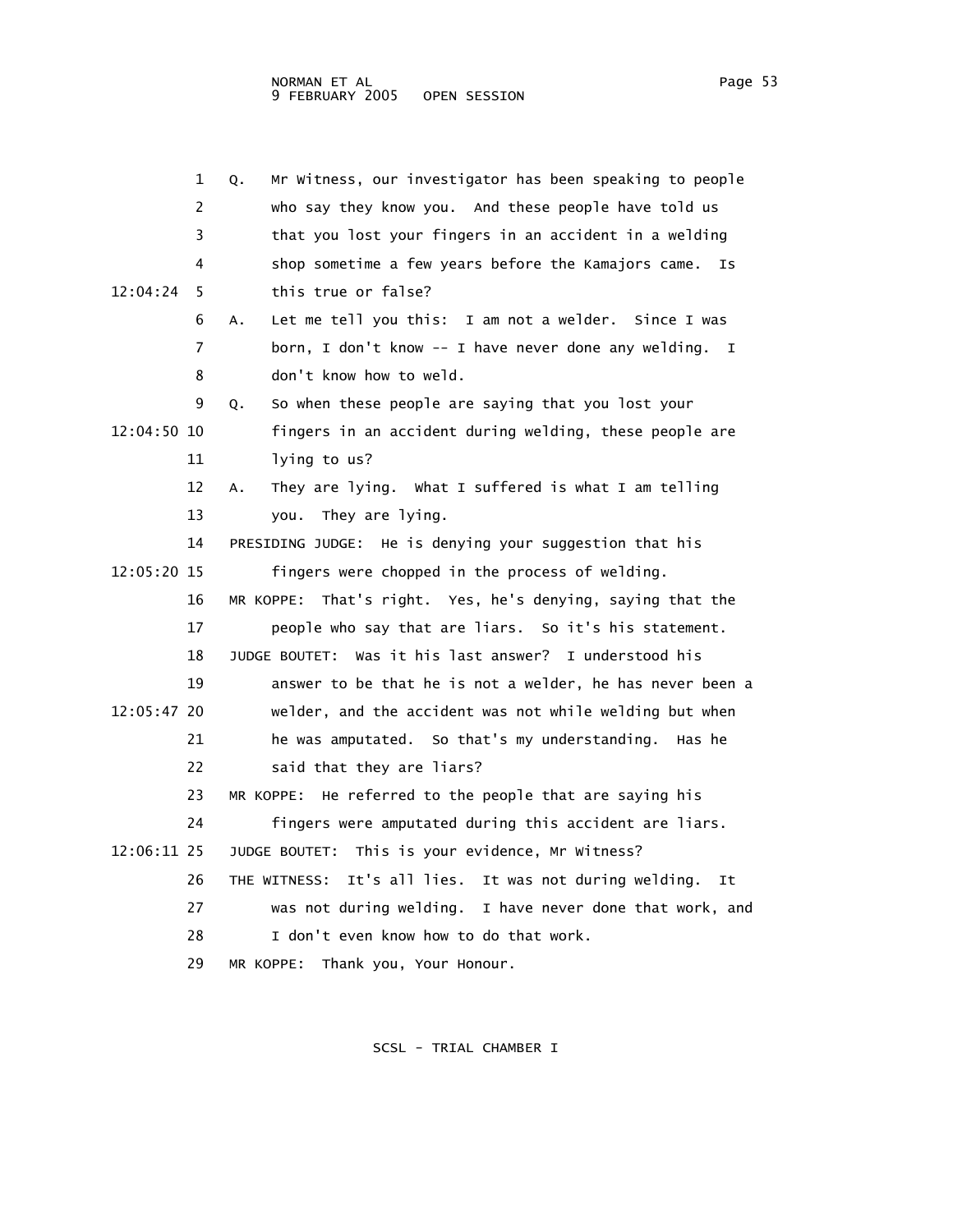NORMAN ET AL Page 54 9 FEBRUARY 2005 OPEN SESSION

|               | 1  | JUDGE BOUTET: That concludes your cross-examination,             |
|---------------|----|------------------------------------------------------------------|
|               | 2  | Mr Koppe?                                                        |
|               | 3  | MR KOPPE: That's the end of it.                                  |
|               | 4  | Counsel for the third accused, are you ready to<br>JUDGE BOUTET: |
| 12:06:47      | 5  | proceed?                                                         |
|               | 6  | MR MARGAI: Mr Williams will take this witness, My Lord.          |
|               | 7  | JUDGE BOUTET: Mr Williams, are you ready to proceed?             |
|               | 8  | MR WILLIAMS: Yes, My Lord.                                       |
|               | 9  | CROSS-EXAMINED BY MR WILLIAMS:                                   |
| 12:07:34 10   |    | JUDGE BOUTET: Please do so.                                      |
|               | 11 | MR WILLIAMS:                                                     |
|               | 12 | Mr Witness, can you tell the Court how big your family<br>Q.     |
|               | 13 | is?                                                              |
|               | 14 | MR WILLIAMS: How big is his family, My Lord.                     |
| 12:07:50 15   |    | JUDGE BOUTET: What is the question?                              |
|               | 16 | MR WILLIAMS: How big is your family? How many wives, how         |
|               | 17 | many children you have?                                          |
|               | 18 | PRESIDING JUDGE: Put a specific question to him. Start by        |
|               | 19 | number of wives.                                                 |
| $12:08:03$ 20 |    | MR WILLIAMS:                                                     |
|               | 21 | How many wives do you have?<br>0.                                |
|               | 22 | PRESIDING JUDGE: Let him tell us he has more than one wife.      |
|               | 23 | MR WILLIAMS: As My Lord pleases.                                 |
|               | 24 | How many wives do you have?<br>Q.                                |
| 12:08:15 25   |    | A.<br>One.                                                       |
|               | 26 | PRESIDING JUDGE: That's the first shock.                         |
|               | 27 | MR WILLIAMS:                                                     |
|               | 28 | And how many children do you have?<br>0.                         |
|               | 29 | А.<br>Four.                                                      |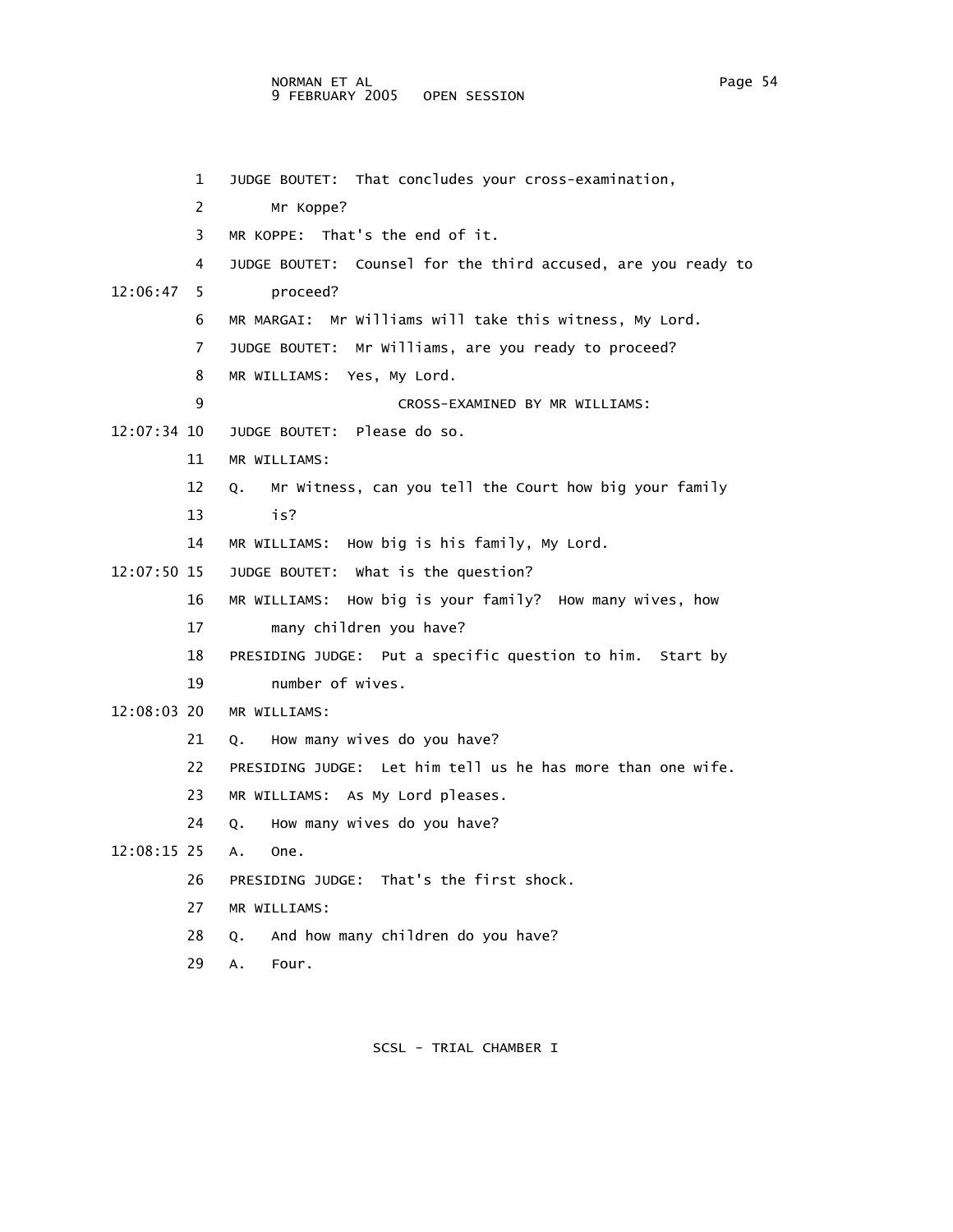1 Q. Could you tell the Court how old the youngest is. 2 A. He is 6, 6 months, 2 weeks old, the younger one. 3 PRESIDING JUDGE: The youngest. He's a very fresh father. At 4 the age of 60, following Mr Bangura. 6 and a half months 12:09:16 5 old? 6 MR WILLIAMS: Yes, My Lord. 7 Q. And could you also tell the Court -- 8 A. Yes. 9 Q. -- when the Kamajors entered Bo? On the occasion you've 12:09:29 10 mentioned, where was your wife? Where was she? 11 A. In fact she was not there. She had already gone 12 upcountry. 13 Q. Specifically where? 14 A. It was in our village at xxxxxxx, our town, xxxxxxxx. 12:10:11 15 Q. And what about the children? The three children you had 16 at the time, where were they? 17 A. They all went together. That was during the war. They 18 took all the three children and herself to xxxxxxx. 19 Q. Did you have to send them to xxxxxxxxxxxbecause you knew 12:10:55 20 that the Kamajors were coming? 21 A. That was during the time of the soldiers. That was the 22 time I sent her xxxxxxxxxx 23 Q. And could you answer the question: Did you have to send 24 them to xxxxxxxxx because you knew that -- you had got 12:11:32 25 information that the Kamajors were coming? Is that the 26 reason why you sent them to xxxxxxx? 27 A. Yes. That was why I sent them away. 28 PRESIDING JUDGE: I sent them away because I had information 29 that Kamajors were coming. Is that what he's saying?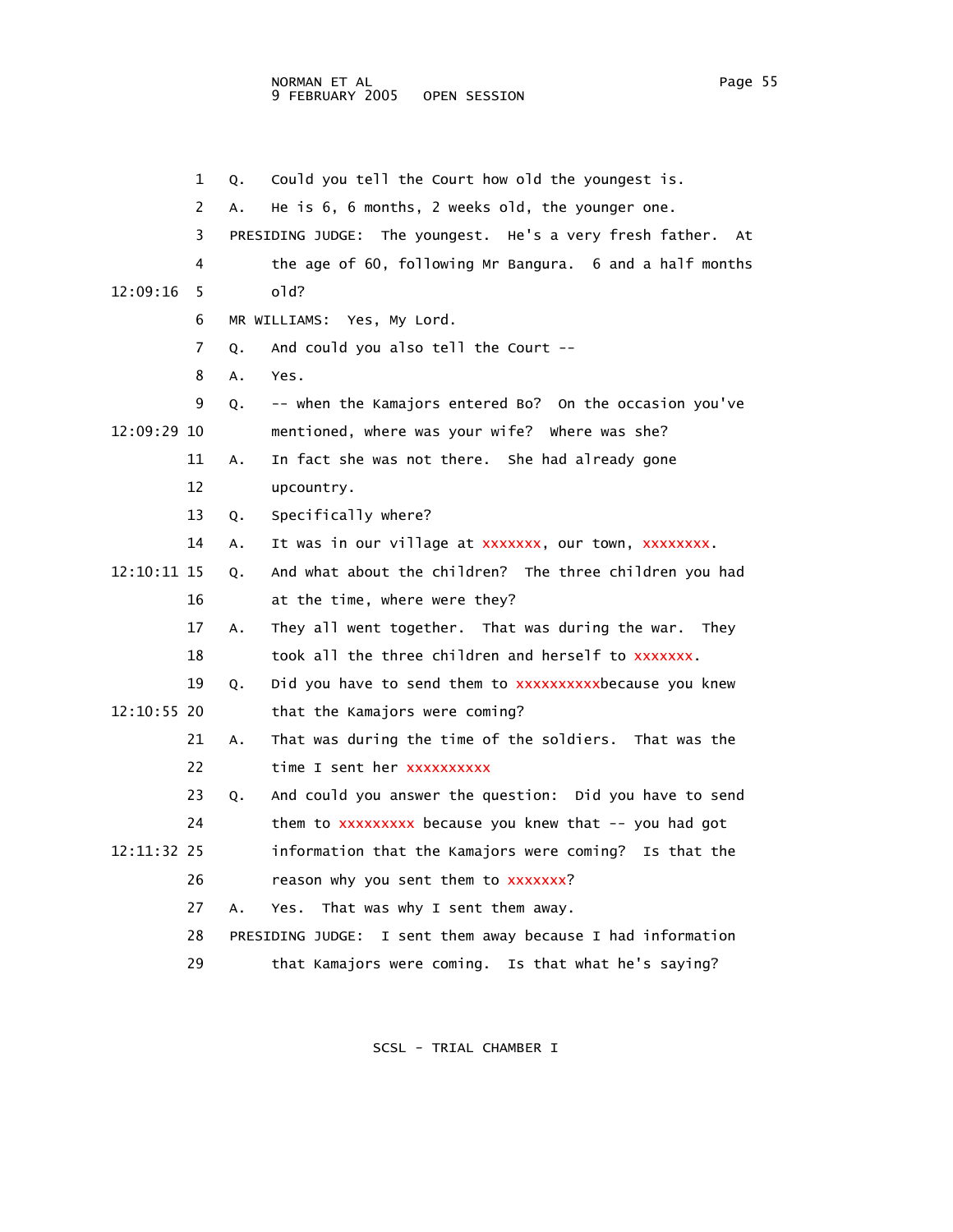1 MR WILLIAMS: Coming to Bo, My Lord. 2 Q. And were you afraid personally for yourself or for your 3 family? 4 A. Yes. Yes, I was afraid for my wife and the children. 12:12:42 5 Since I am the husband, I know how to hid myself. 6 PRESIDING JUDGE: Since he's a husband, he will do what? 7 MR WILLIAMS: Hide himself. 8 PRESIDING JUDGE: He will know how to? 9 MR WILLIAMS: Hide himself. 12:13:11 10 PRESIDING JUDGE: Hide himself. 11 MR WILLIAMS: 12 Q. You did not have any fears for yourself or your family 13 when the junta were stationed at Bo? You had no fears 14 for yourself -- 12:13:33 15 THE INTERPRETER: My Lord, we are not getting the lawyer 16 because he is not speaking through the mic. 17 PRESIDING JUDGE: Mr Williams, can you speak to the 18 microphone. 19 MR WILLIAMS: Sorry, My Lord. 12:13:59 20 Q. My question is this: You did not entertain fears for 21 yourself or for that of your family whilst the junta were 22 in power. Is that correct? 23 A. I had taken them already before even the junta came. 24 That was exactly what I was afraid of. That was why I 12:14:32 25 sent them away. 26 Q. You say that when it was -- because of the rumours that 27 the Kamajors were coming, that is why you sent your 28 family to xxxxxxxx Is that correct? 29 A. Yes, that was how it happened.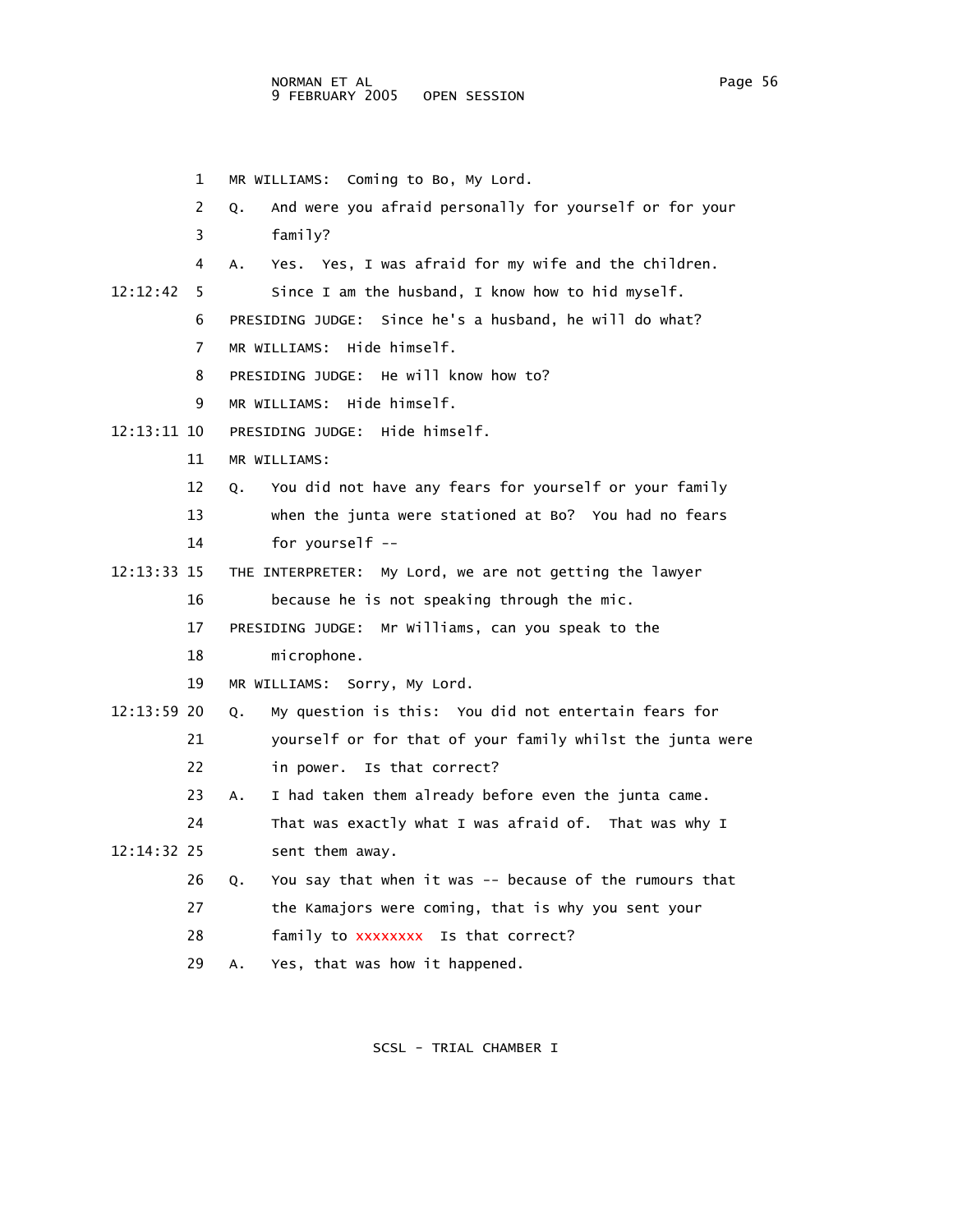| 1              | Q. | And those rumours were circulated when the AFRC was in      |
|----------------|----|-------------------------------------------------------------|
| 2              |    | power?                                                      |
| 3              | Α. | That was it.                                                |
| 4              | Q. | So it is not correct to say that you sent your family       |
| 12:15:50<br>5  |    | before the soldiers came to Bo? It is not correct to say    |
| 6              |    | that you sent your family away before the soldiers came     |
| $\overline{7}$ |    | to Bo?                                                      |
| 8              | Α. | NO.                                                         |
| 9              |    | PRESIDING JUDGE: What is no?                                |
| 12:16:12 10    |    | MR WILLIAMS: Your Honours, I didn't quite understand the    |
| 11             |    | answer.                                                     |
| 12             | Q. | what do you mean by "no"?                                   |
| 13             | Α. | Why I said it, because I had $-$ - the soldiers were there  |
| 14             |    | while she was already upcountry.                            |
| 12:16:37 15    | Q. | The rumours that -- the reason why the Kamajors were        |
| 16             |    | coming to Bo was to get rid of the soldiers. Is that        |
| 17             |    | correct?                                                    |
| 18             | Α. | That was how it happened, because the soldiers<br>Yes, yes. |
| 19             |    | run.                                                        |
| 12:17:23 20    | Q. | Thank you. After your fingers were amputated, did you       |
| 21             |    | seek medical attention?                                     |
| 22             | Α. | Yes. Yes. I went for medication.                            |
| 23             | Q. | where did you go?                                           |
| 24             | Α. | I went to the big hospital, but then there was no chance.   |
| 12:18:09 25    |    | So I had to pay a private doctor.                           |
| 26             | Q. | what do you mean by "there was no chance" at the big        |
| 27             |    | hospital?                                                   |
| 28             | А. | The war was already in progress. That was the time the      |
| 29             |    | war was intense there.                                      |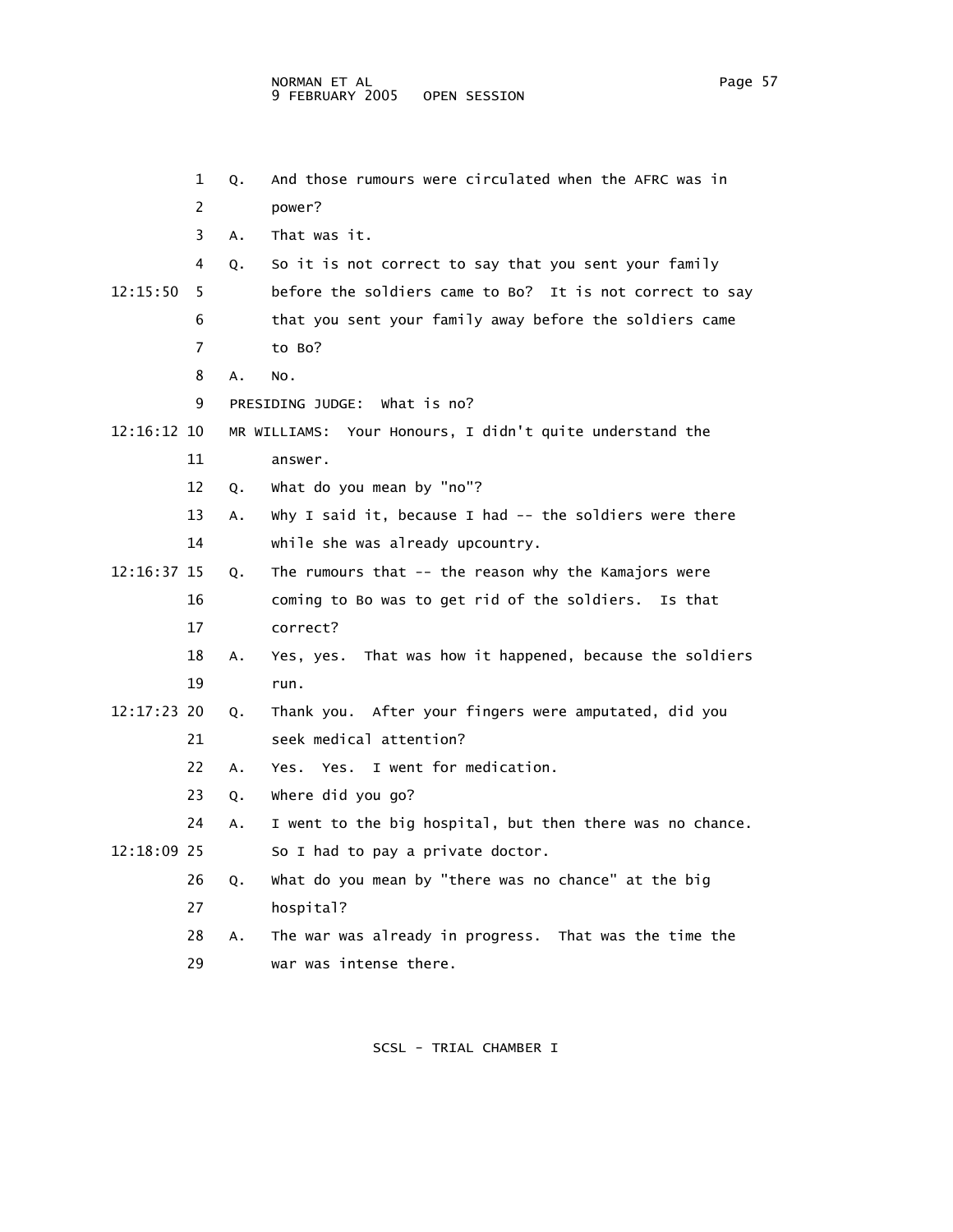|               | 1              | Q. | Could you tell Court the name of the private doctor who                      |
|---------------|----------------|----|------------------------------------------------------------------------------|
|               | $\overline{c}$ |    | treated you.                                                                 |
|               | 3              | Α. | It was xxxxxxxxx. It was xxxxxxxxx who cured me.                             |
|               | 4              | Q. | And Mr Witness, could you tell the Court the first name                      |
| 12:19:19      | 5.<br>6        | А. | of xxxxxxxxxxx<br>I don't know that. I went there to be cured.<br>That was   |
|               | 7              |    | a11.                                                                         |
|               | 8              | Q. | which part of Bo does he have his clinic?                                    |
|               | 9              | Α. | He lives at xxxxxxxxxx. That is along the Freetown Highway.                  |
| $12:20:09$ 10 | 11             | Q. | <b>XXXXXXXXXXX</b><br>I'm putting it to you, Mr Witness, that --             |
|               | 12<br>13       |    | PRESIDING JUDGE: What is it he called? XXXXXXXXX<br>MR WILLIAMS:<br>$Mr$ $-$ |
| $12:20:43$ 15 | 14             |    | MR MARGAIXXXXXXXXXXXXXXXXXXXXXXXX<br>MR WILLIAMS:                            |
|               | 16             | 0. | Let me help you with a date. I mean, this incident did                       |
|               | 17             |    | not come out when the Prosecutor was leading you in                          |
|               | 18             |    | evidence, the time the incident occurred. Would it be                        |
|               | 19             |    | correct to say that this incident happened in February of                    |
| 12:21:03 20   |                |    | 1998?                                                                        |
|               | 21             | А. | I cannot remember. Maybe it could be, but I don't know                       |
|               | 22             |    | It could be, but I don't know the date.<br>the date.                         |
|               | 23             | Q. | And then for three months after your fingers were                            |
|               | 24             |    | amputated, you saw xxxxxxxxxxx on a regular basis.<br>ΙS                     |
| 12:21:49.25   |                |    | that correct?                                                                |
|               | 26             | А. | Yes, I went to him for treatment.                                            |
|               | 27             | Q. | Do you have medical report, any medical documents that                       |
|               | 28             |    | xxxxxxxxx gave you?                                                          |
|               | 29             | Α. | I left them in Bo.<br>I never came with them.                                |
|               |                |    |                                                                              |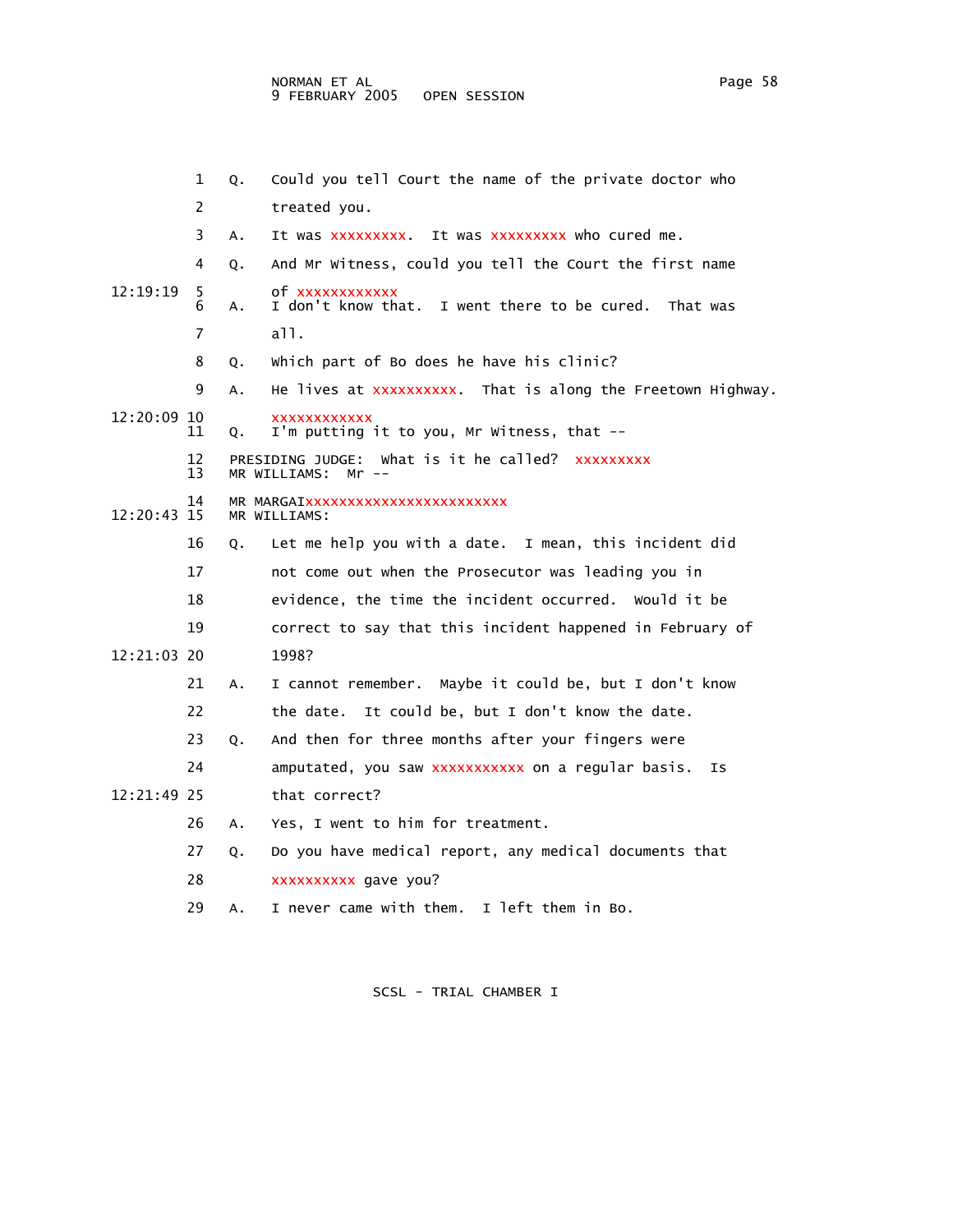|             | 1  | Q. | Do you have them? Do you have them?                        |
|-------------|----|----|------------------------------------------------------------|
|             | 2  | А. | I have half of them. I have half. But they are not with    |
|             | 3  |    | me here.                                                   |
|             | 4  | Q. | Did you tell the Prosecutors that you had medical reports  |
| 12:22:47    | 5  |    | about your injury? I mean, the Prosecutors and the         |
|             | 6  |    | investigators, did you tell them that --                   |
|             | 7  | A. | They never asked me for it, and so myself, I didn't even   |
|             | 8  |    | remember that. They never asked for it.                    |
|             | 9  | Q. | Did you tell them that you had medical report in your      |
| 12:23:10 10 |    |    | possession?                                                |
|             | 11 | Α. | I forgot. They themselves never asked me.                  |
|             | 12 | Q. | If you were given the opportunity, would you come to       |
|             | 13 |    | Court with those documents?                                |
|             | 14 | Α. | Yes, I'll bring them.                                      |
| 12:23:37 15 |    | Q. | I'm putting it to you, Mr Witness, that there was never a  |
|             | 16 |    | xxxxxxxxxx staying at xxxxxxxx, never, never a             |
|             | 17 |    | xxxxxxxxx has never stayed in xxxxxxx?                     |
|             | 18 | А. | If you say that, who owns the hospital that is there?      |
|             | 19 |    | I'm asking, who owns that hospital that is there? I'm      |
| 12:24:32 20 |    |    | asking you that.                                           |
|             | 21 | Q. | You don't ask me questions. You answer my questions.       |
|             | 22 |    | I'm putting it to you that --                              |
|             | 23 | A. | I know that Mr xxxxxxxxxxxxxx had been there.              |
|             | 24 | Q. | Is he still there?                                         |
| 12:24:51 25 |    | A. | Yes, he's still there.                                     |
|             | 26 | Q. | He's still there? Do you know a Dr Boima?                  |
|             | 27 | А. | Dr Boima is just on the upper side. He is in the           |
|             | 28 |    | hospital leading to Koribundu by Kundama [phon].<br>I know |
|             | 29 |    | them well.                                                 |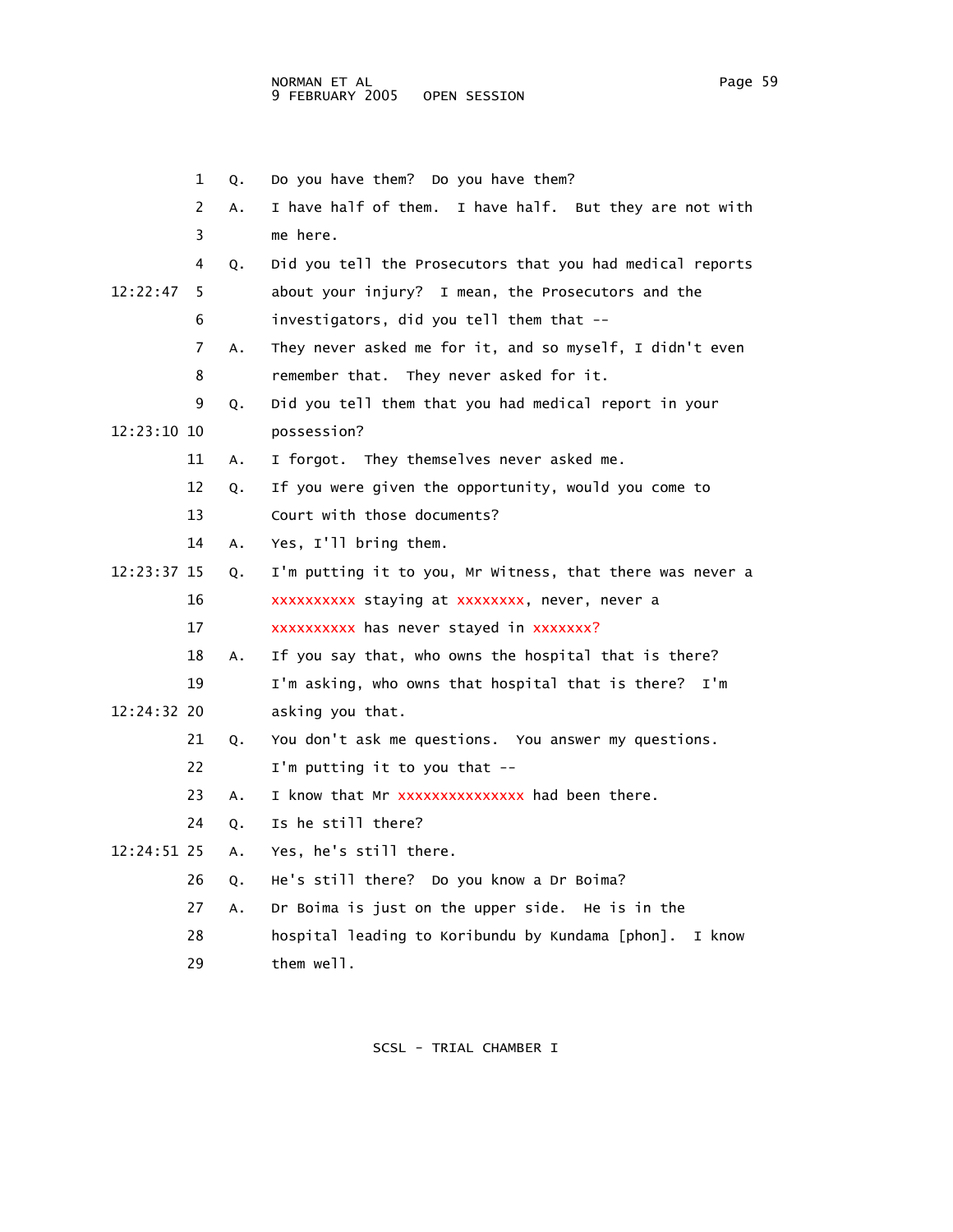|             | 1  | I'm putting it to you that XXXXXXXX does not own a<br>Q.       |
|-------------|----|----------------------------------------------------------------|
|             | 2  | clinic at xxxxxxxxxx                                           |
|             | 3  | But he's treating us there. We go there.<br>Α.                 |
|             | 4  | Please speak for yourself alone. Don't speak for others.<br>Q. |
| 12:25:57    | 5  | I'm asking questions about yourself, not others, please.       |
|             | 6  | And I'm putting it to you that XXXXXXXXXX never treated        |
|             | 7  | you in 1998 as a result of those injuries.                     |
|             | 8  | well, if he didn't, who cured me?<br>Α.                        |
|             | 9  | And I'm putting it to you that the only $-$ and I'm<br>Q.      |
| 12:26:31 10 |    | putting it to you, Mr Witness, that the only xxxxxxxxxx        |
|             | 11 | who has practiced in Bo is a government doctor. He does        |
|             | 12 | not have a private clinic. Would you answer the                |
|             | 13 | question, please?                                              |
|             | 14 | what you asked me? what I have answered is that he's<br>А.     |
| 12:27:26 15 |    | there. How do you want me to answer again? If he had           |
|             | 16 | not cured me, he would not have known it.                      |
|             | 17 | Mr Witness, do you know if xxxxxxxx works in<br>JUDGE BOUTET:  |
|             | 18 | Bo for the government as well?                                 |
|             | 19 | I know that. I know that.<br>THE WITNESS:                      |
| 12:27:53 20 |    | JUDGE BOUTET: Is this the same xxxxxxxxxx?                     |
|             | 21 | THE WITNESS: Yes, he was the one who cured me.                 |
|             | 22 | JUDGE BOUTET: Mr Williams, have you heard my previous          |
|             | 23 | question and answer?                                           |
|             | 24 | MR WILLIAMS:<br>Yes.                                           |
| 12:28:13 25 |    | It is the same doctor who works for the<br>PRESIDING JUDGE:    |
|             | 26 | government who also consulted him in the private clinic.       |
|             | 27 | MR WILLIAMS:                                                   |
|             | 28 | Mr Witness, did you see that XXXXXXXXXX when you went to<br>О. |
|             | 29 | the government hospital after you had sustained the            |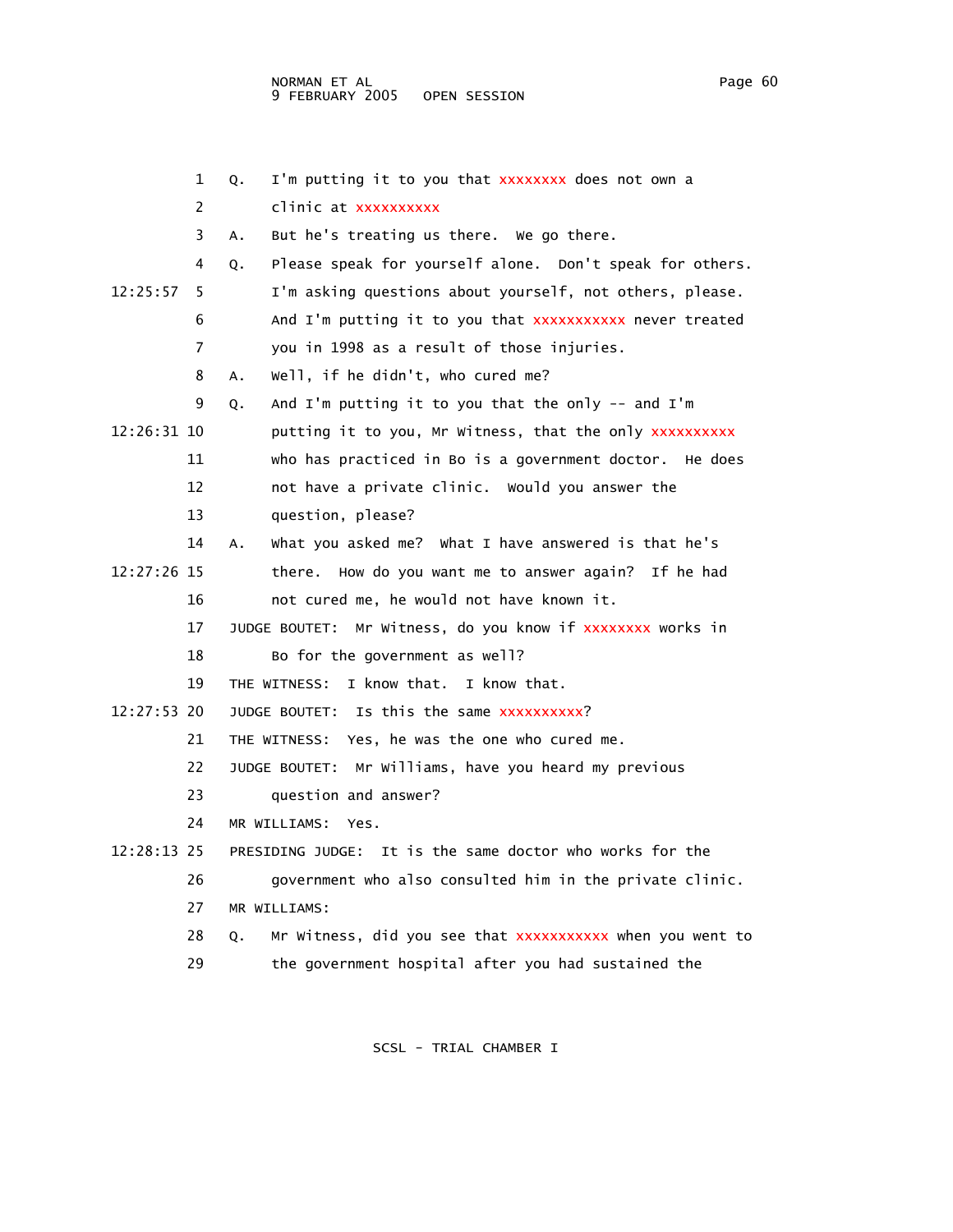1 injuries? 2 A. During that time, there was no doctor. That was during 3 the time of the war. There was no doctor. Everybody had 4 run away, so there was no doctor. 12:28:54 5 Q. How long after those injuries did you start to receive 6 medical attention? 7 A. It took about three days. 8 Q. I'm putting to you, Mr Witness, that those injuries were 9 not sustained result of the war. 12:29:46 10 A. Well, where did they occur if it had not been the war? 11 Q. Just answer my question, please. That those injuries 12 were not -- 13 A. It was during the war. It was during the war. It was 14 during the war that my fingers were cut. I do not know 12:30:11 15 any other work where my finger would have been cut. 16 Q. You said you didn't work as an herbalist. Is that 17 correct? 18 A. Medicine, I did not do any medicine. All I know is I'm a 19 farmer. 12:30:52 20 Q. You've never been an herbalist in the past. Is that what 21 you say now? 22 A. To cure? What do I know? What do I know? Whom do I 23 know to cure? Now you are telling me that my hands were 24 not cut during the war. If not the war, cut them? You 12:31:25 25 are not even sympathising with me. You are telling me it 26 was not during the war. 27 JUDGE BOUTET: Mr Williams, I'm also concerned that -- 28 THE WITNESS: You are saying that it was not during the war 29 that my fingers were cut. Now, let us see.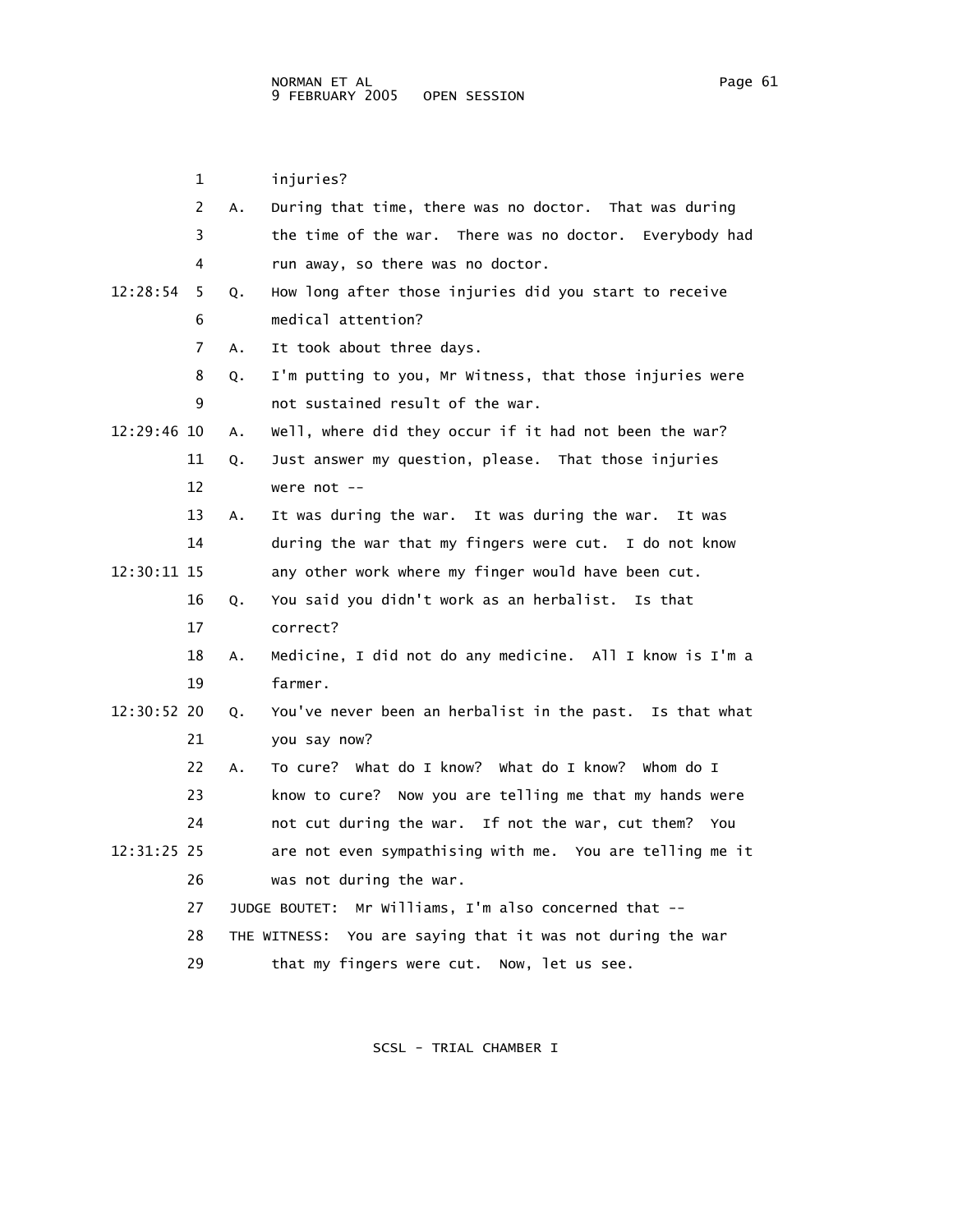## NORMAN ET AL Page 62 9 FEBRUARY 2005 OPEN SESSION

 1 JUDGE BOUTET: I am concerned about the harassment of 2 witnesses. You've asked the question once. Move ahead 3 from that. You don't get the answer you like, well, 4 that`s fine. 12:31:55 5 MR WILLIAMS: My Lord, I beg to differ. I have not been 6 harassing the witness. 7 JUDGE BOUTET: You have heard my comments, Mr Williams. You 8 may disagree with me, but that`s my comments. 9 MR WILLIAMS: 12:32:05 10 Q. Mr Witness -- 11 PRESIDING JUDGE: You cannot proceed because the witness is 12 distressed. He is distressed. Can we get him back to 13 himself. 14 MR BANGURA: Thank you. 12:32:15 15 PRESIDING JUDGE: And we would rise for five minutes and let 16 the witness protection unit take care of the witness. 17 The Court will rise, please. 18 [Break taken at 12.32 p.m.] 19 [On resuming at 12.47 p.m.] 12:47:32 20 PRESIDING JUDGE: We are resuming the session. 21 THE INTERPRETER: My Lords, before we resume the sessions, 22 there is a misconception of words here in Limba, and the 23 interpreter wants to clear them. Bayoli [phon] and 24 bayori [phon] are homophones, the interpreter used the 12:47:52 25 word "bayoli," meaning herbalist, whilst the witness 26 means "bayori" meaning farmer. So the word "bayoli" is 27 herbalist, "bayori" is farmer. But the interpreter 28 rendered herbalist instead of farmer. 29 PRESIDING JUDGE: I see. Has that clarification gone through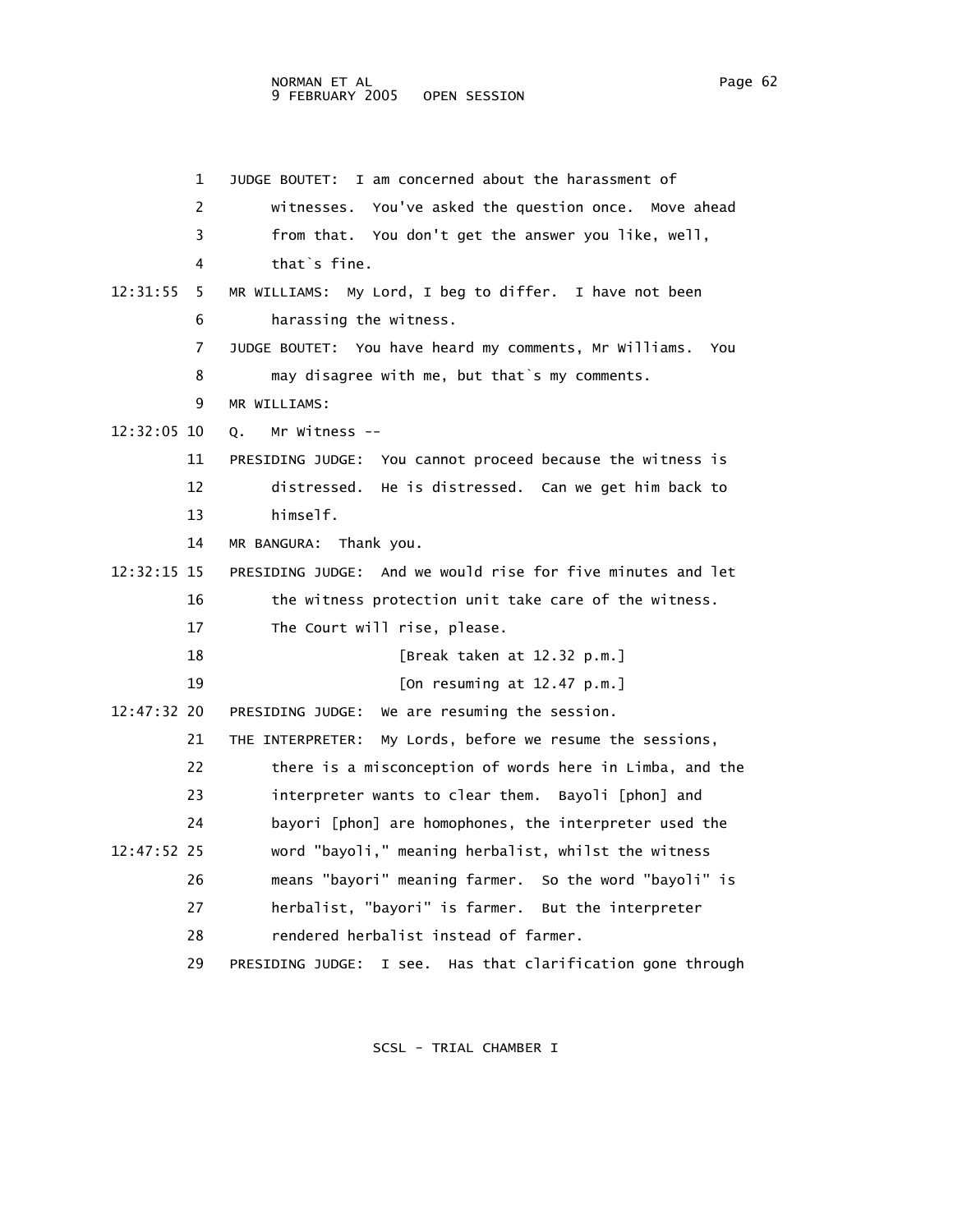|             | $\mathbf{1}$ | -- you heard the clarification, the Defence in                |
|-------------|--------------|---------------------------------------------------------------|
|             | 2            | particular.                                                   |
|             | 3            | MR WILLIAMS: My Lord, I don't know whether it was the same    |
|             | 4            | interpreter who repeated that who is trying to clarify        |
| 12:48:33    | 5            | now.                                                          |
|             | 6            | JUDGE BOUTET: It's from the interpreters' booth.              |
|             | 7            | MR WILLIAMS: In any event, My Lord, we would -- I mean, we    |
|             | 8            | don't have anything to say. I mean, about that.               |
|             | 9            | JUDGE BOUTET: But I have something to say to you,             |
| 12:48:46 10 |              | Mr Williams: I will not accept that you laugh at              |
|             | 11           | witnesses and that you react the way you did because the      |
|             | 12           | witness had given the so-called herbalist answer.<br>You      |
|             | 13           | may find that funny, but it is not an acceptable              |
|             | 14           | behaviour vis-a-vis a witness who is coming to Court to       |
| 12:49:03 15 |              | tell his story. So you are a professional, and you            |
|             | 16           | should know that you should behave in a different manner.     |
|             | 17           | I have told you in the past that you should not be            |
|             | 18           | laughing at witnesses. You may not intend to be laughing      |
|             | 19           | at witnesses, but your laughing at that time could be         |
| 12:49:17 20 |              | perceived by the witness to be laughing at him, and it is     |
|             | 21           | not acceptable.                                               |
|             | 22           | MR WILLIAMS: Your Honour, I'm not sure that I laughed at the  |
|             | 23           | witness. My Lord, I actually reacted, but I didn't            |
|             | 24           | laugh.                                                        |
| 12:49:31 25 |              | I'm just calling upon your professionalism,<br>JUDGE BOUTET:  |
|             | 26           | Mr Williams, on this. Thank you.                              |
|             | 27           | MR WILLIAMS:                                                  |
|             | 28           | Mr Witness, do you know a Lieutenant Buba who was based<br>Q. |
|             | 29           | at Bo?                                                        |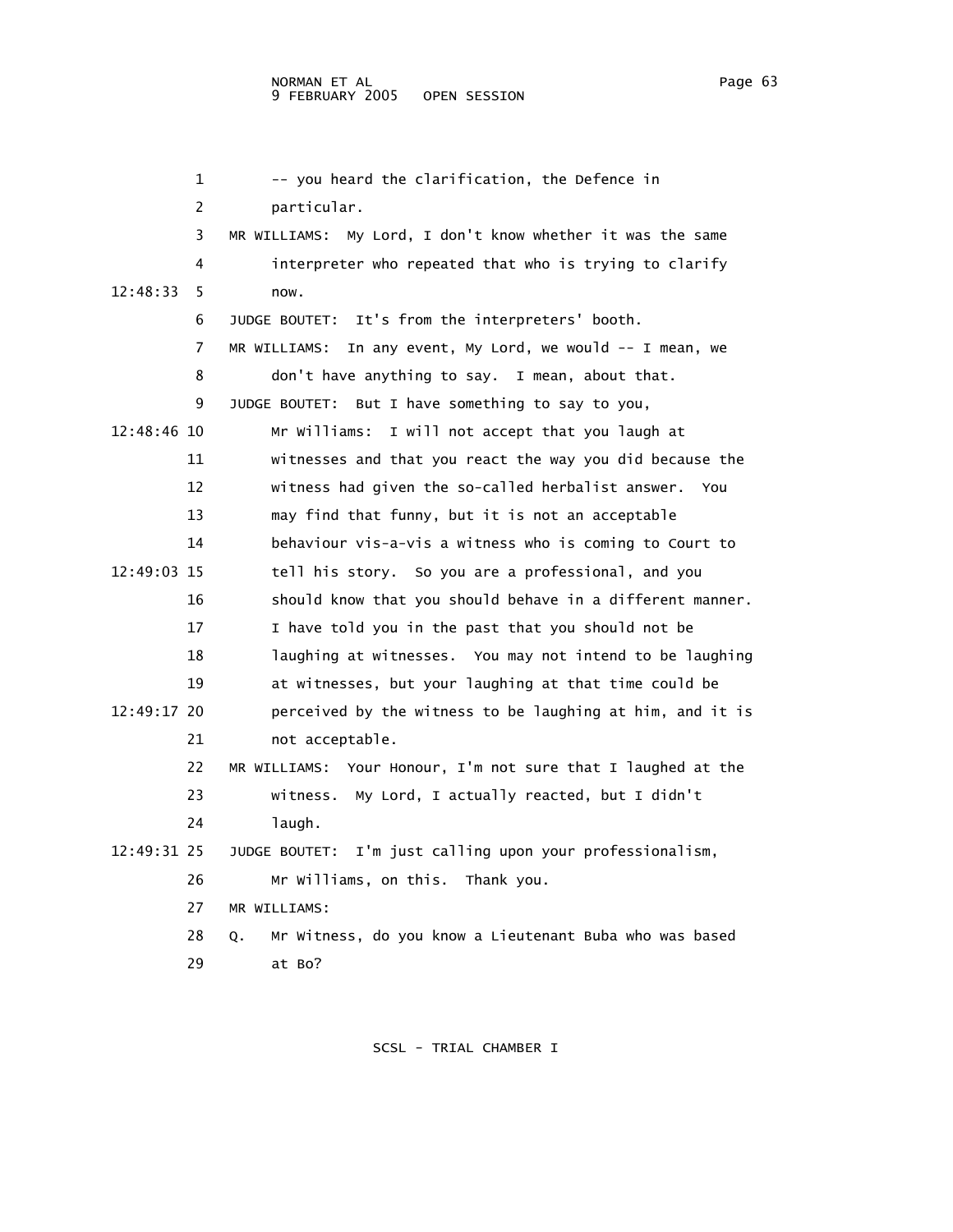1 A. I don't know him.

 2 JUDGE THOMPSON: Counsel, will you spell the name? 3 MR WILLIAMS: B-u-b-a, My Lord, Lieutenant. B-u-b-a. 4 MR MARGAI: Sorry, My Lords. What's the position now with 12:50:26 5 regard to the intervention by this other interpreter? 6 Because from the voice I heard, surely he was not the one 7 doing the interpretation at the time when the witness was 8 testifying as to him being a herbalist. What's the 9 position now? Because that could be very crucial for the 12:50:48 10 Defence. Because the reason why I am raising this is 11 that if one should accept his intervention, then I would 12 have thought that the material time would have been when 13 the interpretation was being relayed to the Court, but 14 not after. There seems to be some inconsistency. 12:51:14 15 JUDGE BOUTET: I agree with you. What can I say? I do not 16 speak Limba. I cannot make those nuances as such, and we 17 can only rely upon the professionalism of the 18 interpreters. At least if they acknowledge that they may 19 have made a mistake, and then are saying so. But I agree 12:51:31 20 with you that the voice that has now said so is not the 21 voice that was doing the translation at the time. 22 MR MARGAI: And we are in the same dilemma as Your Lordships, 23 I'm sure neither of Your Lordships speak or understand 24 Limba. So, do we accept the records as they are? 12:51:45 25 JUDGE THOMPSON: For me, actually, it seems that he is forced 26 to determine what the purpose of the interpretation that 27 we now have is, is it intended to rectify the records? 28 JUDGE BOUTET: I think that's what -- that was the purpose. 29 MR MARGAI: I'm sure that must be the intention. That must be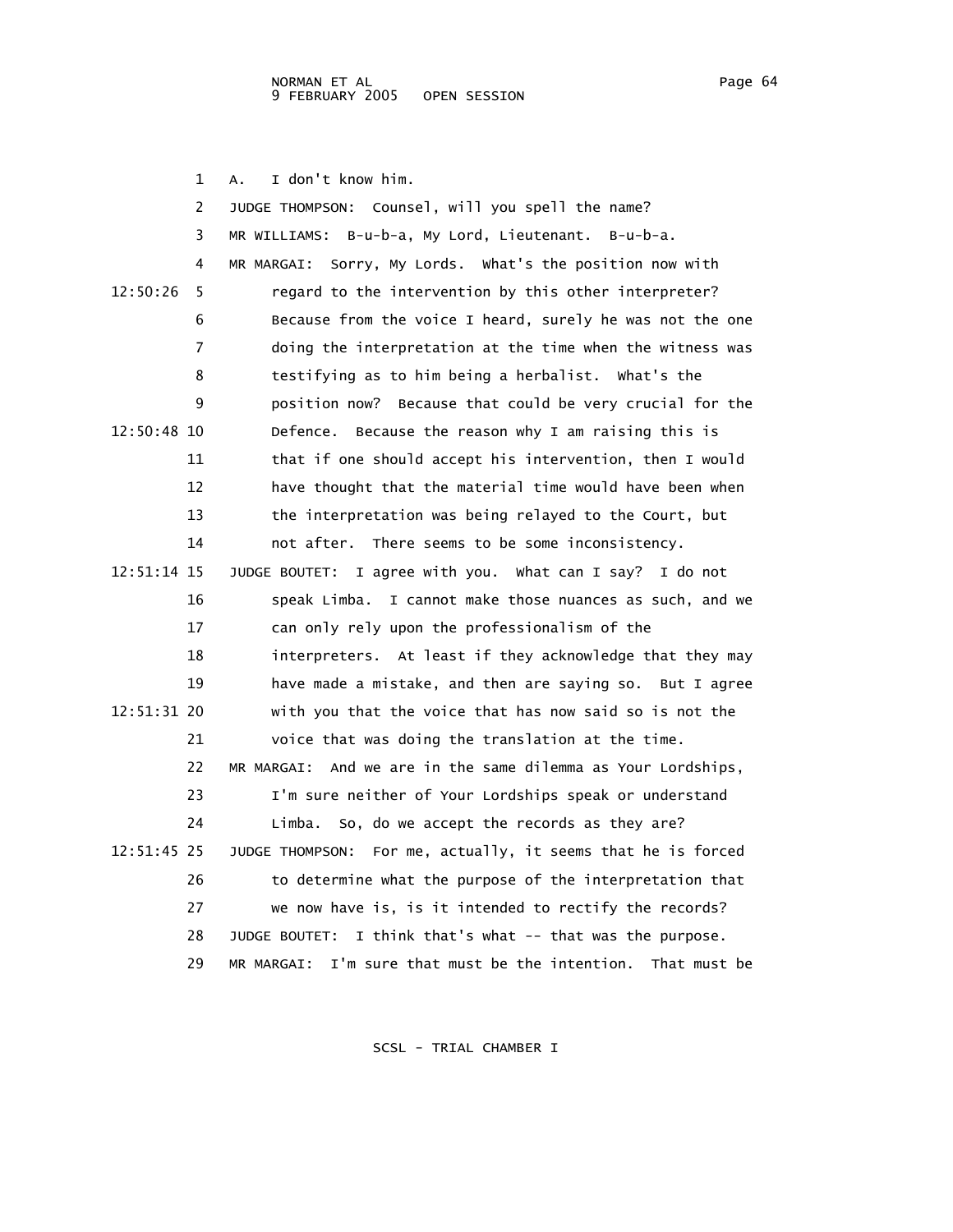| 1             | the --                                                           |
|---------------|------------------------------------------------------------------|
| 2             | In other words, to say that -- if it's to say<br>JUDGE THOMPSON: |
| 3             | that the error that has now emerged was not the error of         |
| 4             | the witness but the error of the translator, but it's for        |
| 12:52:27<br>5 | us as the Judges and counsel on both sides to determine          |
| 6             | how to proceed because if that is the purpose, it would          |
| 7             | seem to me that the interpreters are taking a                    |
| 8             | responsibility for what might have been perceived, quite         |
| 9             | rightly, in my own judgement as a clear inconsistency in         |
| 12:52:55 10   | the testimony of the witness.                                    |
| 11            | I couldn't agree more with you, My Lord. We are<br>MR MARGAI:    |
| 12            | prepared to concede for the records to be altered,               |
| 13            | provided the error in interpretation comes from the              |
| 14            | interpreter who was interpreting at the material time.           |
| 12:53:10 15   | But now it seems to me that there seems to be some               |
| 16            | disagreement.                                                    |
| 17            | JUDGE THOMPSON: I would think that you're right. That would      |
| 18            | be the proper thing. And perhaps if it were in the               |
| 19            | national system, I would even insist that I have that            |
| 12:53:25 20   | correction in the form of an affidavit.                          |
| 21            | In fairness to the witness, perhaps, you know, if<br>MR MARGAI:  |
| 22            | the man who was interpreting admits that it was his              |
| 23            | error, we are prepared to concede.                               |
| 24            | We will not alter the record. I mean, all of<br>JUDGE BOUTET:    |
| 12:53:39 25   | this will go on the record as it is as such. All we have         |
| 26            | now is the statement by the interpretation organisation          |
| 27            | that it did not mean herbalist but something else.<br><b>But</b> |
| 28            | we'll agree with you that we will invite the interpreter         |
| 29            | who has given that interpretation to say so on the               |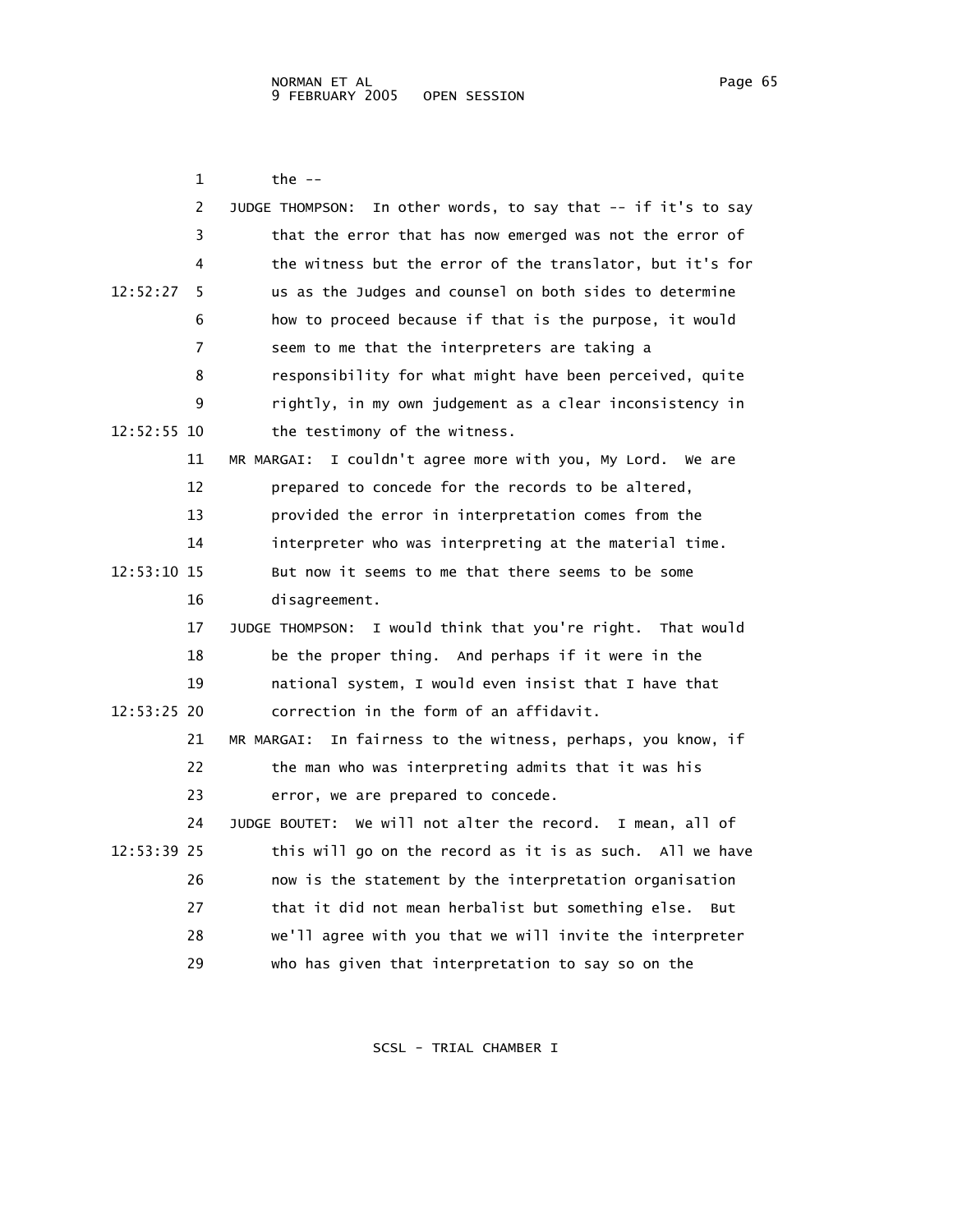1 record. 2 MR MARGAI: Yes, My Lord. Because if the record is not 3 altered, then surely there is some inconsistency. 4 JUDGE BOUTET: Can we hear from the interpreter. 12:54:11 5 THE INTERPRETER: My interpreter will now explain why the 6 mistake took place. 7 THE INTERPRETER: My Lord, it is the same -- 8 JUDGE THOMPSON: Just a minute. Perhaps to save time, I think 9 our interest now is not why it took place because I think 12:54:24 10 we've already been advised on that, and we're not 11 questioning the veracity or correctness of that, is how 12 to proceed for the purposes of the record, and now our 13 interest is to hear the original interpreter or whoever 14 did the interpretation, not the person who passed on the 12:54:47 15 message to us. 16 JUDGE BOUTET: And they should tell us -- Mr Margai he did say 17 whatever and it was a mistake and it should have been 18 farmer if that is the case, if this is what it is. 19 That's what we want to hear. 12:55:05 20 THE INTERPRETER: My Lord, the same interpreter who made the 21 mistake has made the correction. It is the same 22 interpreter speaking. It is the same interpreter who is 23 speaking, My Lord. 24 JUDGE BOUTET: You are the one. 12:55:18 25 THE INTERPRETER: Yes, I was the interpreter. 26 JUDGE THOMPSON: Why was the interpreter using the third 27 person instead of the first person? 28 JUDGE BOUTET: You were speaking as if you were speaking on 29 behalf of somebody else, not you. So you made the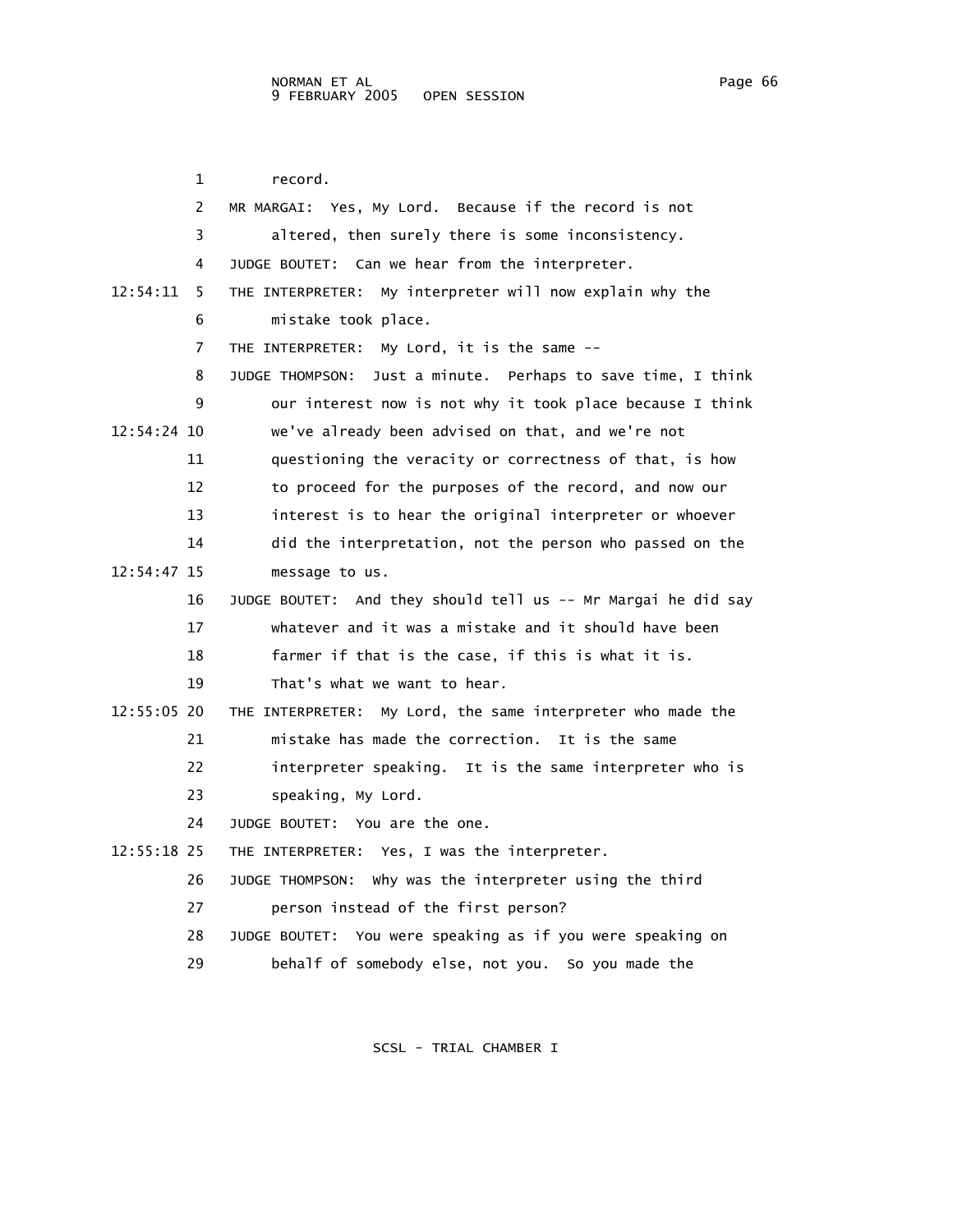1 mistake, and now you are saying it was a mistake on your 2 part. 3 THE INTERPRETER: Yes, My Lord. 4 PRESIDING JUDGE: And what he was saying is that he was a 12:55:46 5 farmer and not a herbalist. 6 MR MARGAI: My Lord, we have no doubt that what the head of 7 the interpretation section has said, that it's the same 8 individual, we accept that, and we are amenable to 9 correct the records. 12:55:59 10 JUDGE BOUTET: Thank you, Mr Margai. 11 MR MARGAI: As My Lords please. 12 JUDGE BOUTET: So Mr Williams, we're back where you were. 13 Thank you. 14 MR WILLIAMS: 12:56:10 15 Q. Mr Witness -- 16 PRESIDING JUDGE: Mr Williams, if we may remind you, you put 17 the question to him whether he knows Buba. And he said 18 no. 19 MR WILLIAMS: Yes, My Lord, yes. 12:56:31 20 Q. You mentioned that after your fingers had been amputated, 21 the Kamajors did certain things to certain people. Is 22 that correct? 23 A. Yes, I saw it. 24 Q. You saw it. What did you see? 12:57:05 25 A. I saw them chopping other people. 26 Q. I'll refer you to a portion of your statement you made on 27 the 27th of November 2002. You said, "after they had 28 done this, I said `Hey, Godfather, what have I done?'" 29 Did you say that after your fingers were amputated? Did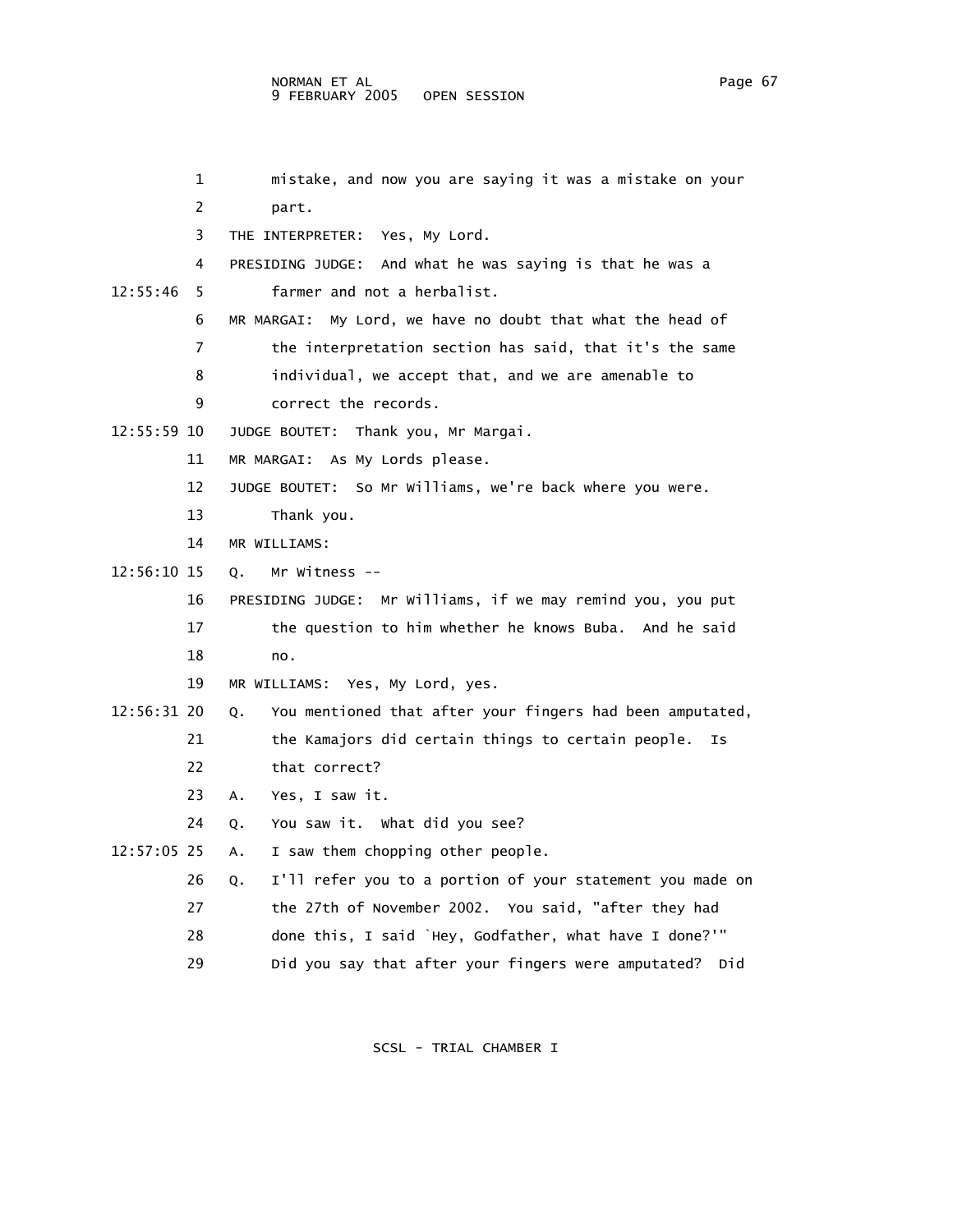1 you say that? 2 A. Yes. I said it. I said, "hey, God, what have I done? I 3 didn't go to school, I don't learn anything, and then my 4 fingers have been cut." 12:58:21 5 Q. And then you told the investigators that all the other 6 civilians were trying to run. Is that correct? 7 A. Yes. We were all running. 8 Q. "And I heard crying and lots of gunfire, but I did not 9 know what happened to the others." I'll repeat that. "I 12:58:53 10 heard crying and lots of gunfire, but I did not know what 11 happened to the others." Did you say that to the 12 investigators? 13 A. Yes, I said it. 14 Q. Mr Witness, is that in consonance saying that you saw how 12:59:33 15 many people being chopped, five? Is that in consonance 16 in saying that you saw people being chopped? 17 A. Yes, I saw everything. 18 Q. I'm putting it to you, Mr Witness, that that is not 19 correct, that you never saw anybody being chopped. 13:00:06 20 A. I will not have said it if I have not seen it. 21 Q. But you also say in your statement which was very fresh 22 -- it was fresher in your mind in 2002 that "I heard 23 crying and lots of gunfire, but I don't know what 24 happened to the others." You are categorically saying 13:00:30 25 that you did not know what happened to the others. 26 A. Yes, I said it. That was the time we were all running 27 away. We were running away, so I didn't know what 28 happened. I said it. 29 Q. Okay. I'll move on. In that same statement, you said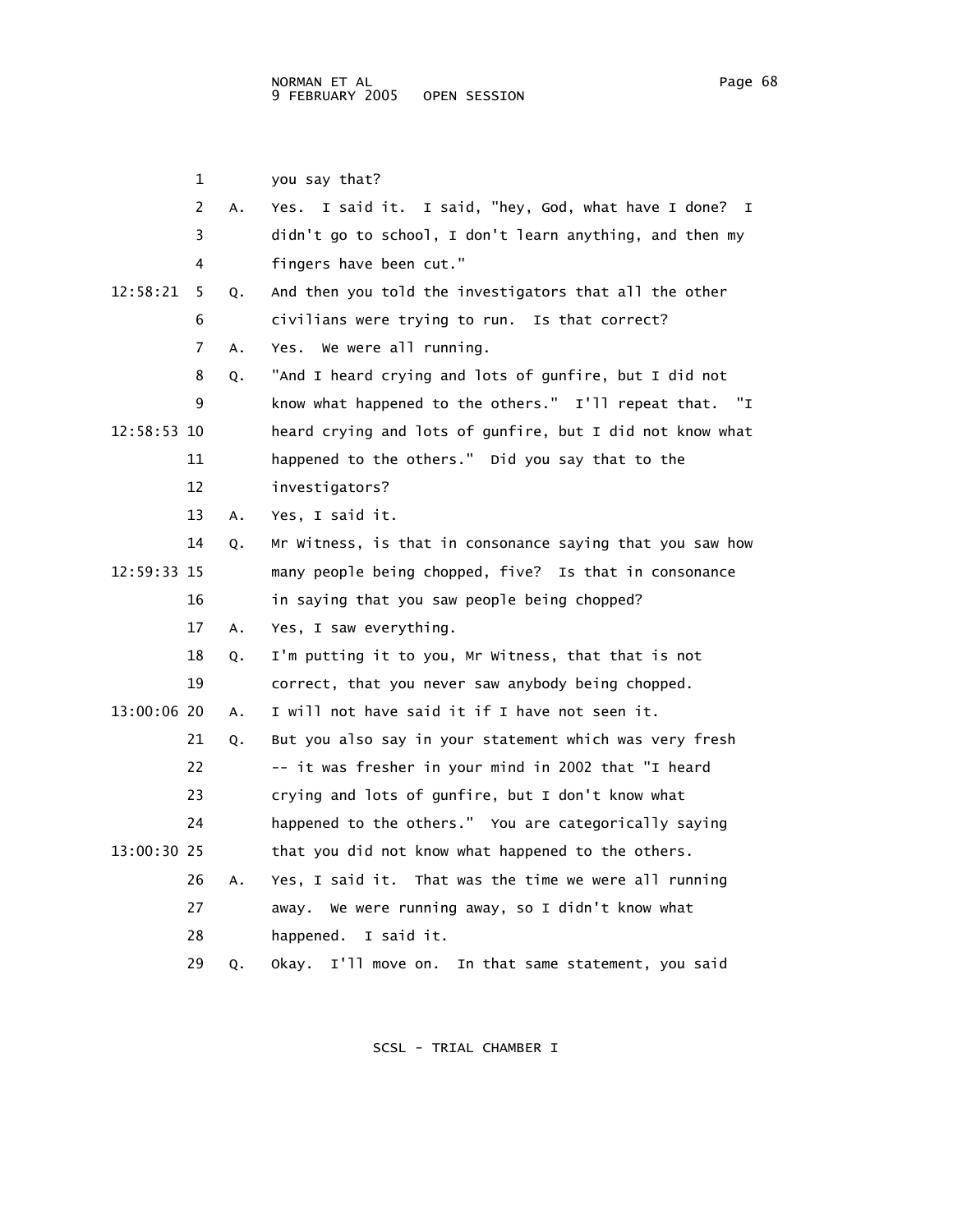|             | 1  |    | this to the investigators: "Some days later, as people        |
|-------------|----|----|---------------------------------------------------------------|
|             | 2  |    | started to return to Bo, I was told that some other           |
|             | 3  |    | civilians had been killed and amputated in the same           |
|             | 4  |    | incident, but I never inquired as to who they were."<br>Did   |
| 13:01:28    | 5  |    | you say those words to the investigators?                     |
|             | 6  | Α. | Yes.                                                          |
|             | 7  | Q. | So again, you were saying that you did not see; you were      |
|             | 8  |    | In the statement.<br>told.                                    |
|             | 9  | А. | Yes. Yes, I had my own problems, so I didn't go.<br>This.     |
| 13:02:10 10 |    |    | they told me.                                                 |
|             | 11 | Q. | Mr Witness, when you made this statement, you had earlier     |
|             | 12 |    | on stated that it was recorded in writing. Was it read        |
|             | 13 |    | over to you after you completed your statement?               |
|             | 14 | Α. | After we have spoken, we all separated. That was all.         |
| 13:02:44 15 |    | Q. | No, could you answer my question, please. I know that         |
|             | 16 |    | you actually separated. What I want to know is that when      |
|             | 17 |    | you finished making the statement, this person that was       |
|             | 18 |    | interpreting it, did he repeat to you what you said to        |
|             | 19 |    | them in Limba?                                                |
| 13:03:05 20 |    | А. | Yes, they told me. They told me what I spoke.                 |
|             | 21 | Q. | And did you put any mark on the statement, this document      |
|             | 22 |    | that they have written down? Did you put any mark on it?      |
|             | 23 | А. | No, I didn't.                                                 |
|             | 24 |    | My Lord, I would now seek leave to tender the<br>MR WILLIAMS: |
| 13:03:37 25 |    |    | statement of this witness, portions of the statement,         |
|             | 26 |    | My Lord $--$<br>My Lord.                                      |
|             | 27 |    | JUDGE BOUTET: For what purpose?                               |
|             | 28 |    | My Lord, those are the portions that are<br>MR WILLIAMS:      |
|             | 29 |    | inconsistent with what he has said under oath, My Lord.       |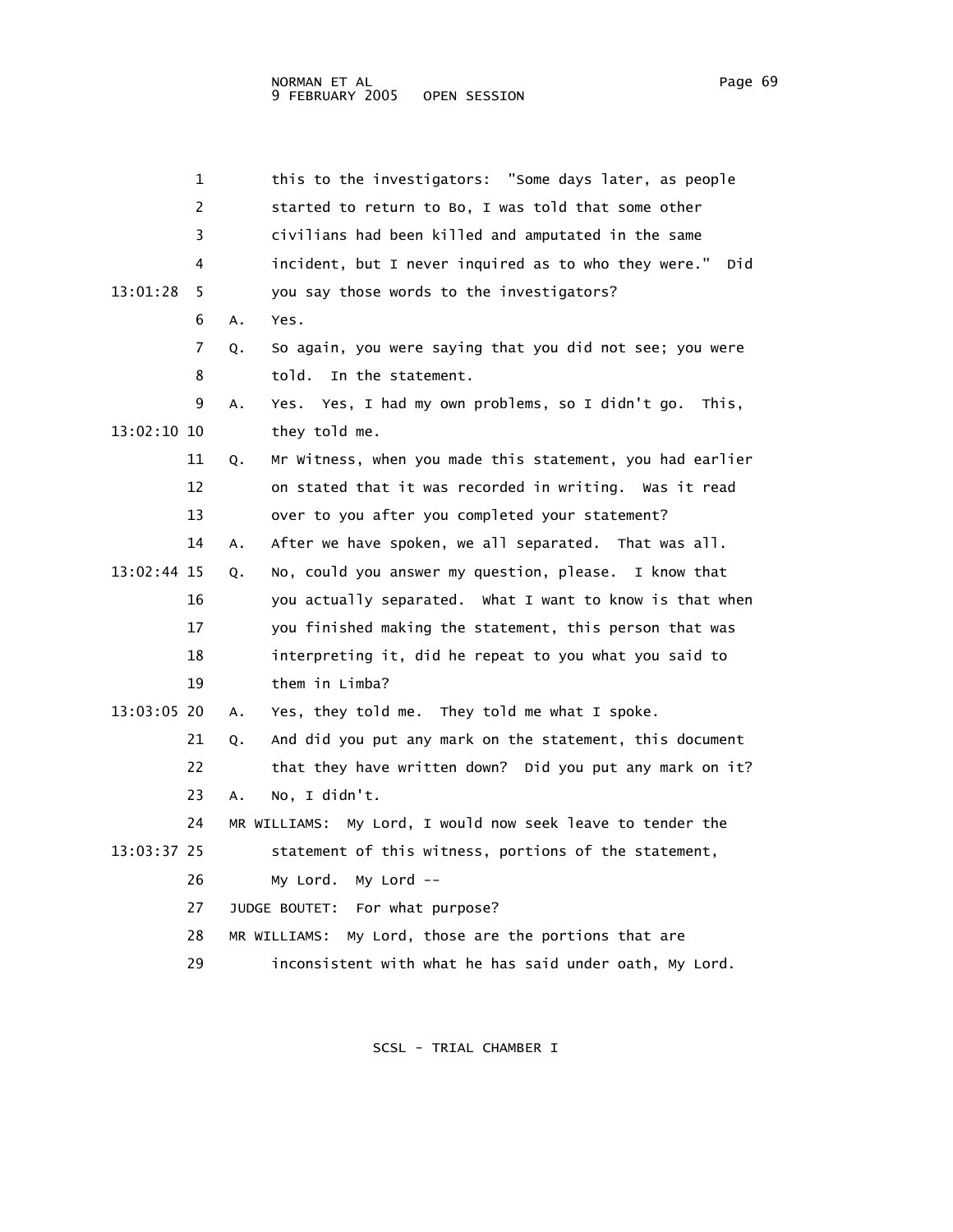1 JUDGE BOUTET: I must say, I do not follow you. Because he 2 has admitted to making these statements. 3 MR WILLIAMS: He has admitted. He has admitted. 4 JUDGE BOUTET: And he said this is accurate, this is exactly 13:04:04 5 what he said to the investigator. How is it 6 inconsistent? Pardon me? What is the inconsistency? 7 MR WILLIAMS: Under oath, he said "I saw five people being 8 chopped." 9 JUDGE BOUTET: Yes. 13:04:16 10 MR WILLIAMS: In his statement, I quote verbatim, My Lord "I 11 heard crying and lots of gunfire, but I don't know what 12 happened to the others." 13 JUDGE BOUTET: But he's saying that's a different scenario, 14 that s when they were running. 13:04:35 15 MR WILLIAMS: No, it's the same scenario, My Lord. It came 16 immediately after he was chopped, after his fingers were 17 allegedly amputated. And later on he said, "some days 18 later, as people started to return to Bo, I was told..." 19 Shifting from his position, My Lord, "I saw," "I was 13:04:48 20 told," "I didn't see anything happen to anybody." 21 JUDGE BOUTET: I am not completely convinced. But the purpose 22 of it being tendered for the purpose of showing 23 inconsistency with his evidence now and what's in the 24 statement, and essentially it goes to assess the weight 13:05:06 25 of his evidence and credibility, for that purpose, I'll 26 move ahead and accept it. 27 MR WILLIAMS: I don't know whether Your Lordship wants me to 28 say the lines. 29 JUDGE BOUTET: At least the page by record number. You have a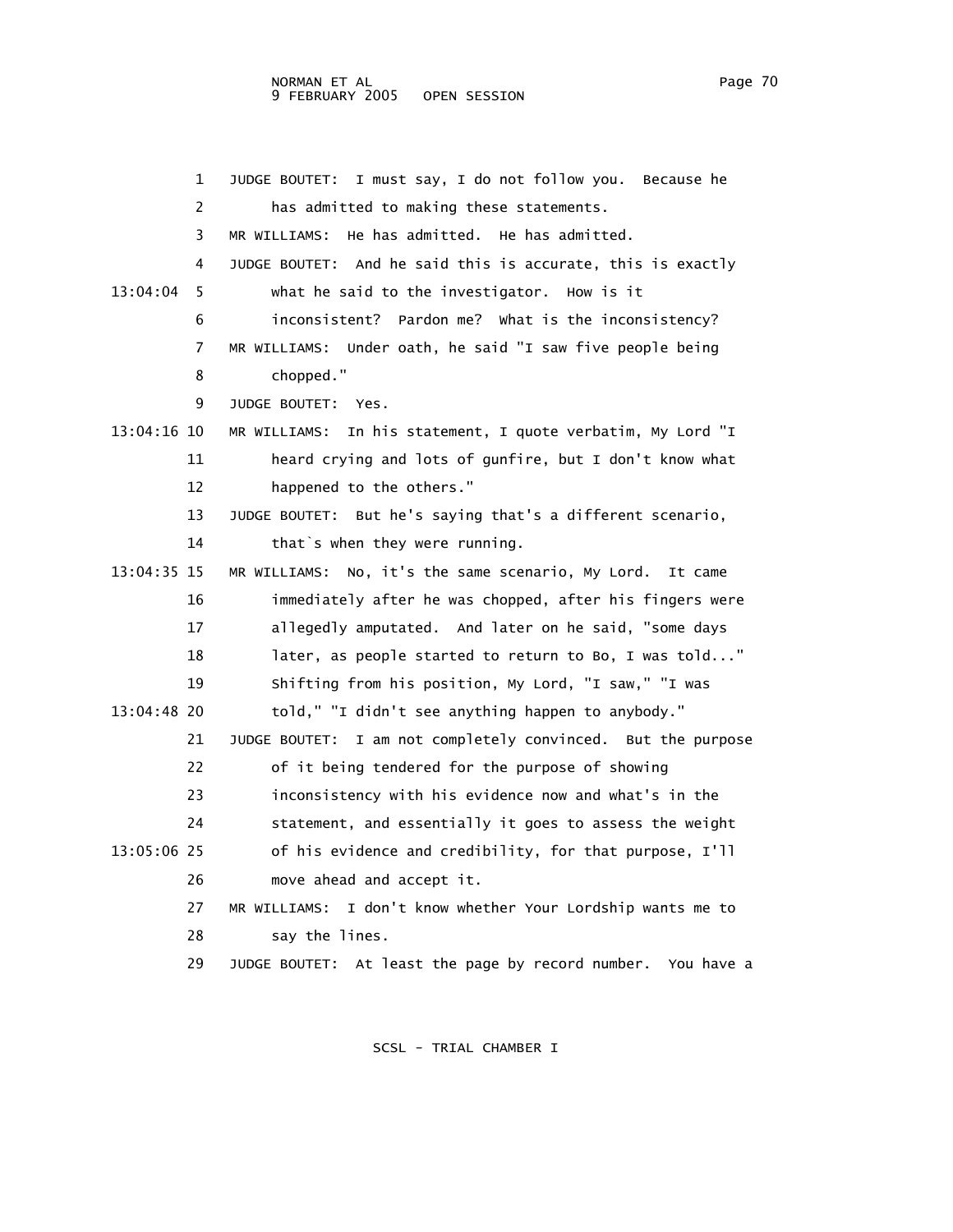|             | 1  | number at the top somewhere? And you're going to give us        |
|-------------|----|-----------------------------------------------------------------|
|             | 2  | a copy of that statement, too.                                  |
|             | 3  | Mr Prosecutor, before we officially move ahead to               |
|             | 4  | have this as an exhibit for the purpose obviously               |
| 13:05:41    | 5  | mentioned, do you have any comment?                             |
|             | 6  | MR BANGURA: Your Honour, subject to counsel clearly             |
|             | 7  | specifying the portions $-$ -                                   |
|             | 8  | JUDGE BOUTET: He's doing that now.                              |
|             | 9  | MR BANGURA: We do not have any objections at this stage.<br>But |
| 13:05:58 10 |    | we need him to clearly state the portions.                      |
|             | 11 | MR WILLIAMS:<br>My Lord, it's on page 3 -- well, 11471 and      |
|             | 12 | 11472.                                                          |
|             | 13 | JUDGE BOUTET:<br>11?                                            |
|             | 14 | MR WILLIAMS: 11471.                                             |
| 13:06:28 15 |    | JUDGE BOUTET: Yes, 11472.                                       |
|             | 16 | 11472.<br>MR WILLIAMS:                                          |
|             | 17 | JUDGE BOUTET: And on 11471, you have marked on the              |
|             | 18 | line -- the lines in question? You're going to give us a        |
|             | 19 | copy of that?                                                   |
| 13:06:47 20 |    | MR WILLIAMS:<br>Yes.                                            |
|             | 21 | JUDGE BOUTET: And read it, please, for the record so at least   |
|             | 22 | your colleague from the Prosecution will know which             |
|             | 23 | portion exactly.                                                |
|             | 24 | MR WILLIAMS: "All the other civilians who were trying to run,   |
| 13:07:04 25 |    | I heard crying and lots of gunfire, but I don't know what       |
|             | 26 | happened to the others."                                        |
|             | 27 | My Lord, that's on lines 22 through 24.                         |
|             | 28 | JUDGE BOUTET: Of 471?                                           |
|             | 29 | MR WILLIAMS: Yes, Your Honour.                                  |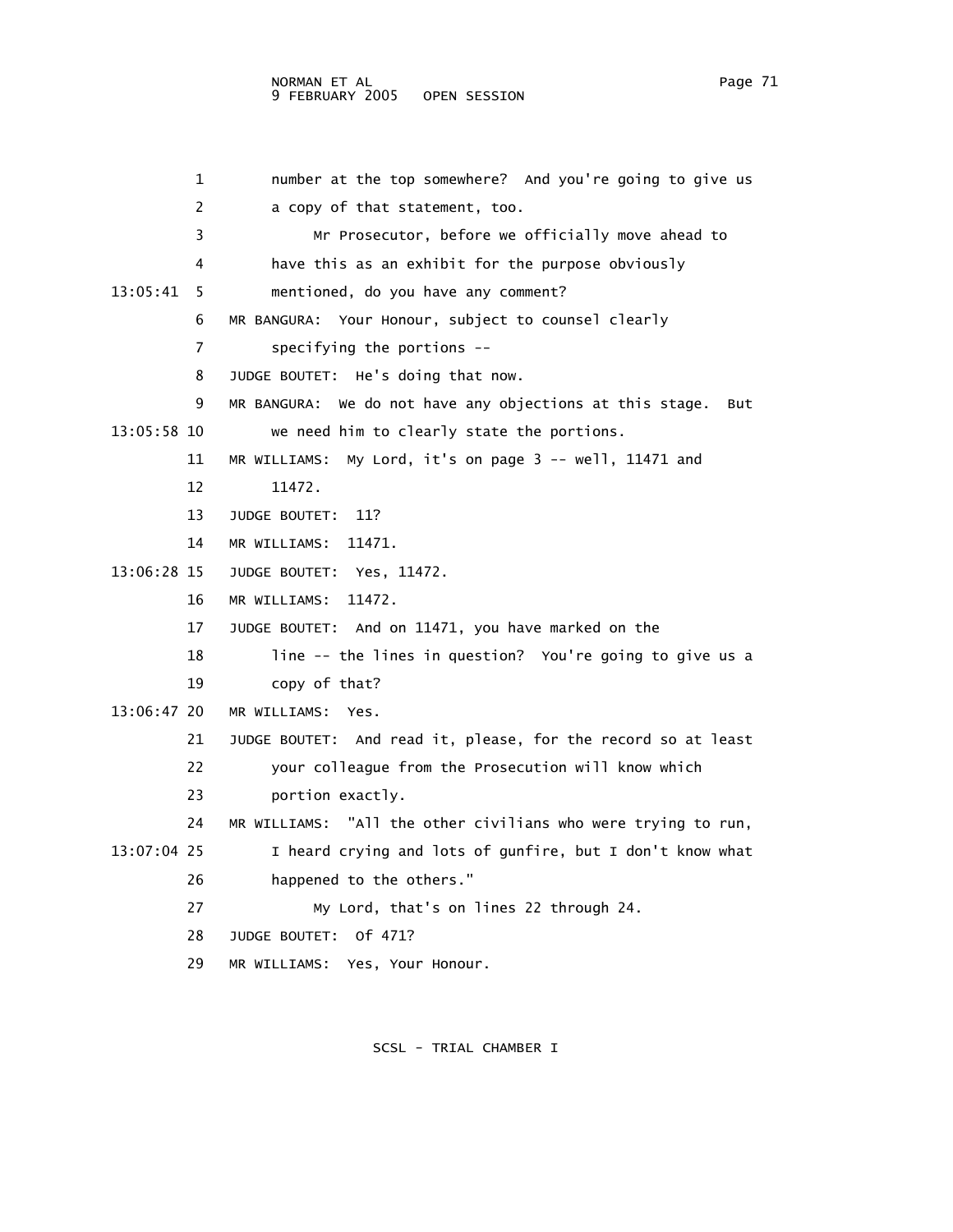NORMAN ET AL Page 72 9 FEBRUARY 2005 OPEN SESSION

 1 JUDGE BOUTET: And on 11472? 2 MR WILLIAMS: Lines 29 through 32. 3 JUDGE BOUTET: And that is on page 11472? 4 MR WILLIAMS: It's page 11472, My Lord. 13:07:50 5 JUDGE BOUTET: I see, okay. 6 MR WILLIAMS: 29 to 32 of page 11471, and -- 7 JUDGE BOUTET: The top of 11472. The first line? 8 MR WILLIAMS: Yes. 9 JUDGE BOUTET: These are the portions that you're submitting. 13:08:06 10 MR WILLIAMS: Yes. Can I read the second bit, My Lord? 11 JUDGE BOUTET: Yes. 12 MR WILLIAMS: "Some days later as people started returning to 13 Bo, I was told that some other civilians had been killed 14 and amputated in the same incident, but I never inquired 13:08:20 15 as to who they were." 16 My Lord, that will be all for this witness. 17 JUDGE BOUTET: These are the two portions? 18 MR WILLIAMS: Except for tendering the document, I do not have 19 any further questions, My Lord. 13:08:33 20 PRESIDING JUDGE: [Microphone not activated] 21 JUDGE BOUTET: It's the cover page. Mr Bangura? 22 MR BANGURA: Your Honour, we do not object to the document 23 going in. 24 JUDGE BOUTET: Thank you. Can we have the document -- we are 13:08:48 25 now at Exhibit 55 if I'm not mistaken. So this document 26 will be marked as Exhibit 55. And for the limited 27 purpose that has been described, that is, to show 28 inconsistencies between those highlighted portion and the 29 evidence of the witness. So these are pages 11 --

SCSL - TRIAL CHAMBER I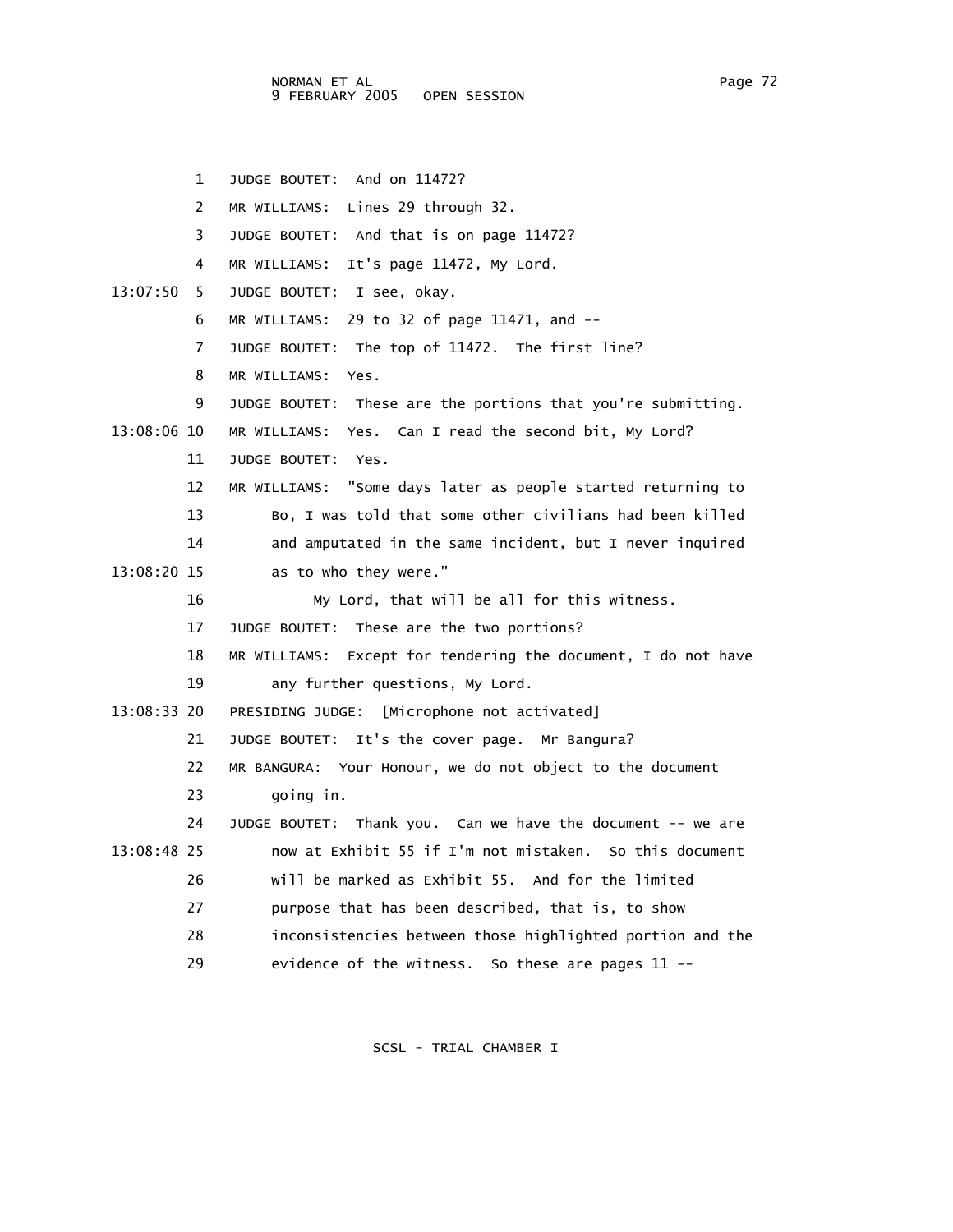1 PRESIDING JUDGE: 471. 2 JUDGE BOUTET: The statement is 11473, 11470, 11471, and 3 11472, and the portions highlighted are at page 471 and 4 472. So the document is so marked as Exhibit 55. 13:09:23 5 [Exhibit No. 55 was admitted] 6 JUDGE BOUTET: Just for the record and so there's no 7 misunderstanding, all the documents that were marked at 8 the request of the second accused, 50 to 54 inclusive 9 will be kept in confidentiality because all of this 13:10:06 10 information could essentially identify the witness, so 11 they will be sealed for that purpose. And the same with 12 this particular document because the top page obviously 13 contains personal information of the witness that could 14 disclose his identity. Mr Margai, you were about to say 13:10:26 15 something. 16 MR MARGAI: Yes, My Lord. Before we wind up, with regard to 17 the laughing incident, I apologise to the Bench. I 18 wanted to assure this Bench that sometimes such laughter 19 is instinctively induced, not with a view to ridiculing 13:10:40 20 the witness, but as an expression of disbelief vis-a-vis 21 the evidence. I want to assure the Bench that we on this 22 side intend to maintain the highest decorum and to 23 cooperate at all times to ensure that the trial remains 24 as amicable as it has been in the past. 13:11:00 25 JUDGE BOUTET: I thank you very much, Mr Margai. I appreciate 26 these comments. Thank you. Any re-examination? 27 MR BANGURA: There will be none, Your Honour. 28 JUDGE BOUTET: None. Thank you. Mr Prosecutor, I was 29 informed yesterday at the status conference that if I'm

SCSL - TRIAL CHAMBER I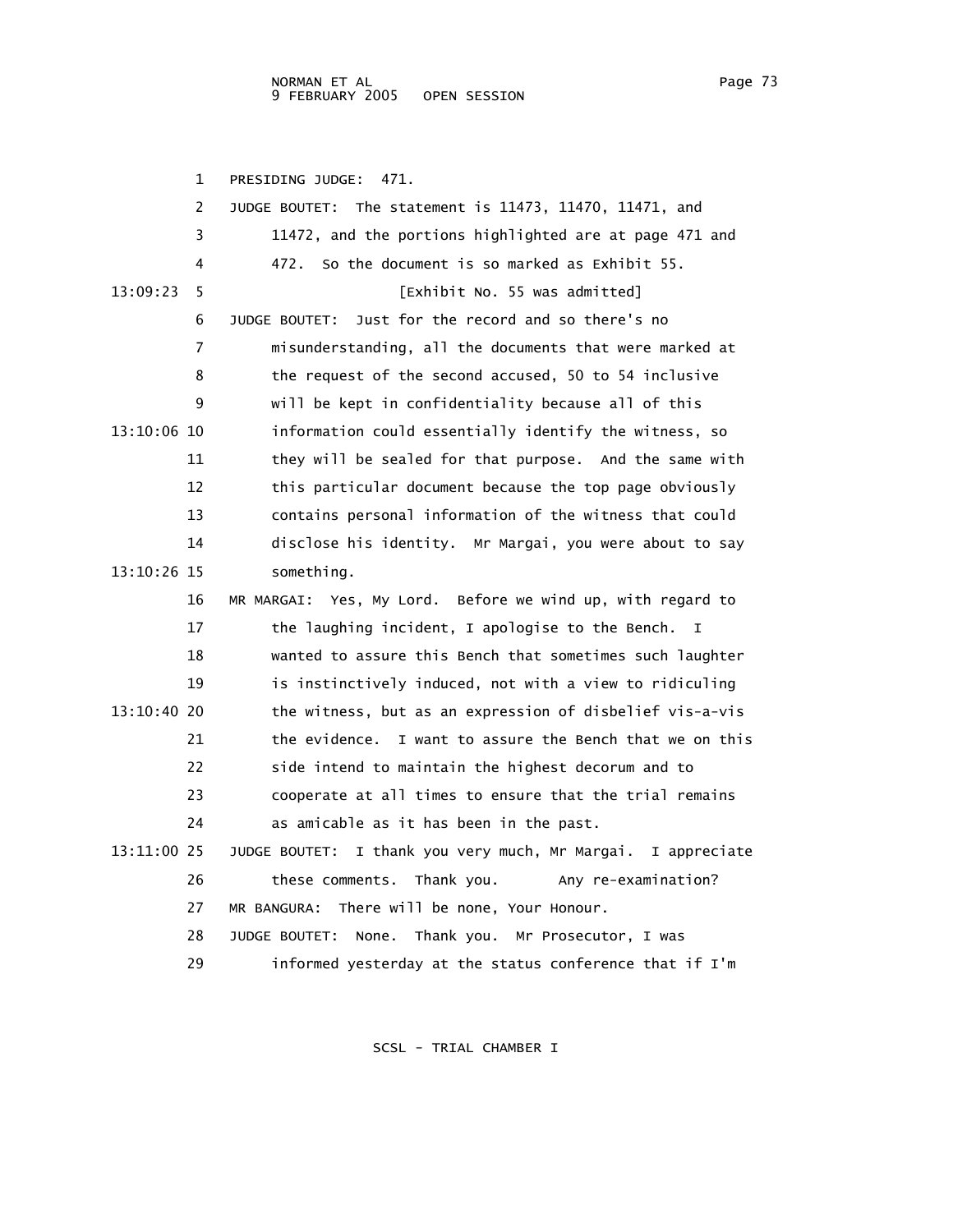1 not mistaken, that the next witness or the second witness 2 to be called by the Prosecution was to be in closed 3 session. Is it still the scenario and that you would be 4 making an application in this respect? I'm just trying 13:12:48 5 to find out where we go next. 6 MR BANGURA: Your Honour, let my colleague speak as to the 7 situation regarding that. 8 JUDGE BOUTET: Thank you. 9 MR TAVENER: I understand that witness will be testifying in 13:13:00 10 the open so that's why the application hasn't been made 11 at this stage. That was my last information, that the 12 witness who we anticipated would be testifying in a 13 closed session is now, I understand, proposed to be 14 called in open session. 13:13:16 15 JUDGE BOUTET: In other words, in a normal scenario? By open 16 session, do you mean to say that his identity will be 17 revealed? 18 MR TAVENER: I understand that's the position. 19 JUDGE BOUTET: Okay. Thank you. 13:13:29 20 PRESIDING JUDGE: And is that the witness we are taking on 21 tomorrow? 22 MR TAVENER: Yes, that's correct, Your Honour. 23 JUDGE BOUTET: Can we have the number of that witness for now? 24 MR TAVENER: 190, Your Honour. 190. 13:13:48 25 JUDGE BOUTET: TF2-190. 26 MR TAVENER: That's right. 27 JUDGE BOUTET: Thank you very much. 28 PRESIDING JUDGE: And Mr Tavener, we always, as you know, you 29 know, we would like to have a stand-by witness just in

SCSL - TRIAL CHAMBER I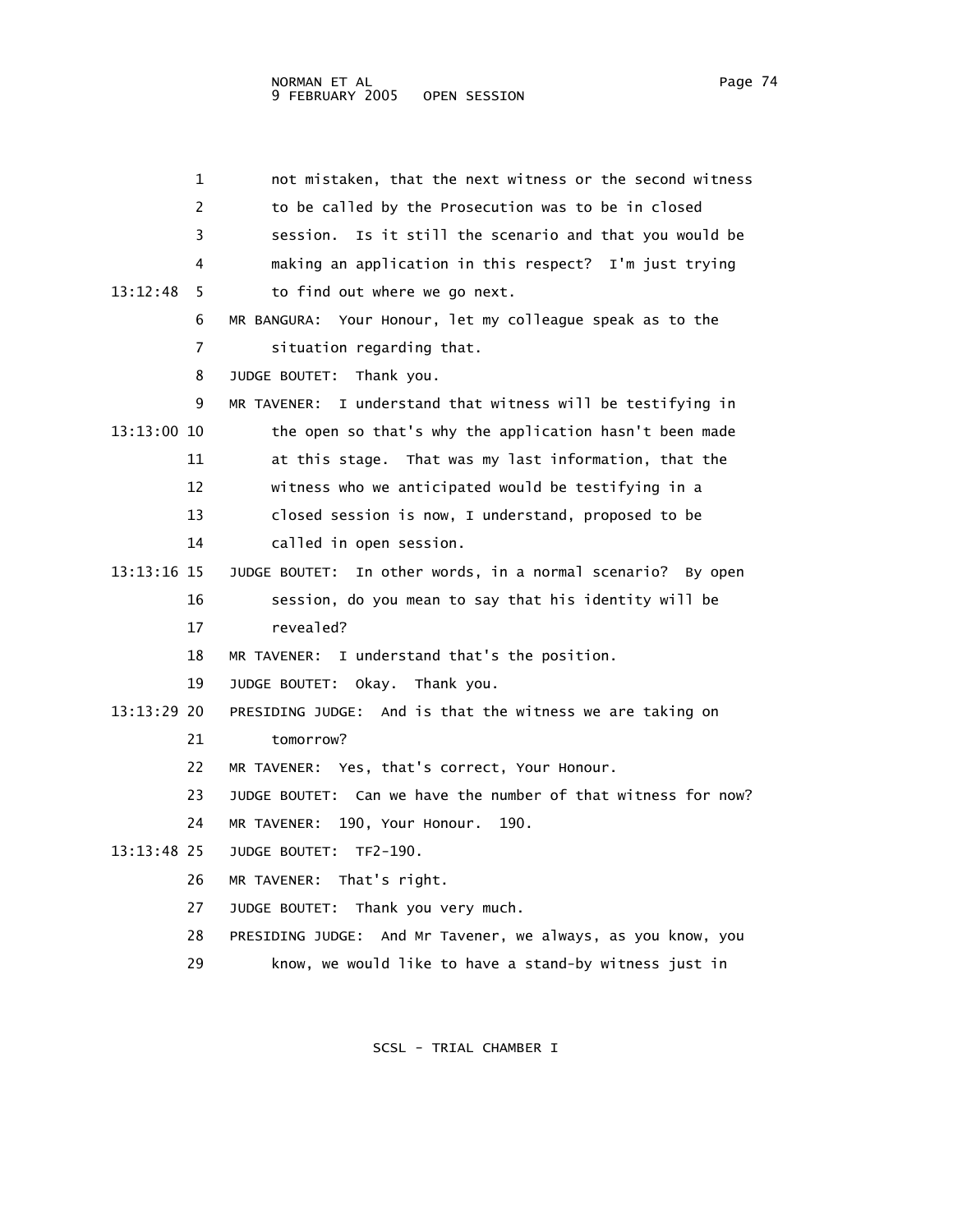|             | 1              | case.                                                       |
|-------------|----------------|-------------------------------------------------------------|
|             | 2              | MR TAVENER: One will be available, Your Honour.             |
|             | 3              | PRESIDING JUDGE: All right. And it's always good to agree   |
|             | 4              | with the Defence if you will not follow the normal order    |
| 13:14:11    | 5.             | in which you intended -- which is communicated to them in   |
|             | 6              | which you intend to call the witnesses because the          |
|             | $\overline{7}$ | Defence is usually flexible to take the witnesses, you      |
|             | 8              | know, out of the order in which they are presented to       |
|             | 9              | But it is good to have prior discussions with<br>them.      |
| 13:14:32 10 |                | them.                                                       |
|             | 11             | MR TAVENER: We try as much as possible to agree with the    |
|             | 12             | Defence.                                                    |
|             | 13             | PRESIDING JUDGE: All right. This said, the Court will rise, |
|             | 14             | and we will resume tomorrow at 9.30.                        |
| 13:14:40 15 |                | [whereupon the hearing adjourned at 1.15 p.m., to be        |
|             | 16             | reconvened on Thursday, the 10th day of February, 2005,     |
|             | 17             | at 9.30 a.m.]                                               |
|             | 18             |                                                             |
|             | 19             |                                                             |
|             | 20             |                                                             |
|             | 21             |                                                             |
|             | 22             |                                                             |
|             | 23             |                                                             |
|             | 24             |                                                             |
|             | 25             |                                                             |
|             | 26             |                                                             |
|             | 27             |                                                             |
|             | 28             |                                                             |
|             | 29             |                                                             |

REPORTER NAME - SCSL - TRIAL CHAMBER